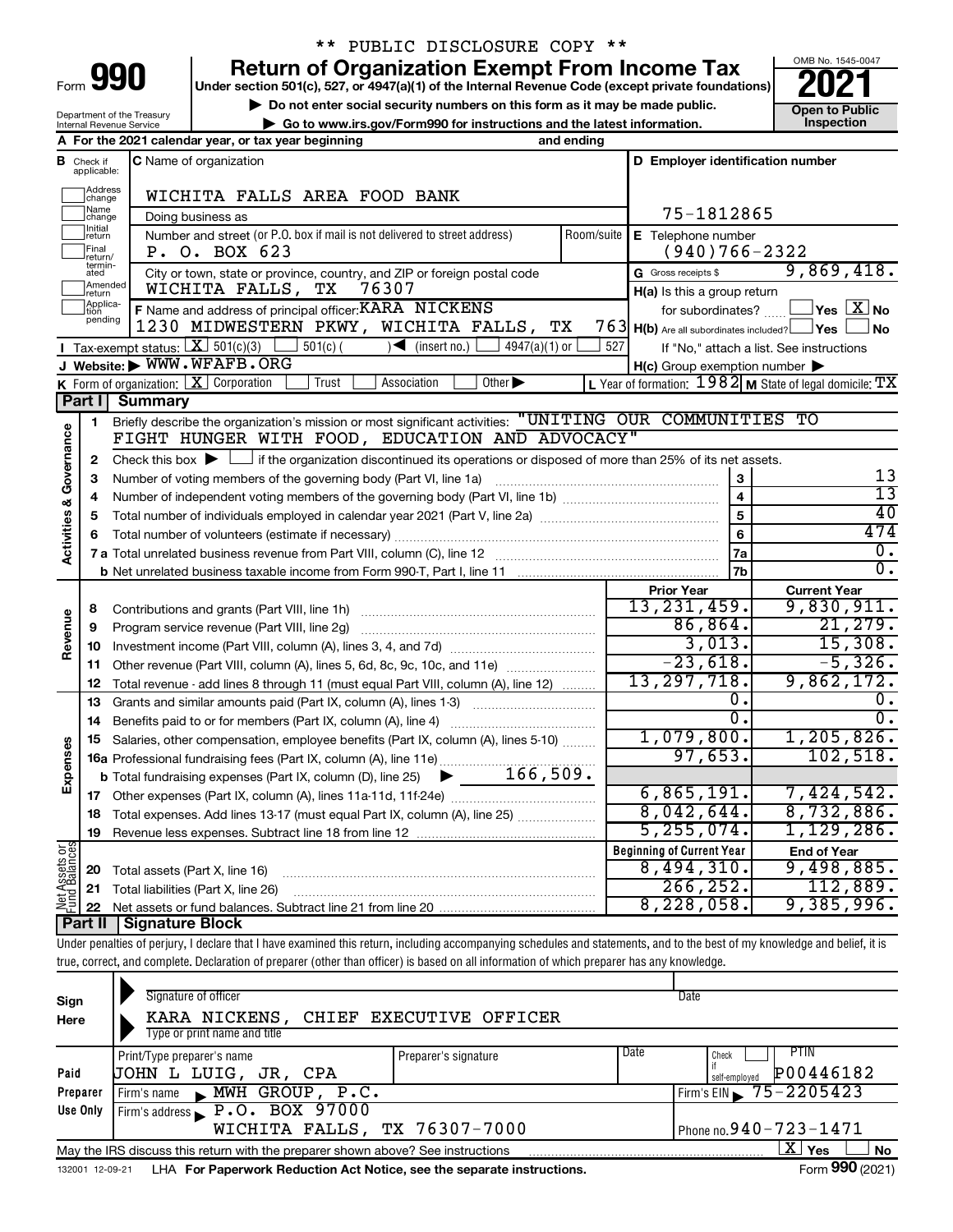|                | WICHITA FALLS AREA FOOD BANK<br>Form 990 (2021)                                                                                                                 | 75-1812865<br>Page 2                    |
|----------------|-----------------------------------------------------------------------------------------------------------------------------------------------------------------|-----------------------------------------|
|                | Part III   Statement of Program Service Accomplishments                                                                                                         |                                         |
|                |                                                                                                                                                                 | $\boxed{\text{X}}$                      |
| $\mathbf{1}$   | Briefly describe the organization's mission:<br>"UNITING OUR COMMUNITIES TO FIGHT HUNGER WITH FOOD, EDUCATION AND                                               |                                         |
|                | <b>ADVOCACY"</b>                                                                                                                                                |                                         |
|                |                                                                                                                                                                 |                                         |
|                |                                                                                                                                                                 |                                         |
| $\overline{2}$ | Did the organization undertake any significant program services during the year which were not listed on the<br>prior Form 990 or 990-EZ?                       | $\Box$ Yes $[\overline{\mathrm{X}}]$ No |
|                | If "Yes," describe these new services on Schedule O.                                                                                                            |                                         |
| 3              | Did the organization cease conducting, or make significant changes in how it conducts, any program services?<br>If "Yes," describe these changes on Schedule O. | $\Box$ Yes $[\overline{\mathrm{X}}]$ No |
| 4              | Describe the organization's program service accomplishments for each of its three largest program services, as measured by expenses.                            |                                         |
|                | Section 501(c)(3) and 501(c)(4) organizations are required to report the amount of grants and allocations to others, the total expenses, and                    |                                         |
|                | revenue, if any, for each program service reported.                                                                                                             | 23, 199.                                |
| 4a             | 7,971,272. including grants of \$<br>) (Expenses \$<br>) (Revenue \$<br>(Code:<br>THE ORGANIZATION DISTRIBUTED 4,436,756 POUNDS OF FOOD TO 180 QUALIFIED        |                                         |
|                | MEMBER AGENCIES AND INDIVIDUALS IN ITS SERVICE AREA CONSISTING OF 12                                                                                            |                                         |
|                | COUNTIES IN NORTH TEXAS. THE ORGANIZATION WORKED WITH UNITED REGIONAL                                                                                           |                                         |
|                | HOSPITAL TO START THE MOBILE PANTRY IN 2019.                                                                                                                    |                                         |
|                |                                                                                                                                                                 |                                         |
|                | ADDITIONAL STATISTICS:                                                                                                                                          |                                         |
|                | 53,574 POWERPAKS 4 KIDS DISTRIBUTED                                                                                                                             |                                         |
|                | 622, 475 POUNDS OF PRODUCE DISTRIBUTED                                                                                                                          |                                         |
|                | 931 INDIVIDUALS ASSISTED WITH SNAP AND OTHER APPLICATIONS                                                                                                       |                                         |
|                | 48,671 KIDS CAFE, HOT AFTERSCHOOL MEALS PROVIDED                                                                                                                |                                         |
|                | 824,961 POUNDS OF FOOD WERE RECOVERED                                                                                                                           |                                         |
|                | 7,094 HOURS WERE DONATED BY VOLUNTEERS                                                                                                                          |                                         |
| 4b             |                                                                                                                                                                 |                                         |
|                |                                                                                                                                                                 |                                         |
|                |                                                                                                                                                                 |                                         |
|                |                                                                                                                                                                 |                                         |
|                |                                                                                                                                                                 |                                         |
|                |                                                                                                                                                                 |                                         |
|                |                                                                                                                                                                 |                                         |
|                |                                                                                                                                                                 |                                         |
|                |                                                                                                                                                                 |                                         |
|                |                                                                                                                                                                 |                                         |
|                |                                                                                                                                                                 |                                         |
|                |                                                                                                                                                                 |                                         |
| 4c             | ) (Expenses \$<br>(Revenue \$<br>(Code:<br>including grants of \$                                                                                               |                                         |
|                |                                                                                                                                                                 |                                         |
|                |                                                                                                                                                                 |                                         |
|                |                                                                                                                                                                 |                                         |
|                |                                                                                                                                                                 |                                         |
|                |                                                                                                                                                                 |                                         |
|                |                                                                                                                                                                 |                                         |
|                |                                                                                                                                                                 |                                         |
|                |                                                                                                                                                                 |                                         |
|                |                                                                                                                                                                 |                                         |
|                |                                                                                                                                                                 |                                         |
|                |                                                                                                                                                                 |                                         |
| 4d             | Other program services (Describe on Schedule O.)                                                                                                                |                                         |
|                | (Revenue \$<br>(Expenses \$<br>including grants of \$                                                                                                           |                                         |
| 4е             | 7,971,272.<br>Total program service expenses                                                                                                                    |                                         |
|                |                                                                                                                                                                 | Form 990 (2021)                         |
|                | SEE SCHEDIILE O FOR CONTINUIATION(S)                                                                                                                            |                                         |

SEE SCHEDULE O FOR CONTINUATION(S)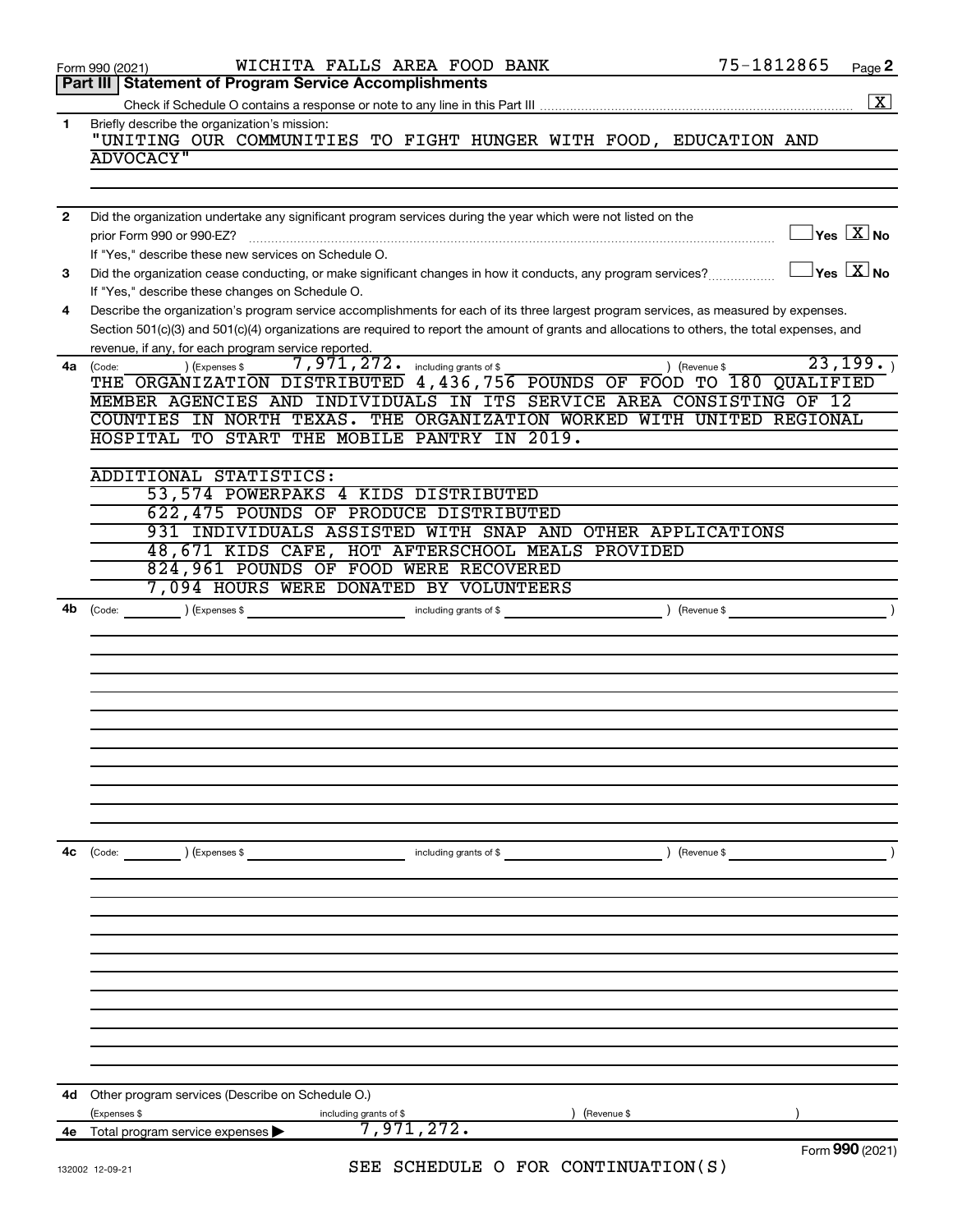|  | Form 990 (2021) |
|--|-----------------|

**Part IV Checklist of Required Schedules**

Form 990 (2021) **Page 1 MICHITA FALLS AREA FOOD BANK** 75-1812865  $_{\text{Page}}$ 

|    |                                                                                                                                                                                                                                                   |                 | Yes | No                           |
|----|---------------------------------------------------------------------------------------------------------------------------------------------------------------------------------------------------------------------------------------------------|-----------------|-----|------------------------------|
| 1  | Is the organization described in section $501(c)(3)$ or $4947(a)(1)$ (other than a private foundation)?                                                                                                                                           |                 |     |                              |
|    | If "Yes," complete Schedule A                                                                                                                                                                                                                     | 1               | x   |                              |
| 2  |                                                                                                                                                                                                                                                   | $\mathbf{2}$    | x   |                              |
| 3  | Did the organization engage in direct or indirect political campaign activities on behalf of or in opposition to candidates for                                                                                                                   |                 |     | x                            |
| 4  | public office? If "Yes," complete Schedule C, Part I<br>Section 501(c)(3) organizations. Did the organization engage in lobbying activities, or have a section 501(h) election in effect                                                          | 3               |     |                              |
|    |                                                                                                                                                                                                                                                   | 4               |     | x                            |
| 5  | Is the organization a section 501(c)(4), 501(c)(5), or 501(c)(6) organization that receives membership dues, assessments, or                                                                                                                      |                 |     |                              |
|    |                                                                                                                                                                                                                                                   | 5               |     | x                            |
| 6  | Did the organization maintain any donor advised funds or any similar funds or accounts for which donors have the right to                                                                                                                         |                 |     |                              |
|    | provide advice on the distribution or investment of amounts in such funds or accounts? If "Yes," complete Schedule D, Part I                                                                                                                      | 6               |     | x.                           |
| 7  | Did the organization receive or hold a conservation easement, including easements to preserve open space,                                                                                                                                         |                 |     |                              |
|    | the environment, historic land areas, or historic structures? If "Yes," complete Schedule D, Part II                                                                                                                                              | $\overline{7}$  |     | x                            |
| 8  | Did the organization maintain collections of works of art, historical treasures, or other similar assets? If "Yes," complete                                                                                                                      |                 |     |                              |
|    | Schedule D, Part III                                                                                                                                                                                                                              | 8               |     | х                            |
| 9  | Did the organization report an amount in Part X, line 21, for escrow or custodial account liability, serve as a custodian for                                                                                                                     |                 |     |                              |
|    | amounts not listed in Part X; or provide credit counseling, debt management, credit repair, or debt negotiation services?                                                                                                                         |                 |     |                              |
|    |                                                                                                                                                                                                                                                   | 9               |     | x                            |
| 10 | Did the organization, directly or through a related organization, hold assets in donor-restricted endowments                                                                                                                                      |                 |     | x.                           |
| 11 | If the organization's answer to any of the following questions is "Yes," then complete Schedule D, Parts VI, VII, VIII, IX, or X,                                                                                                                 | 10              |     |                              |
|    | as applicable.                                                                                                                                                                                                                                    |                 |     |                              |
|    | a Did the organization report an amount for land, buildings, and equipment in Part X, line 10? If "Yes," complete Schedule D,                                                                                                                     |                 |     |                              |
|    | Part VI                                                                                                                                                                                                                                           | 11a             | x   |                              |
|    | <b>b</b> Did the organization report an amount for investments - other securities in Part X, line 12, that is 5% or more of its total                                                                                                             |                 |     |                              |
|    | assets reported in Part X, line 16? If "Yes," complete Schedule D, Part VII                                                                                                                                                                       | 11b             |     | x                            |
|    | c Did the organization report an amount for investments - program related in Part X, line 13, that is 5% or more of its total                                                                                                                     |                 |     |                              |
|    |                                                                                                                                                                                                                                                   | 11c             |     | x                            |
|    | d Did the organization report an amount for other assets in Part X, line 15, that is 5% or more of its total assets reported in                                                                                                                   |                 |     |                              |
|    |                                                                                                                                                                                                                                                   | 11d             |     | x<br>$\overline{\mathtt{x}}$ |
|    | e Did the organization report an amount for other liabilities in Part X, line 25? If "Yes," complete Schedule D, Part X                                                                                                                           | <b>11e</b>      |     |                              |
| f. | Did the organization's separate or consolidated financial statements for the tax year include a footnote that addresses                                                                                                                           |                 |     | x                            |
|    | the organization's liability for uncertain tax positions under FIN 48 (ASC 740)? If "Yes," complete Schedule D, Part X<br>12a Did the organization obtain separate, independent audited financial statements for the tax year? If "Yes," complete | 11f             |     |                              |
|    | Schedule D, Parts XI and XII                                                                                                                                                                                                                      | 12a             | x   |                              |
|    | <b>b</b> Was the organization included in consolidated, independent audited financial statements for the tax year?                                                                                                                                |                 |     |                              |
|    | If "Yes," and if the organization answered "No" to line 12a, then completing Schedule D, Parts XI and XII is optional                                                                                                                             | 12 <sub>b</sub> |     | х                            |
| 13 | Is the organization a school described in section 170(b)(1)(A)(ii)? If "Yes," complete Schedule E [[[[[[[[[[[[                                                                                                                                    | 13              |     | $\overline{\text{x}}$        |
|    | 14a Did the organization maintain an office, employees, or agents outside of the United States?                                                                                                                                                   | 14a             |     | x                            |
|    | <b>b</b> Did the organization have aggregate revenues or expenses of more than \$10,000 from grantmaking, fundraising, business,                                                                                                                  |                 |     |                              |
|    | investment, and program service activities outside the United States, or aggregate foreign investments valued at \$100,000                                                                                                                        |                 |     |                              |
|    |                                                                                                                                                                                                                                                   | 14b             |     | x                            |
| 15 | Did the organization report on Part IX, column (A), line 3, more than \$5,000 of grants or other assistance to or for any                                                                                                                         |                 |     | x                            |
| 16 | Did the organization report on Part IX, column (A), line 3, more than \$5,000 of aggregate grants or other assistance to                                                                                                                          | 15              |     |                              |
|    |                                                                                                                                                                                                                                                   | 16              |     | x                            |
| 17 | Did the organization report a total of more than \$15,000 of expenses for professional fundraising services on Part IX,                                                                                                                           |                 |     |                              |
|    |                                                                                                                                                                                                                                                   | 17              | x   |                              |
| 18 | Did the organization report more than \$15,000 total of fundraising event gross income and contributions on Part VIII, lines                                                                                                                      |                 |     |                              |
|    |                                                                                                                                                                                                                                                   | 18              | x   |                              |
| 19 | Did the organization report more than \$15,000 of gross income from gaming activities on Part VIII, line 9a? If "Yes,"                                                                                                                            |                 |     |                              |
|    |                                                                                                                                                                                                                                                   | 19              |     | x                            |
|    |                                                                                                                                                                                                                                                   | <b>20a</b>      |     | x                            |
|    |                                                                                                                                                                                                                                                   | 20 <sub>b</sub> |     |                              |
| 21 | Did the organization report more than \$5,000 of grants or other assistance to any domestic organization or                                                                                                                                       |                 |     | x                            |
|    |                                                                                                                                                                                                                                                   | 21              |     |                              |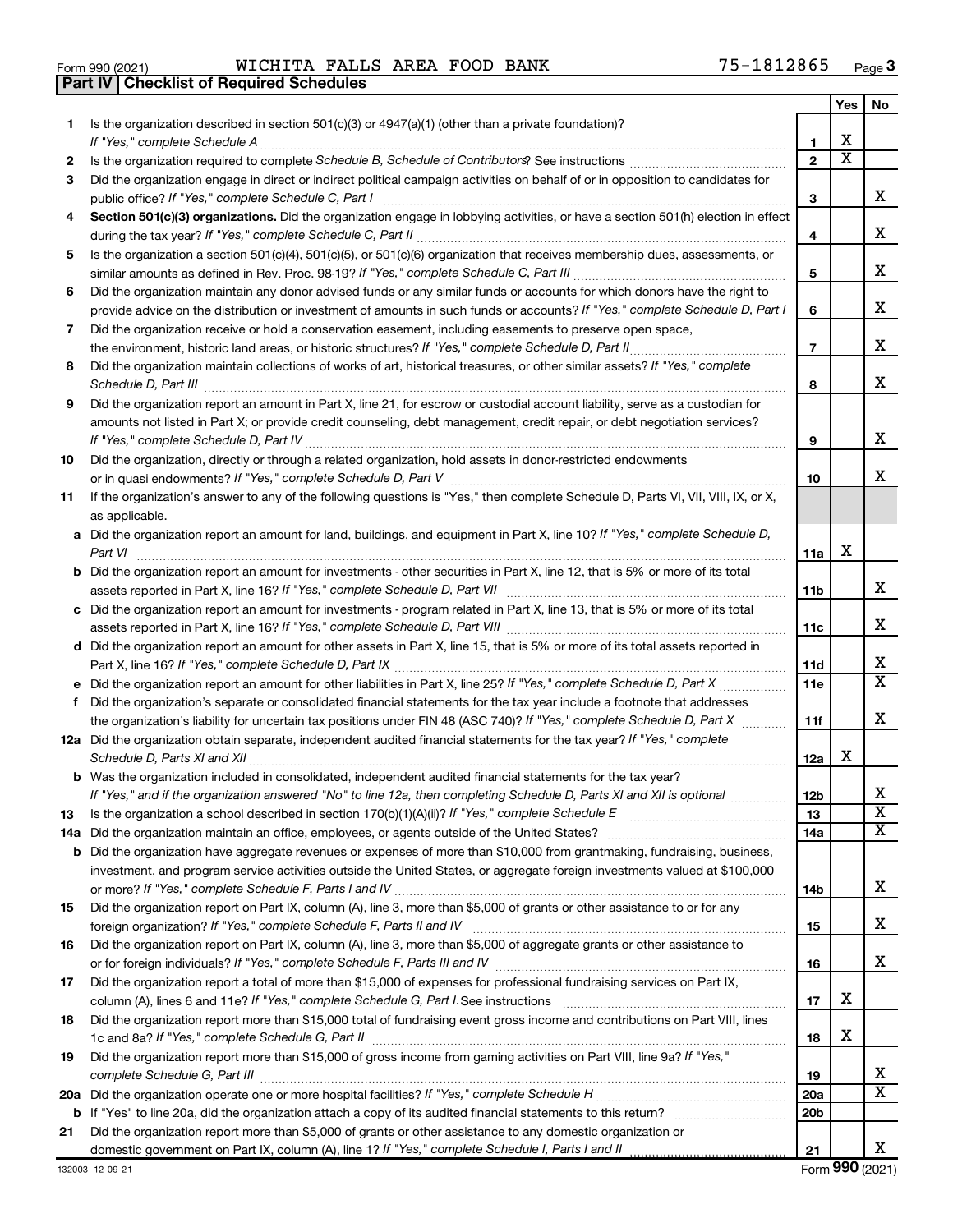*(continued)* **Part IV Checklist of Required Schedules**

| 22            | Did the organization report more than \$5,000 of grants or other assistance to or for domestic individuals on                                                                                                                               |                 | Yes | No                           |
|---------------|---------------------------------------------------------------------------------------------------------------------------------------------------------------------------------------------------------------------------------------------|-----------------|-----|------------------------------|
|               |                                                                                                                                                                                                                                             | 22              |     | x                            |
| 23            | Did the organization answer "Yes" to Part VII, Section A, line 3, 4, or 5, about compensation of the organization's current                                                                                                                 |                 |     |                              |
|               | and former officers, directors, trustees, key employees, and highest compensated employees? If "Yes," complete                                                                                                                              | 23              |     | x                            |
|               | Schedule J <b>Execute Schedule Schedule Schedule Schedule</b> J <b>Execute Schedule J Execute Schedule J</b><br>24a Did the organization have a tax-exempt bond issue with an outstanding principal amount of more than \$100,000 as of the |                 |     |                              |
|               | last day of the year, that was issued after December 31, 2002? If "Yes," answer lines 24b through 24d and complete                                                                                                                          |                 |     |                              |
|               |                                                                                                                                                                                                                                             | 24a             |     | x                            |
|               |                                                                                                                                                                                                                                             | 24 <sub>b</sub> |     |                              |
|               | c Did the organization maintain an escrow account other than a refunding escrow at any time during the year to defease                                                                                                                      |                 |     |                              |
|               |                                                                                                                                                                                                                                             | 24c             |     |                              |
|               |                                                                                                                                                                                                                                             | 24d             |     |                              |
|               | 25a Section 501(c)(3), 501(c)(4), and 501(c)(29) organizations. Did the organization engage in an excess benefit                                                                                                                            |                 |     |                              |
|               |                                                                                                                                                                                                                                             | 25a             |     | x                            |
|               | <b>b</b> Is the organization aware that it engaged in an excess benefit transaction with a disqualified person in a prior year, and                                                                                                         |                 |     |                              |
|               | that the transaction has not been reported on any of the organization's prior Forms 990 or 990-EZ? If "Yes," complete                                                                                                                       |                 |     | x                            |
| 26            | Schedule L, Part I<br>Did the organization report any amount on Part X, line 5 or 22, for receivables from or payables to any current                                                                                                       | 25 <sub>b</sub> |     |                              |
|               | or former officer, director, trustee, key employee, creator or founder, substantial contributor, or 35%                                                                                                                                     |                 |     |                              |
|               | controlled entity or family member of any of these persons? If "Yes," complete Schedule L, Part II [1, [1, [1]                                                                                                                              | 26              |     | x                            |
| 27            | Did the organization provide a grant or other assistance to any current or former officer, director, trustee, key employee,                                                                                                                 |                 |     |                              |
|               | creator or founder, substantial contributor or employee thereof, a grant selection committee member, or to a 35% controlled                                                                                                                 |                 |     |                              |
|               | entity (including an employee thereof) or family member of any of these persons? If "Yes," complete Schedule L, Part III                                                                                                                    | 27              |     | x                            |
| 28            | Was the organization a party to a business transaction with one of the following parties (see the Schedule L, Part IV,                                                                                                                      |                 |     |                              |
|               | instructions for applicable filing thresholds, conditions, and exceptions):                                                                                                                                                                 |                 |     |                              |
| a             | A current or former officer, director, trustee, key employee, creator or founder, or substantial contributor? If                                                                                                                            |                 |     |                              |
|               |                                                                                                                                                                                                                                             | 28a             |     | х<br>$\overline{\texttt{x}}$ |
| b             |                                                                                                                                                                                                                                             | 28 <sub>b</sub> |     |                              |
|               | c A 35% controlled entity of one or more individuals and/or organizations described in line 28a or 28b?/f                                                                                                                                   | 28c             |     | x                            |
| 29            |                                                                                                                                                                                                                                             | 29              | X   |                              |
| 30            | Did the organization receive contributions of art, historical treasures, or other similar assets, or qualified conservation                                                                                                                 |                 |     |                              |
|               |                                                                                                                                                                                                                                             | 30              |     | х                            |
| 31            |                                                                                                                                                                                                                                             | 31              |     | $\overline{\textbf{X}}$      |
| 32            | Did the organization sell, exchange, dispose of, or transfer more than 25% of its net assets? If "Yes," complete                                                                                                                            |                 |     |                              |
|               |                                                                                                                                                                                                                                             | 32              |     | х                            |
| 33            | Did the organization own 100% of an entity disregarded as separate from the organization under Regulations                                                                                                                                  |                 |     |                              |
|               | sections 301.7701-2 and 301.7701-3? If "Yes," complete Schedule R, Part I                                                                                                                                                                   | 33              |     | х                            |
| 34            | Was the organization related to any tax-exempt or taxable entity? If "Yes," complete Schedule R, Part II, III, or IV, and<br>Part V, line 1                                                                                                 | 34              |     | х                            |
|               |                                                                                                                                                                                                                                             | 35a             |     | х                            |
|               | <b>b</b> If "Yes" to line 35a, did the organization receive any payment from or engage in any transaction with a controlled entity                                                                                                          |                 |     |                              |
|               |                                                                                                                                                                                                                                             | 35 <sub>b</sub> |     |                              |
| 36            | Section 501(c)(3) organizations. Did the organization make any transfers to an exempt non-charitable related organization?                                                                                                                  |                 |     |                              |
|               |                                                                                                                                                                                                                                             | 36              |     | х                            |
| 37            | Did the organization conduct more than 5% of its activities through an entity that is not a related organization                                                                                                                            | 37              |     | х                            |
| 38            | Did the organization complete Schedule O and provide explanations on Schedule O for Part VI, lines 11b and 19?                                                                                                                              |                 |     |                              |
|               | Note: All Form 990 filers are required to complete Schedule O                                                                                                                                                                               | 38              | х   |                              |
| <b>Part V</b> | <b>Statements Regarding Other IRS Filings and Tax Compliance</b>                                                                                                                                                                            |                 |     |                              |
|               |                                                                                                                                                                                                                                             |                 |     |                              |
|               |                                                                                                                                                                                                                                             |                 | Yes | No                           |
|               | 1a                                                                                                                                                                                                                                          |                 |     |                              |
| b             | Enter the number of Forms W-2G included on line 1a. Enter -0- if not applicable<br>1 <sub>b</sub>                                                                                                                                           |                 |     |                              |
|               | Did the organization comply with backup withholding rules for reportable payments to vendors and reportable gaming                                                                                                                          |                 | х   |                              |
|               |                                                                                                                                                                                                                                             | 1c              |     |                              |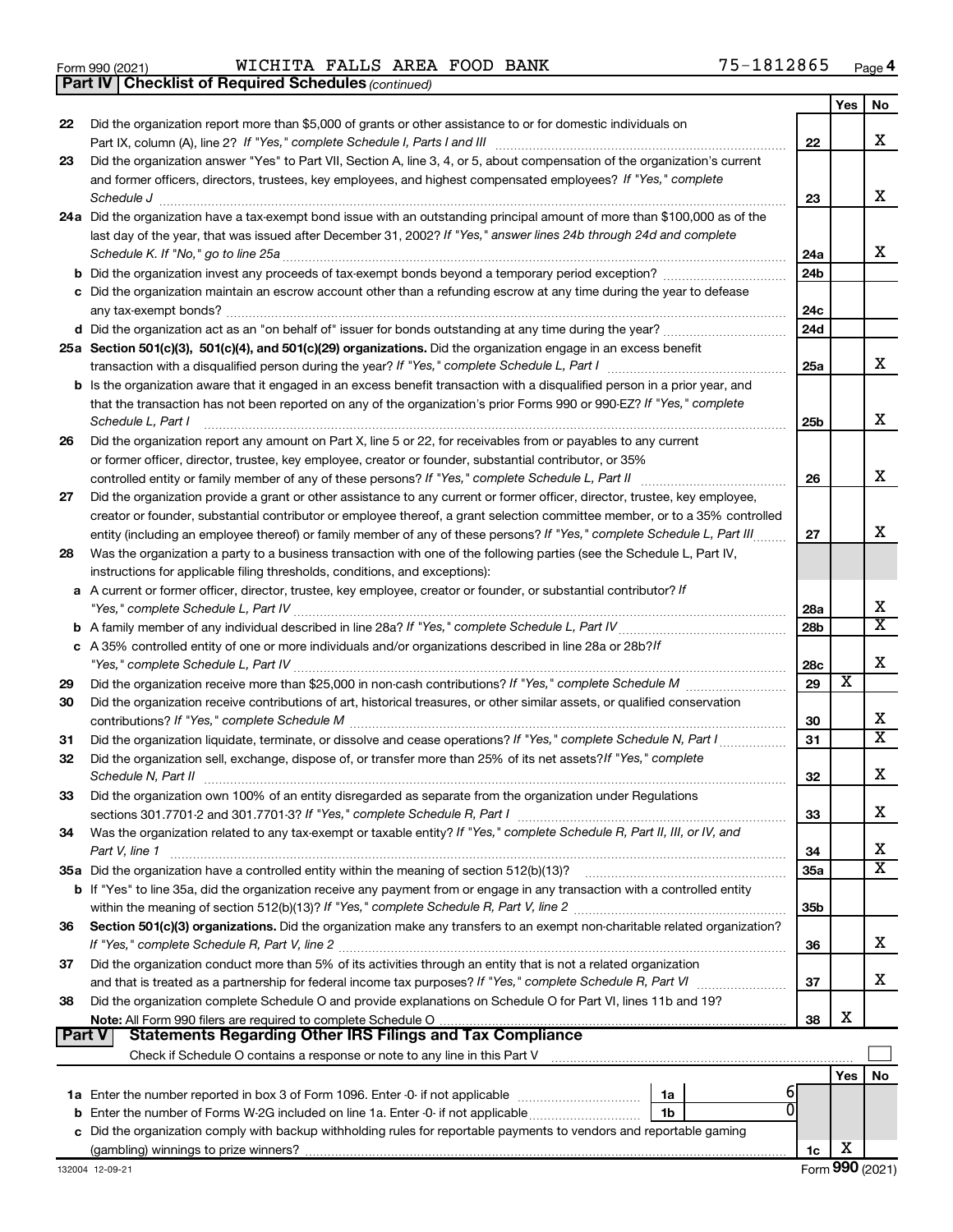|  | Form 990 (2021) |
|--|-----------------|
|  |                 |

**Part V** Statements Regarding Other IRS Filings and Tax Compliance (continued)

|    |                                                                                                                                                                                 |                | Yes | <b>No</b>                   |  |  |  |  |
|----|---------------------------------------------------------------------------------------------------------------------------------------------------------------------------------|----------------|-----|-----------------------------|--|--|--|--|
|    | 2a Enter the number of employees reported on Form W-3, Transmittal of Wage and Tax Statements,                                                                                  |                |     |                             |  |  |  |  |
|    | 40<br>filed for the calendar year ending with or within the year covered by this return <i>manumumumum</i><br>2a                                                                |                |     |                             |  |  |  |  |
|    |                                                                                                                                                                                 | 2 <sub>b</sub> | х   |                             |  |  |  |  |
|    |                                                                                                                                                                                 |                |     |                             |  |  |  |  |
|    | 3a Did the organization have unrelated business gross income of \$1,000 or more during the year?                                                                                | 3a             |     | х                           |  |  |  |  |
|    | <b>b</b> If "Yes," has it filed a Form 990-T for this year? If "No" to line 3b, provide an explanation on Schedule O                                                            | 3b             |     |                             |  |  |  |  |
|    | 4a At any time during the calendar year, did the organization have an interest in, or a signature or other authority over, a                                                    |                |     | х                           |  |  |  |  |
|    | financial account in a foreign country (such as a bank account, securities account, or other financial account)?                                                                | 4a             |     |                             |  |  |  |  |
|    | <b>b</b> If "Yes," enter the name of the foreign country<br>See instructions for filing requirements for FinCEN Form 114, Report of Foreign Bank and Financial Accounts (FBAR). |                |     |                             |  |  |  |  |
|    |                                                                                                                                                                                 | 5a             |     | х                           |  |  |  |  |
| b  |                                                                                                                                                                                 | 5b             |     | $\overline{\mathbf{X}}$     |  |  |  |  |
| с  |                                                                                                                                                                                 | 5с             |     |                             |  |  |  |  |
|    | 6a Does the organization have annual gross receipts that are normally greater than \$100,000, and did the organization solicit                                                  |                |     |                             |  |  |  |  |
|    |                                                                                                                                                                                 | 6a             |     | х                           |  |  |  |  |
|    | <b>b</b> If "Yes," did the organization include with every solicitation an express statement that such contributions or gifts                                                   |                |     |                             |  |  |  |  |
|    |                                                                                                                                                                                 |                |     |                             |  |  |  |  |
| 7  | Organizations that may receive deductible contributions under section 170(c).                                                                                                   | 6b             |     |                             |  |  |  |  |
| а  | Did the organization receive a payment in excess of \$75 made partly as a contribution and partly for goods and services provided to the payor?                                 | 7a             |     | x                           |  |  |  |  |
| b  |                                                                                                                                                                                 | 7b             |     |                             |  |  |  |  |
|    | c Did the organization sell, exchange, or otherwise dispose of tangible personal property for which it was required                                                             |                |     |                             |  |  |  |  |
|    | to file Form 8282?                                                                                                                                                              | 7c             |     | х                           |  |  |  |  |
| d  | 7d                                                                                                                                                                              |                |     |                             |  |  |  |  |
| е  | Did the organization receive any funds, directly or indirectly, to pay premiums on a personal benefit contract?                                                                 | 7e             |     | х                           |  |  |  |  |
| f  |                                                                                                                                                                                 | 7f             |     | $\overline{\textnormal{x}}$ |  |  |  |  |
| g  | If the organization received a contribution of qualified intellectual property, did the organization file Form 8899 as required?                                                |                |     |                             |  |  |  |  |
| h  | If the organization received a contribution of cars, boats, airplanes, or other vehicles, did the organization file a Form 1098-C?                                              | 7h             |     |                             |  |  |  |  |
| 8  | Sponsoring organizations maintaining donor advised funds. Did a donor advised fund maintained by the                                                                            |                |     |                             |  |  |  |  |
|    | sponsoring organization have excess business holdings at any time during the year?                                                                                              | 8              |     |                             |  |  |  |  |
| 9  | Sponsoring organizations maintaining donor advised funds.                                                                                                                       |                |     |                             |  |  |  |  |
| а  | Did the sponsoring organization make any taxable distributions under section 4966?                                                                                              | 9a             |     |                             |  |  |  |  |
| b  |                                                                                                                                                                                 | 9b             |     |                             |  |  |  |  |
| 10 | Section 501(c)(7) organizations. Enter:                                                                                                                                         |                |     |                             |  |  |  |  |
| а  | 10a                                                                                                                                                                             |                |     |                             |  |  |  |  |
|    | 10 <sub>b</sub><br><b>b</b> Gross receipts, included on Form 990, Part VIII, line 12, for public use of club facilities                                                         |                |     |                             |  |  |  |  |
| 11 | Section 501(c)(12) organizations. Enter:                                                                                                                                        |                |     |                             |  |  |  |  |
|    | l 11a<br><b>a</b> Gross income from members or shareholders<br><b>b</b> Gross income from other sources. (Do not net amounts due or paid to other sources against               |                |     |                             |  |  |  |  |
|    |                                                                                                                                                                                 |                |     |                             |  |  |  |  |
|    | 11b<br>12a Section 4947(a)(1) non-exempt charitable trusts. Is the organization filing Form 990 in lieu of Form 1041?                                                           | 12a            |     |                             |  |  |  |  |
|    | 12 <sub>b</sub><br><b>b</b> If "Yes," enter the amount of tax-exempt interest received or accrued during the year                                                               |                |     |                             |  |  |  |  |
| 13 | Section 501(c)(29) qualified nonprofit health insurance issuers.                                                                                                                |                |     |                             |  |  |  |  |
|    | a Is the organization licensed to issue qualified health plans in more than one state?                                                                                          | 13a            |     |                             |  |  |  |  |
|    | Note: See the instructions for additional information the organization must report on Schedule O.                                                                               |                |     |                             |  |  |  |  |
|    | <b>b</b> Enter the amount of reserves the organization is required to maintain by the states in which the                                                                       |                |     |                             |  |  |  |  |
|    | 13 <sub>b</sub>                                                                                                                                                                 |                |     |                             |  |  |  |  |
|    | 13c                                                                                                                                                                             |                |     |                             |  |  |  |  |
|    |                                                                                                                                                                                 | 14a            |     | x                           |  |  |  |  |
|    | <b>b</b> If "Yes," has it filed a Form 720 to report these payments? If "No," provide an explanation on Schedule O                                                              | 14b            |     |                             |  |  |  |  |
| 15 | Is the organization subject to the section 4960 tax on payment(s) of more than \$1,000,000 in remuneration or                                                                   |                |     |                             |  |  |  |  |
|    |                                                                                                                                                                                 | 15             |     | x                           |  |  |  |  |
|    | If "Yes," see the instructions and file Form 4720, Schedule N.                                                                                                                  |                |     |                             |  |  |  |  |
| 16 | Is the organization an educational institution subject to the section 4968 excise tax on net investment income?                                                                 | 16             |     | х                           |  |  |  |  |
|    | If "Yes," complete Form 4720, Schedule O.                                                                                                                                       |                |     |                             |  |  |  |  |
| 17 | Section 501(c)(21) organizations. Did the trust, any disqualified person, or mine operator engage in any                                                                        |                |     |                             |  |  |  |  |
|    |                                                                                                                                                                                 | 17             |     |                             |  |  |  |  |
|    | If "Yes," complete Form 6069.                                                                                                                                                   |                |     |                             |  |  |  |  |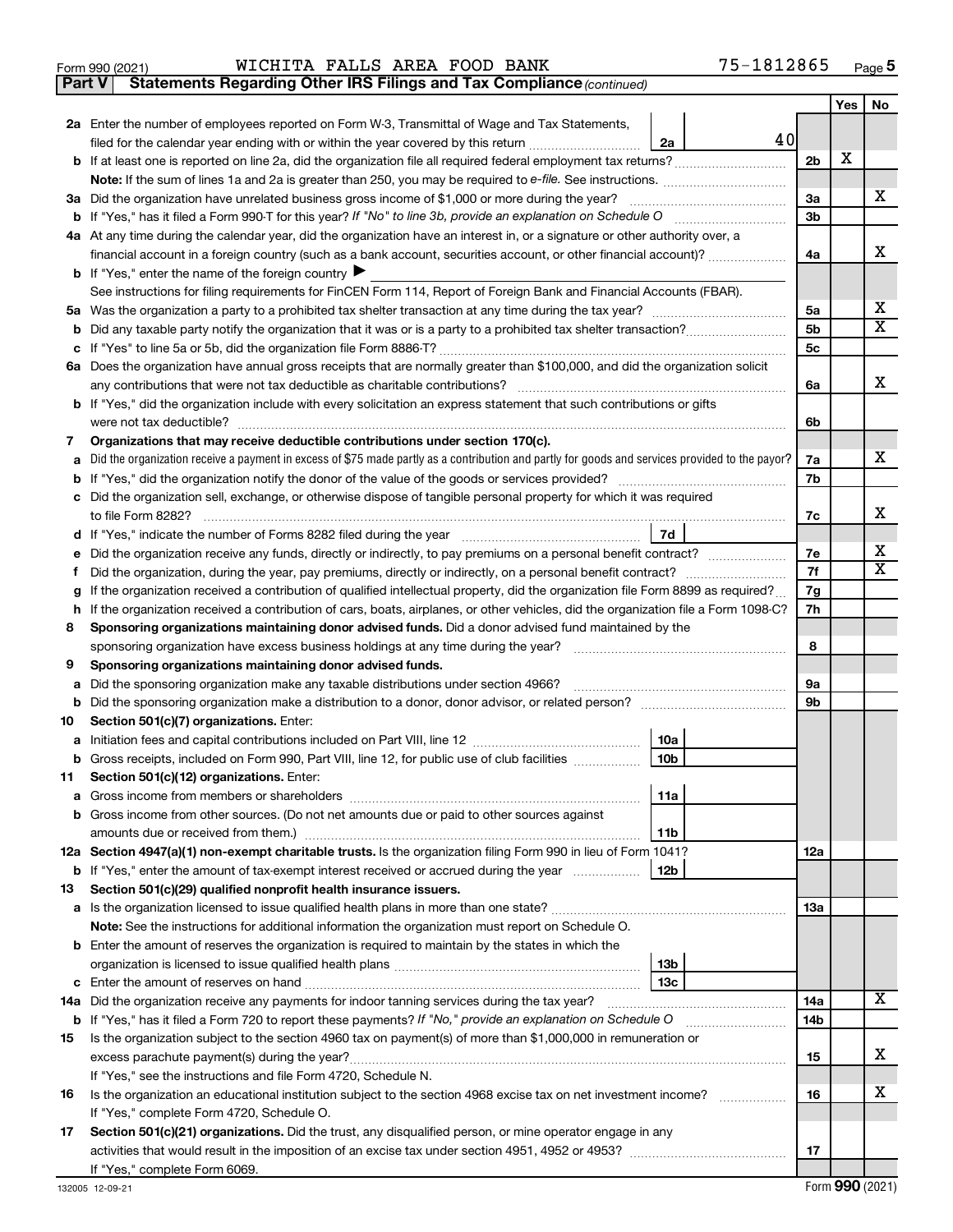|     | body delegated broad authority to an executive committee or similar committee, explain on Schedule O.                                            |                         |                         |                         |  |  |  |
|-----|--------------------------------------------------------------------------------------------------------------------------------------------------|-------------------------|-------------------------|-------------------------|--|--|--|
| b   | 13<br>Enter the number of voting members included on line 1a, above, who are independent<br>1b                                                   |                         |                         |                         |  |  |  |
| 2   | Did any officer, director, trustee, or key employee have a family relationship or a business relationship with any other                         |                         |                         |                         |  |  |  |
|     | officer, director, trustee, or key employee?                                                                                                     | $\mathbf{2}$            |                         | х                       |  |  |  |
| 3   | Did the organization delegate control over management duties customarily performed by or under the direct supervision                            |                         |                         |                         |  |  |  |
|     |                                                                                                                                                  | 3                       |                         | X                       |  |  |  |
| 4   | Did the organization make any significant changes to its governing documents since the prior Form 990 was filed?                                 | $\overline{\mathbf{4}}$ |                         | $\overline{\mathbf{x}}$ |  |  |  |
| 5   |                                                                                                                                                  | 5                       |                         | $\overline{\mathbf{X}}$ |  |  |  |
| 6   |                                                                                                                                                  | 6                       |                         | $\overline{\mathbf{X}}$ |  |  |  |
|     | 7a Did the organization have members, stockholders, or other persons who had the power to elect or appoint one or                                |                         |                         |                         |  |  |  |
|     |                                                                                                                                                  | 7a                      |                         | х                       |  |  |  |
|     | b Are any governance decisions of the organization reserved to (or subject to approval by) members, stockholders, or                             |                         |                         |                         |  |  |  |
|     | persons other than the governing body?                                                                                                           | 7b                      |                         | х                       |  |  |  |
| 8   | Did the organization contemporaneously document the meetings held or written actions undertaken during the year by the following:                |                         |                         |                         |  |  |  |
| а   | 8а                                                                                                                                               |                         |                         |                         |  |  |  |
|     |                                                                                                                                                  | 8b                      | $\overline{\textbf{x}}$ |                         |  |  |  |
| 9   | Is there any officer, director, trustee, or key employee listed in Part VII, Section A, who cannot be reached at the                             |                         |                         |                         |  |  |  |
|     | organization's mailing address? If "Yes," provide the names and addresses on Schedule O.<br>9                                                    |                         |                         |                         |  |  |  |
|     | Section B. Policies (This Section B requests information about policies not required by the Internal Revenue Code.)                              |                         |                         |                         |  |  |  |
|     |                                                                                                                                                  |                         | Yes                     | No                      |  |  |  |
|     |                                                                                                                                                  | 10a                     |                         | х                       |  |  |  |
|     | <b>b</b> If "Yes," did the organization have written policies and procedures governing the activities of such chapters, affiliates,              |                         |                         |                         |  |  |  |
|     | 10 <sub>b</sub>                                                                                                                                  |                         |                         |                         |  |  |  |
|     | 11a Has the organization provided a complete copy of this Form 990 to all members of its governing body before filing the form?                  |                         |                         |                         |  |  |  |
|     | <b>b</b> Describe on Schedule O the process, if any, used by the organization to review this Form 990.                                           |                         |                         |                         |  |  |  |
| 12a |                                                                                                                                                  |                         |                         |                         |  |  |  |
| b   | Were officers, directors, or trustees, and key employees required to disclose annually interests that could give rise to conflicts?              |                         |                         |                         |  |  |  |
| с   | 12 <sub>b</sub><br>Did the organization regularly and consistently monitor and enforce compliance with the policy? If "Yes," describe            |                         |                         |                         |  |  |  |
|     |                                                                                                                                                  | 12 <sub>c</sub>         | х                       |                         |  |  |  |
| 13  |                                                                                                                                                  | 13                      | $\overline{\text{x}}$   |                         |  |  |  |
| 14  |                                                                                                                                                  | 14                      |                         | х                       |  |  |  |
| 15  | Did the process for determining compensation of the following persons include a review and approval by independent                               |                         |                         |                         |  |  |  |
|     | persons, comparability data, and contemporaneous substantiation of the deliberation and decision?                                                |                         |                         |                         |  |  |  |
| а   |                                                                                                                                                  | 15a                     | X                       |                         |  |  |  |
|     |                                                                                                                                                  | 15 <sub>b</sub>         |                         | X                       |  |  |  |
|     | If "Yes" to line 15a or 15b, describe the process on Schedule O. See instructions.                                                               |                         |                         |                         |  |  |  |
|     | 16a Did the organization invest in, contribute assets to, or participate in a joint venture or similar arrangement with a                        |                         |                         |                         |  |  |  |
|     | taxable entity during the year?                                                                                                                  | 16a                     |                         | X                       |  |  |  |
|     | b If "Yes," did the organization follow a written policy or procedure requiring the organization to evaluate its participation                   |                         |                         |                         |  |  |  |
|     | in joint venture arrangements under applicable federal tax law, and take steps to safeguard the organization's                                   |                         |                         |                         |  |  |  |
|     | exempt status with respect to such arrangements?                                                                                                 | 16b                     |                         |                         |  |  |  |
|     | <b>Section C. Disclosure</b>                                                                                                                     |                         |                         |                         |  |  |  |
| 17  | <b>NONE</b><br>List the states with which a copy of this Form 990 is required to be filed >                                                      |                         |                         |                         |  |  |  |
| 18  | Section 6104 requires an organization to make its Forms 1023 (1024 or 1024-A, if applicable), 990, and 990-T (section 501(c)(3)s only) available |                         |                         |                         |  |  |  |
|     | for public inspection. Indicate how you made these available. Check all that apply.                                                              |                         |                         |                         |  |  |  |
|     | $\lfloor \mathbf{X} \rfloor$ Another's website<br>$ \mathbf{X} $ Upon request<br><b>X</b> Own website<br>Other (explain on Schedule O)           |                         |                         |                         |  |  |  |
| 19  | Describe on Schedule O whether (and if so, how) the organization made its governing documents, conflict of interest policy, and financial        |                         |                         |                         |  |  |  |
|     | statements available to the public during the tax year.                                                                                          |                         |                         |                         |  |  |  |
| 20  | State the name, address, and telephone number of the person who possesses the organization's books and records                                   |                         |                         |                         |  |  |  |
|     | KARA NICKENS, CHIEF EXECUTIVE OFFICE - 940-766-2322                                                                                              |                         |                         |                         |  |  |  |
|     | 76302<br>1230 MIDWESTERN PKWY, WICHITA FALLS, TX                                                                                                 |                         |                         |                         |  |  |  |

### Form 990 (2021) **Page 1 MICHITA FALLS AREA FOOD BANK** 75-1812865  $_{\text{Page}}$

**1a** Enter the number of voting members of the governing body at the end of the tax year *www.fronoming* 

Check if Schedule O contains a response or note to any line in this Part VI

**Section A. Governing Body and Management**

If there are material differences in voting rights among members of the governing body, or if the governing

**Part VI** Governance, Management, and Disclosure. For each "Yes" response to lines 2 through 7b below, and for a "No" response *to line 8a, 8b, or 10b below, describe the circumstances, processes, or changes on Schedule O. See instructions.*

13

**1a**

**6**

**Yes No**

 $\boxed{\text{X}}$ 

Form (2021) **990**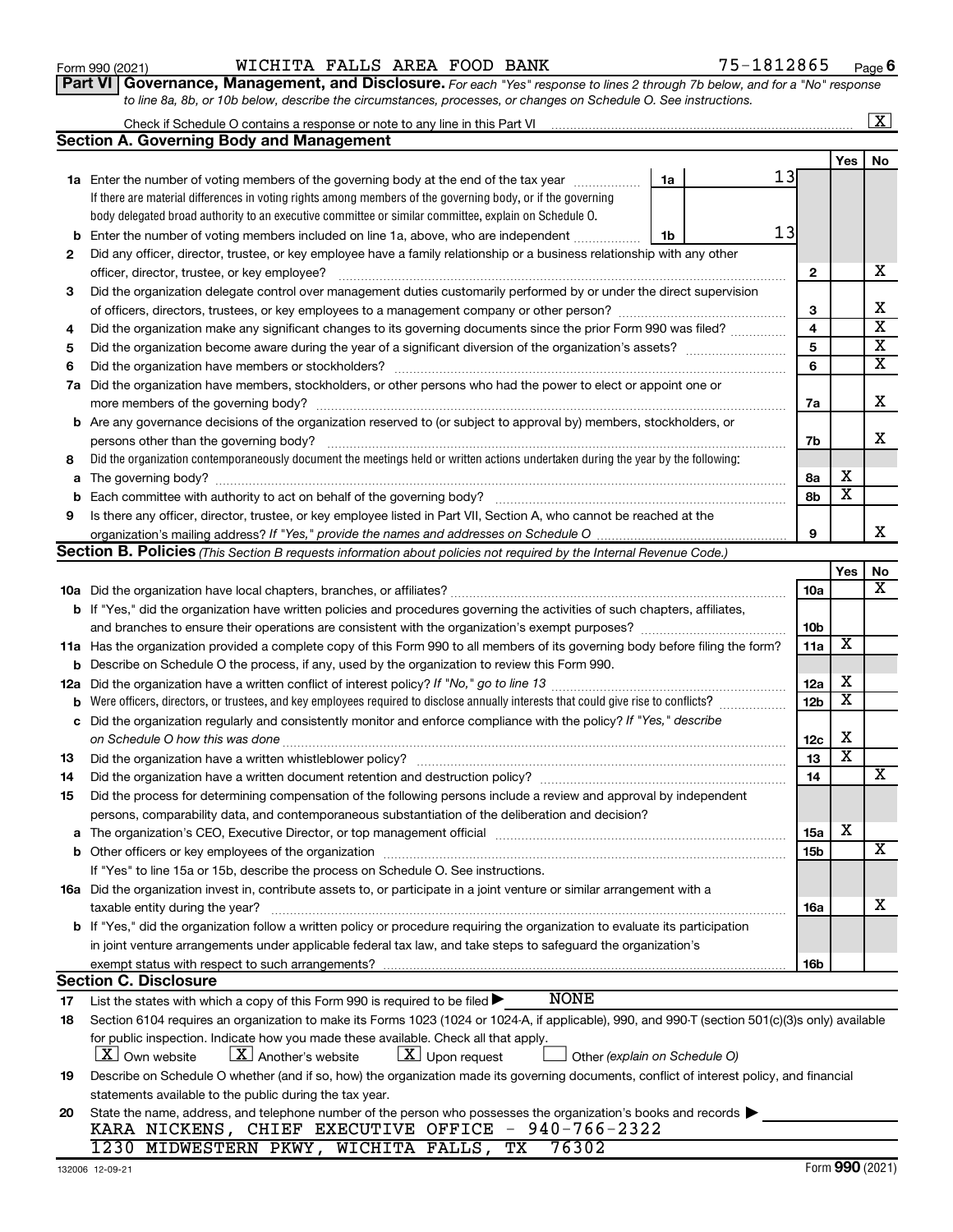$\Box$ 

| Part VII Compensation of Officers, Directors, Trustees, Key Employees, Highest Compensated |  |  |
|--------------------------------------------------------------------------------------------|--|--|
| <b>Employees, and Independent Contractors</b>                                              |  |  |

Check if Schedule O contains a response or note to any line in this Part VII

**Section A. Officers, Directors, Trustees, Key Employees, and Highest Compensated Employees**

**1a**  Complete this table for all persons required to be listed. Report compensation for the calendar year ending with or within the organization's tax year.  $\bullet$  List all of the organization's current officers, directors, trustees (whether individuals or organizations), regardless of amount of compensation.

Enter -0- in columns (D), (E), and (F) if no compensation was paid.

**•** List all of the organization's **current** key employees, if any. See the instructions for definition of "key employee."

• List the organization's five *current* highest compensated employees (other than an officer, director, trustee, or key employee) who received reportable compensation (box 5 of Form W-2, Form 1099-MISC, and/or box 1 of Form 1099-NEC) of more than \$100,000 from the organization and any related organizations.

 $\bullet$  List all of the organization's former officers, key employees, and highest compensated employees who received more than \$100,000 of reportable compensation from the organization and any related organizations.

**•** List all of the organization's former directors or trustees that received, in the capacity as a former director or trustee of the organization, more than \$10,000 of reportable compensation from the organization and any related organizations.

See the instructions for the order in which to list the persons above.

Check this box if neither the organization nor any related organization compensated any current officer, director, or trustee.  $\Box$ 

| (A)                       | (B)                    |                                |                                                                  | (C)                                     |              |                                 |        | (D)             | (E)             | (F)                          |
|---------------------------|------------------------|--------------------------------|------------------------------------------------------------------|-----------------------------------------|--------------|---------------------------------|--------|-----------------|-----------------|------------------------------|
| Name and title            | Average                |                                |                                                                  | Position<br>(do not check more than one |              |                                 |        | Reportable      | Reportable      | Estimated                    |
|                           | hours per              |                                | box, unless person is both an<br>officer and a director/trustee) |                                         |              |                                 |        | compensation    | compensation    | amount of                    |
|                           | week                   |                                |                                                                  |                                         |              |                                 |        | from            | from related    | other                        |
|                           | (list any              |                                |                                                                  |                                         |              |                                 |        | the             | organizations   | compensation                 |
|                           | hours for              |                                |                                                                  |                                         |              |                                 |        | organization    | (W-2/1099-MISC/ | from the                     |
|                           | related                |                                |                                                                  |                                         |              |                                 |        | (W-2/1099-MISC/ | 1099-NEC)       | organization                 |
|                           | organizations<br>below |                                |                                                                  |                                         |              |                                 |        | 1099-NEC)       |                 | and related<br>organizations |
|                           | line)                  | Individual trustee or director | Institutional trustee                                            | Officer                                 | Key employee | Highest compensated<br>employee | Former |                 |                 |                              |
| KARA NICKENS<br>(1)       | 40.00                  |                                |                                                                  |                                         |              |                                 |        |                 |                 |                              |
| CHIEF EXECUTIVE OFFICER   |                        |                                |                                                                  | $\mathbf X$                             |              |                                 |        | 91,856.         | 0.              | $\mathbf 0$ .                |
| (2)<br>DEVAH SCHOLL       | 1.02                   |                                |                                                                  |                                         |              |                                 |        |                 |                 |                              |
| CHAIRMAN                  |                        | $\mathbf X$                    |                                                                  | $\mathbf X$                             |              |                                 |        | 0.              | $\mathbf 0$ .   | $\mathbf 0$ .                |
| TONY BATES<br>(3)         | 0.79                   |                                |                                                                  |                                         |              |                                 |        |                 |                 |                              |
| 1ST VICE CHAIR            |                        | X                              |                                                                  | $\mathbf X$                             |              |                                 |        | $\mathbf{0}$ .  | $\mathbf 0$ .   | $\mathbf 0$ .                |
| ILIANA JARAMILLO<br>(4)   | 0.49                   |                                |                                                                  |                                         |              |                                 |        |                 |                 |                              |
| 2ND VICE CHAIR            |                        | $\rm X$                        |                                                                  | X                                       |              |                                 |        | 0.              | $\mathbf 0$ .   | $\mathbf 0$ .                |
| (5)<br>TRISH DILLMON      | 0.13                   |                                |                                                                  |                                         |              |                                 |        |                 |                 |                              |
| <b>DIRECTOR</b>           |                        | $\mathbf X$                    |                                                                  |                                         |              |                                 |        | 0.              | $\mathbf 0$ .   | $\mathbf 0$ .                |
| PAT JONES<br>(6)          | 1.02                   |                                |                                                                  |                                         |              |                                 |        |                 |                 |                              |
| <b>TREASURER</b>          |                        | X                              |                                                                  | $\mathbf X$                             |              |                                 |        | 0.              | $\mathbf 0$ .   | $\mathbf 0$ .                |
| (7)<br>MIKE KUHRT         | 0.10                   |                                |                                                                  |                                         |              |                                 |        |                 |                 |                              |
| <b>DIRECTOR</b>           |                        | $\mathbf X$                    |                                                                  |                                         |              |                                 |        | $\mathbf{0}$ .  | $\mathbf 0$ .   | $\mathbf 0$ .                |
| KELLY SMITH<br>(8)        | 0.96                   |                                |                                                                  |                                         |              |                                 |        |                 |                 |                              |
| <b>SECRETARY</b>          |                        | $\mathbf X$                    |                                                                  | $\rm X$                                 |              |                                 |        | 0.              | $\mathbf 0$ .   | $\mathbf 0$ .                |
| <b>GUY BERNARD</b><br>(9) | 0.12                   |                                |                                                                  |                                         |              |                                 |        |                 |                 |                              |
| DIRECTOR                  |                        | $\mathbf X$                    |                                                                  |                                         |              |                                 |        | 0.              | $\mathbf 0$ .   | $\mathbf 0$ .                |
| (10) MONICA WILKINSON     | 0.29                   |                                |                                                                  |                                         |              |                                 |        |                 |                 |                              |
| <b>DIRECTOR</b>           |                        | X                              |                                                                  |                                         |              |                                 |        | $\mathbf 0$ .   | $\mathbf 0$ .   | $\mathbf 0$ .                |
| (11) FRANCES SIMS         | 5.62                   |                                |                                                                  |                                         |              |                                 |        |                 |                 |                              |
| <b>DIRECTOR</b>           |                        | X                              |                                                                  |                                         |              |                                 |        | $\mathbf 0$ .   | $\mathbf 0$ .   | $\mathbf 0$ .                |
| (12) MERRILL WOOD         | 0.08                   |                                |                                                                  |                                         |              |                                 |        |                 |                 |                              |
| <b>DIRECTOR</b>           |                        | $\mathbf X$                    |                                                                  |                                         |              |                                 |        | $\mathbf 0$ .   | $\mathbf 0$ .   | $\mathbf 0$ .                |
| (13) CHERYL HOPKINS       | 0.19                   |                                |                                                                  |                                         |              |                                 |        |                 |                 |                              |
| <b>DIRECTOR</b>           |                        | $\mathbf X$                    |                                                                  |                                         |              |                                 |        | $\mathbf 0$ .   | $\mathbf 0$ .   | $0$ .                        |
| (14) CHRIS HORGEN         | 0.47                   |                                |                                                                  |                                         |              |                                 |        |                 |                 |                              |
| <b>DIRECTOR</b>           |                        | X                              |                                                                  |                                         |              |                                 |        | 0.              | $\mathbf 0$ .   | 0.                           |
|                           |                        |                                |                                                                  |                                         |              |                                 |        |                 |                 |                              |
|                           |                        |                                |                                                                  |                                         |              |                                 |        |                 |                 |                              |
|                           |                        |                                |                                                                  |                                         |              |                                 |        |                 |                 |                              |
|                           |                        |                                |                                                                  |                                         |              |                                 |        |                 |                 |                              |
|                           |                        |                                |                                                                  |                                         |              |                                 |        |                 |                 |                              |
|                           |                        |                                |                                                                  |                                         |              |                                 |        |                 |                 |                              |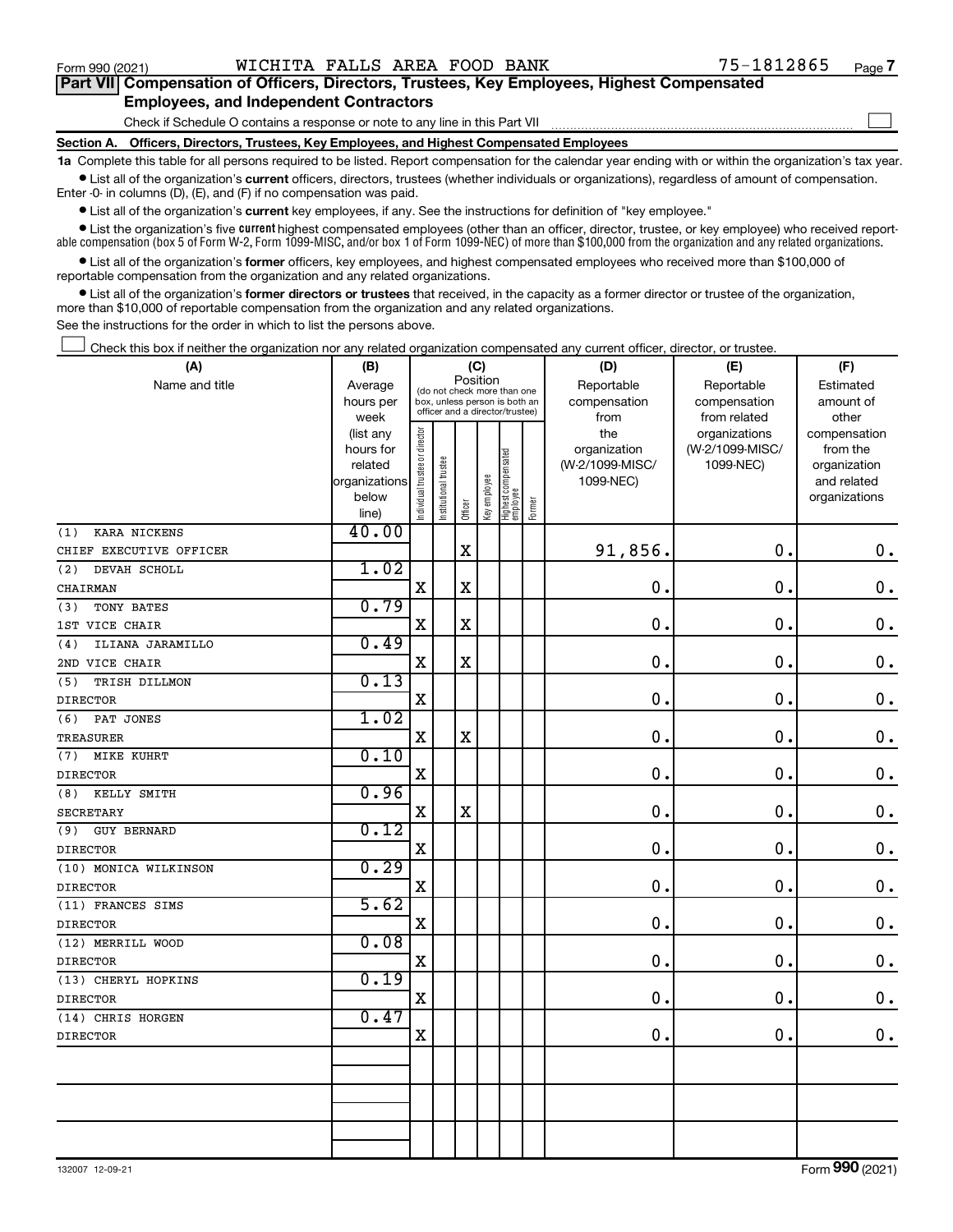|    | WICHITA FALLS AREA FOOD BANK<br>Form 990 (2021)                                                                                                                                                                                                        |                                                                      |                                   |                                                                                                 |         |              |                                  |        |                                                     | 75-1812865                                        |          |                     | Page 8                                                                   |
|----|--------------------------------------------------------------------------------------------------------------------------------------------------------------------------------------------------------------------------------------------------------|----------------------------------------------------------------------|-----------------------------------|-------------------------------------------------------------------------------------------------|---------|--------------|----------------------------------|--------|-----------------------------------------------------|---------------------------------------------------|----------|---------------------|--------------------------------------------------------------------------|
|    | <b>Part VII</b><br>Section A. Officers, Directors, Trustees, Key Employees, and Highest Compensated Employees (continued)                                                                                                                              |                                                                      |                                   |                                                                                                 |         |              |                                  |        |                                                     |                                                   |          |                     |                                                                          |
|    | (A)<br>Name and title                                                                                                                                                                                                                                  | (B)<br>Average<br>hours per<br>week                                  |                                   | (do not check more than one<br>box, unless person is both an<br>officer and a director/trustee) | (C)     | Position     |                                  |        | (D)<br>Reportable<br>compensation<br>from           | (E)<br>Reportable<br>compensation<br>from related |          |                     | (F)<br>Estimated<br>amount of<br>other                                   |
|    |                                                                                                                                                                                                                                                        | (list any<br>hours for<br>related<br>organizations<br>below<br>line) | director<br>Individual trustee or | Institutional trustee                                                                           | Officer | Key employee | Highest compensated<br> employee | Former | the<br>organization<br>(W-2/1099-MISC/<br>1099-NEC) | organizations<br>(W-2/1099-MISC/<br>1099-NEC)     |          |                     | compensation<br>from the<br>organization<br>and related<br>organizations |
|    |                                                                                                                                                                                                                                                        |                                                                      |                                   |                                                                                                 |         |              |                                  |        |                                                     |                                                   |          |                     |                                                                          |
|    |                                                                                                                                                                                                                                                        |                                                                      |                                   |                                                                                                 |         |              |                                  |        |                                                     |                                                   |          |                     |                                                                          |
|    |                                                                                                                                                                                                                                                        |                                                                      |                                   |                                                                                                 |         |              |                                  |        |                                                     |                                                   |          |                     |                                                                          |
|    |                                                                                                                                                                                                                                                        |                                                                      |                                   |                                                                                                 |         |              |                                  |        |                                                     |                                                   |          |                     |                                                                          |
|    |                                                                                                                                                                                                                                                        |                                                                      |                                   |                                                                                                 |         |              |                                  |        |                                                     |                                                   |          |                     |                                                                          |
|    |                                                                                                                                                                                                                                                        |                                                                      |                                   |                                                                                                 |         |              |                                  |        |                                                     |                                                   |          |                     |                                                                          |
|    |                                                                                                                                                                                                                                                        |                                                                      |                                   |                                                                                                 |         |              |                                  |        |                                                     |                                                   |          |                     |                                                                          |
|    |                                                                                                                                                                                                                                                        |                                                                      |                                   |                                                                                                 |         |              |                                  |        |                                                     |                                                   |          |                     |                                                                          |
|    | 1b Subtotal                                                                                                                                                                                                                                            |                                                                      |                                   |                                                                                                 |         |              |                                  |        | 91,856.                                             |                                                   | σ.       |                     | $\overline{0}$ .                                                         |
|    | c Total from continuation sheets to Part VII, Section A manuscription of                                                                                                                                                                               |                                                                      |                                   |                                                                                                 |         |              |                                  |        | σ.<br>91,856.                                       |                                                   | σ.<br>σ. |                     | $\overline{0}$ .<br>$\overline{0}$ .                                     |
| 2  | Total number of individuals (including but not limited to those listed above) who received more than \$100,000 of reportable<br>compensation from the organization $\blacktriangleright$                                                               |                                                                      |                                   |                                                                                                 |         |              |                                  |        |                                                     |                                                   |          |                     | 0                                                                        |
|    |                                                                                                                                                                                                                                                        |                                                                      |                                   |                                                                                                 |         |              |                                  |        |                                                     |                                                   |          |                     | No<br>Yes                                                                |
| 3  | Did the organization list any former officer, director, trustee, key employee, or highest compensated employee on                                                                                                                                      |                                                                      |                                   |                                                                                                 |         |              |                                  |        |                                                     |                                                   |          | 3                   | X                                                                        |
|    | For any individual listed on line 1a, is the sum of reportable compensation and other compensation from the organization<br>and related organizations greater than \$150,000? If "Yes," complete Schedule J for such individual                        |                                                                      |                                   |                                                                                                 |         |              |                                  |        |                                                     |                                                   |          | 4                   | X                                                                        |
| 5  | Did any person listed on line 1a receive or accrue compensation from any unrelated organization or individual for services                                                                                                                             |                                                                      |                                   |                                                                                                 |         |              |                                  |        |                                                     |                                                   |          | 5                   | x                                                                        |
|    | <b>Section B. Independent Contractors</b>                                                                                                                                                                                                              |                                                                      |                                   |                                                                                                 |         |              |                                  |        |                                                     |                                                   |          |                     |                                                                          |
| 1. | Complete this table for your five highest compensated independent contractors that received more than \$100,000 of compensation from<br>the organization. Report compensation for the calendar year ending with or within the organization's tax year. |                                                                      |                                   |                                                                                                 |         |              |                                  |        |                                                     |                                                   |          |                     |                                                                          |
|    | (A)<br>Name and business address                                                                                                                                                                                                                       |                                                                      |                                   | <b>NONE</b>                                                                                     |         |              |                                  |        | (B)<br>Description of services                      |                                                   |          | (C)<br>Compensation |                                                                          |
|    |                                                                                                                                                                                                                                                        |                                                                      |                                   |                                                                                                 |         |              |                                  |        |                                                     |                                                   |          |                     |                                                                          |
|    |                                                                                                                                                                                                                                                        |                                                                      |                                   |                                                                                                 |         |              |                                  |        |                                                     |                                                   |          |                     |                                                                          |
|    |                                                                                                                                                                                                                                                        |                                                                      |                                   |                                                                                                 |         |              |                                  |        |                                                     |                                                   |          |                     |                                                                          |
|    |                                                                                                                                                                                                                                                        |                                                                      |                                   |                                                                                                 |         |              |                                  |        |                                                     |                                                   |          |                     |                                                                          |
| 2  | Total number of independent contractors (including but not limited to those listed above) who received more than<br>\$100,000 of compensation from the organization                                                                                    |                                                                      |                                   |                                                                                                 |         |              | 0                                |        |                                                     |                                                   |          |                     |                                                                          |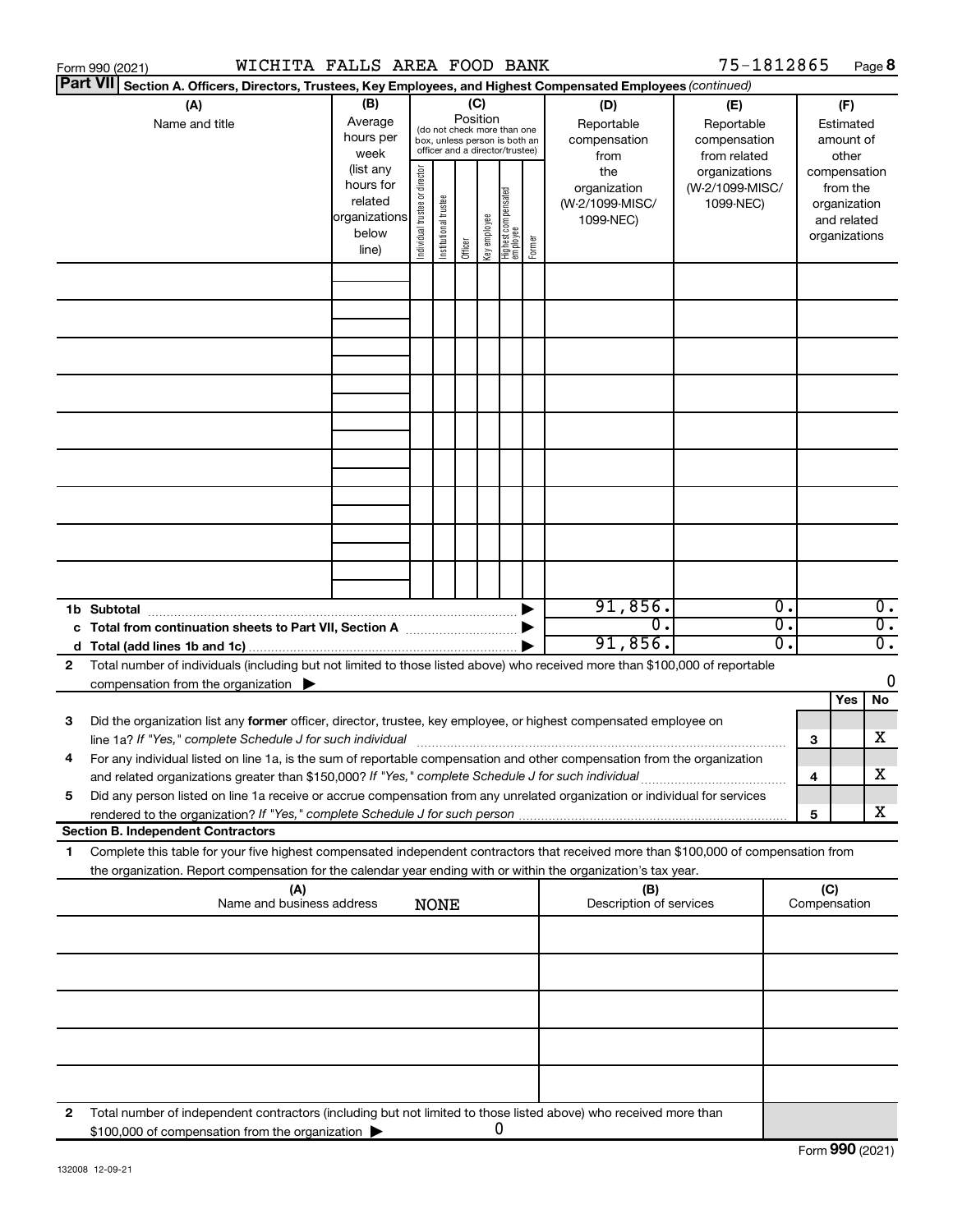|                                                           |                  |                                                                                                                                                                                                                                                                                                |                                                 | Total revenue       | (B)<br>Related or exempt<br>function revenue | (C)<br>Unrelated<br>business revenue | (D)<br>Revenue excluded<br>from tax under<br>sections 512 - 514 |
|-----------------------------------------------------------|------------------|------------------------------------------------------------------------------------------------------------------------------------------------------------------------------------------------------------------------------------------------------------------------------------------------|-------------------------------------------------|---------------------|----------------------------------------------|--------------------------------------|-----------------------------------------------------------------|
| Gifts, Grants<br>Contributions, Gift<br>and Other Similar | е                | 1 a Federated campaigns<br>1a<br>1 <sub>b</sub><br><b>b</b> Membership dues<br>1 <sub>c</sub><br>c Fundraising events<br>1d<br>d Related organizations<br>Government grants (contributions)<br>1e<br>f All other contributions, gifts, grants, and<br>similar amounts not included above<br>1f | 62, 227.<br>3,905,194.<br>5,863,490.            |                     |                                              |                                      |                                                                 |
|                                                           | g                | Noncash contributions included in lines 1a-1f                                                                                                                                                                                                                                                  | $\eta$ <sub>1g</sub> $\frac{1}{3}$ 5, 319, 343. |                     |                                              |                                      |                                                                 |
|                                                           |                  |                                                                                                                                                                                                                                                                                                | <b>Business Code</b>                            | $\vert 9$ ,830,911. |                                              |                                      |                                                                 |
|                                                           |                  | 2 a AGENCY FEES                                                                                                                                                                                                                                                                                | 624200                                          | 21,279.             | 21,279.                                      |                                      |                                                                 |
| Program Service<br>Revenue                                | b<br>c<br>d<br>е |                                                                                                                                                                                                                                                                                                |                                                 |                     |                                              |                                      |                                                                 |
|                                                           | f                |                                                                                                                                                                                                                                                                                                |                                                 |                     |                                              |                                      |                                                                 |
|                                                           | g                |                                                                                                                                                                                                                                                                                                |                                                 | 21,279.             |                                              |                                      |                                                                 |
|                                                           | 3<br>4<br>5      | Investment income (including dividends, interest, and<br>Income from investment of tax-exempt bond proceeds                                                                                                                                                                                    |                                                 | 15,308.             |                                              |                                      | 15,308.                                                         |
|                                                           |                  | (i) Real                                                                                                                                                                                                                                                                                       | (ii) Personal                                   |                     |                                              |                                      |                                                                 |
|                                                           | b<br>с           | 6a<br>6 a Gross rents<br>6 <sub>b</sub><br>Less: rental expenses<br>6c<br>Rental income or (loss)                                                                                                                                                                                              |                                                 |                     |                                              |                                      |                                                                 |
|                                                           |                  | d Net rental income or (loss)<br>(i) Securities<br>7 a Gross amount from sales of                                                                                                                                                                                                              | (ii) Other                                      |                     |                                              |                                      |                                                                 |
| ther Revenue                                              |                  | assets other than inventory<br>7a<br><b>b</b> Less: cost or other basis<br>and sales expenses<br>7b<br>7c<br>c Gain or (loss)                                                                                                                                                                  |                                                 |                     |                                              |                                      |                                                                 |
|                                                           |                  |                                                                                                                                                                                                                                                                                                |                                                 |                     |                                              |                                      |                                                                 |
| Ò                                                         |                  | 8 a Gross income from fundraising events (not<br>$62,227$ .of<br>including \$<br>contributions reported on line 1c). See<br> 8a<br>8b<br>b Less: direct expenses                                                                                                                               | 0.<br>7,246.                                    |                     |                                              |                                      |                                                                 |
|                                                           |                  | c Net income or (loss) from fundraising events                                                                                                                                                                                                                                                 |                                                 | $-7, 246$ .         |                                              |                                      | $-7, 246.$                                                      |
|                                                           |                  | 9 a Gross income from gaming activities. See<br>9a<br>9b                                                                                                                                                                                                                                       |                                                 |                     |                                              |                                      |                                                                 |
|                                                           |                  | <b>b</b> Less: direct expenses <b>manually</b><br>c Net income or (loss) from gaming activities                                                                                                                                                                                                |                                                 |                     |                                              |                                      |                                                                 |
|                                                           |                  | 10 a Gross sales of inventory, less returns<br> 10a<br>10bl<br><b>b</b> Less: cost of goods sold<br>c Net income or (loss) from sales of inventory                                                                                                                                             |                                                 |                     |                                              |                                      |                                                                 |
|                                                           |                  |                                                                                                                                                                                                                                                                                                | <b>Business Code</b>                            |                     |                                              |                                      |                                                                 |
| Miscellaneous<br>Revenue                                  | 11 a<br>b        | <b>OTHER REVENUE</b>                                                                                                                                                                                                                                                                           | 999999                                          | 1,920.              | 1,920.                                       |                                      |                                                                 |
|                                                           | с                |                                                                                                                                                                                                                                                                                                |                                                 |                     |                                              |                                      |                                                                 |
|                                                           |                  |                                                                                                                                                                                                                                                                                                |                                                 |                     |                                              |                                      |                                                                 |
|                                                           |                  |                                                                                                                                                                                                                                                                                                |                                                 | 1,920.              |                                              |                                      |                                                                 |
|                                                           | 12               |                                                                                                                                                                                                                                                                                                |                                                 | 9,862,172.          | 23,199.                                      | $\overline{\mathbf{0}}$ .            | 8,062.                                                          |

Form 990 (2021) **WICHITA FALLS AREA FOOD BANK** 75-1812865 Page **Part VIII** Statement of Revenue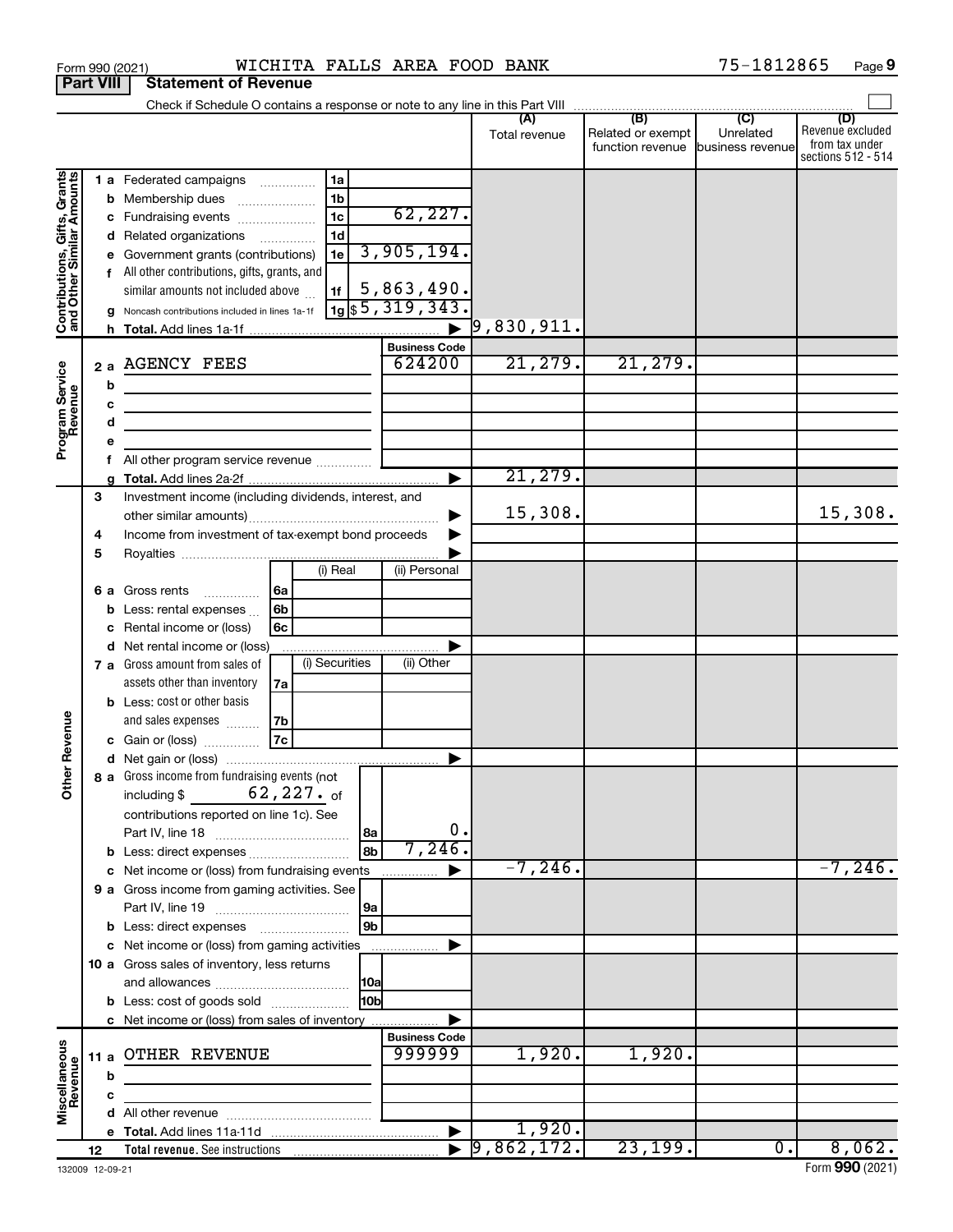Form 990 (2021) Page WICHITA FALLS AREA FOOD BANK 75-1812865 **Porm 990 (2021)**<br>**Part IX | Statement of Functional Expenses** 

*Section 501(c)(3) and 501(c)(4) organizations must complete all columns. All other organizations must complete column (A).*

|    | Check if Schedule O contains a response or note to any line in this Part IX                                                                                                                                  |                       |                                    |                                           |                                |  |  |  |  |  |  |
|----|--------------------------------------------------------------------------------------------------------------------------------------------------------------------------------------------------------------|-----------------------|------------------------------------|-------------------------------------------|--------------------------------|--|--|--|--|--|--|
|    | Do not include amounts reported on lines 6b,<br>7b, 8b, 9b, and 10b of Part VIII.                                                                                                                            | (A)<br>Total expenses | (B)<br>Program service<br>expenses | (C)<br>Management and<br>general expenses | (D)<br>Fundraising<br>expenses |  |  |  |  |  |  |
| 1  | Grants and other assistance to domestic organizations                                                                                                                                                        |                       |                                    |                                           |                                |  |  |  |  |  |  |
|    | and domestic governments. See Part IV, line 21                                                                                                                                                               |                       |                                    |                                           |                                |  |  |  |  |  |  |
| 2  | Grants and other assistance to domestic                                                                                                                                                                      |                       |                                    |                                           |                                |  |  |  |  |  |  |
|    | individuals. See Part IV, line 22                                                                                                                                                                            |                       |                                    |                                           |                                |  |  |  |  |  |  |
| 3  | Grants and other assistance to foreign                                                                                                                                                                       |                       |                                    |                                           |                                |  |  |  |  |  |  |
|    | organizations, foreign governments, and foreign                                                                                                                                                              |                       |                                    |                                           |                                |  |  |  |  |  |  |
|    | individuals. See Part IV, lines 15 and 16                                                                                                                                                                    |                       |                                    |                                           |                                |  |  |  |  |  |  |
| 4  | Benefits paid to or for members                                                                                                                                                                              |                       |                                    |                                           |                                |  |  |  |  |  |  |
| 5  | Compensation of current officers, directors,                                                                                                                                                                 |                       |                                    |                                           |                                |  |  |  |  |  |  |
|    | trustees, and key employees                                                                                                                                                                                  | 91,856.               |                                    | 91,856.                                   |                                |  |  |  |  |  |  |
| 6  | Compensation not included above to disqualified                                                                                                                                                              |                       |                                    |                                           |                                |  |  |  |  |  |  |
|    | persons (as defined under section 4958(f)(1)) and                                                                                                                                                            |                       |                                    |                                           |                                |  |  |  |  |  |  |
|    | persons described in section 4958(c)(3)(B)                                                                                                                                                                   | 898,956.              | 654,169.                           | 193,474.                                  | 51,313.                        |  |  |  |  |  |  |
| 7  |                                                                                                                                                                                                              |                       |                                    |                                           |                                |  |  |  |  |  |  |
| 8  | Pension plan accruals and contributions (include                                                                                                                                                             |                       |                                    |                                           |                                |  |  |  |  |  |  |
|    | section 401(k) and 403(b) employer contributions)                                                                                                                                                            |                       |                                    |                                           |                                |  |  |  |  |  |  |
| 9  |                                                                                                                                                                                                              | 146,942.              | 99,262.                            | 38,925.                                   | $\frac{8,755}{3,554}$          |  |  |  |  |  |  |
| 10 |                                                                                                                                                                                                              | 68,072.               | 43,909.                            | 20,609.                                   |                                |  |  |  |  |  |  |
| 11 | Fees for services (nonemployees):                                                                                                                                                                            |                       |                                    |                                           |                                |  |  |  |  |  |  |
|    |                                                                                                                                                                                                              |                       |                                    |                                           |                                |  |  |  |  |  |  |
| b  |                                                                                                                                                                                                              |                       |                                    |                                           |                                |  |  |  |  |  |  |
|    |                                                                                                                                                                                                              | 104, 139.             |                                    | 104, 139.                                 |                                |  |  |  |  |  |  |
|    |                                                                                                                                                                                                              |                       |                                    |                                           |                                |  |  |  |  |  |  |
|    | Professional fundraising services. See Part IV, line 17                                                                                                                                                      | 102,518.              |                                    |                                           | 102,518.                       |  |  |  |  |  |  |
|    | Investment management fees                                                                                                                                                                                   |                       |                                    |                                           |                                |  |  |  |  |  |  |
| a  | Other. (If line 11g amount exceeds 10% of line 25,                                                                                                                                                           |                       |                                    |                                           |                                |  |  |  |  |  |  |
|    | column (A), amount, list line 11g expenses on Sch O.)                                                                                                                                                        |                       |                                    |                                           |                                |  |  |  |  |  |  |
| 12 |                                                                                                                                                                                                              | 3,320.                | 2,507.                             | 444.                                      | 369.                           |  |  |  |  |  |  |
| 13 |                                                                                                                                                                                                              | 48,974.               | 20,844.                            | 28, 130.                                  |                                |  |  |  |  |  |  |
| 14 |                                                                                                                                                                                                              |                       |                                    |                                           |                                |  |  |  |  |  |  |
| 15 |                                                                                                                                                                                                              |                       |                                    |                                           |                                |  |  |  |  |  |  |
| 16 |                                                                                                                                                                                                              | 51, 233.              | 39, 166.                           | 12,067.                                   |                                |  |  |  |  |  |  |
| 17 | Travel                                                                                                                                                                                                       |                       |                                    |                                           |                                |  |  |  |  |  |  |
| 18 | Payments of travel or entertainment expenses                                                                                                                                                                 |                       |                                    |                                           |                                |  |  |  |  |  |  |
|    | for any federal, state, or local public officials                                                                                                                                                            |                       |                                    |                                           |                                |  |  |  |  |  |  |
| 19 | Conferences, conventions, and meetings                                                                                                                                                                       | 3,885.                | 797.                               | 3,088.                                    |                                |  |  |  |  |  |  |
| 20 | Interest                                                                                                                                                                                                     |                       |                                    |                                           |                                |  |  |  |  |  |  |
| 21 |                                                                                                                                                                                                              |                       |                                    |                                           |                                |  |  |  |  |  |  |
| 22 | Depreciation, depletion, and amortization                                                                                                                                                                    | 124,014.              | 102, 769.                          | 21,245.                                   |                                |  |  |  |  |  |  |
| 23 | Insurance                                                                                                                                                                                                    | 40,012.               | 11,953.                            | 28,059.                                   |                                |  |  |  |  |  |  |
| 24 | Other expenses. Itemize expenses not covered<br>above. (List miscellaneous expenses on line 24e. If<br>line 24e amount exceeds 10% of line 25, column (A),<br>amount, list line 24e expenses on Schedule O.) |                       |                                    |                                           |                                |  |  |  |  |  |  |
| a  | DONATED FOOD DISTRIBUTI                                                                                                                                                                                      | 2,651,992.            | 2,651,992.                         |                                           |                                |  |  |  |  |  |  |
|    | <b>USDA FOOD DISTRIBUTIONS</b>                                                                                                                                                                               | 2,644,877.            | 2,644,877.                         |                                           |                                |  |  |  |  |  |  |
|    | PURCHASED FOOD DISTRIBU                                                                                                                                                                                      | 1,493,954.            | 1,493,954.                         |                                           |                                |  |  |  |  |  |  |
| d  | <b>MISCELLANEOUS</b>                                                                                                                                                                                         | 73,321.               | 56,926.                            | 16,395.                                   |                                |  |  |  |  |  |  |
|    | e All other expenses                                                                                                                                                                                         | 184, 821.             | 148,147.                           | 36,674.                                   |                                |  |  |  |  |  |  |
| 25 | Total functional expenses. Add lines 1 through 24e                                                                                                                                                           | 8,732,886.            | 7,971,272.                         | 595,105.                                  | 166,509.                       |  |  |  |  |  |  |
| 26 | Joint costs. Complete this line only if the organization                                                                                                                                                     |                       |                                    |                                           |                                |  |  |  |  |  |  |
|    | reported in column (B) joint costs from a combined                                                                                                                                                           |                       |                                    |                                           |                                |  |  |  |  |  |  |
|    | educational campaign and fundraising solicitation.                                                                                                                                                           |                       |                                    |                                           |                                |  |  |  |  |  |  |
|    | Check here $\blacktriangleright$<br>if following SOP 98-2 (ASC 958-720)                                                                                                                                      |                       |                                    |                                           |                                |  |  |  |  |  |  |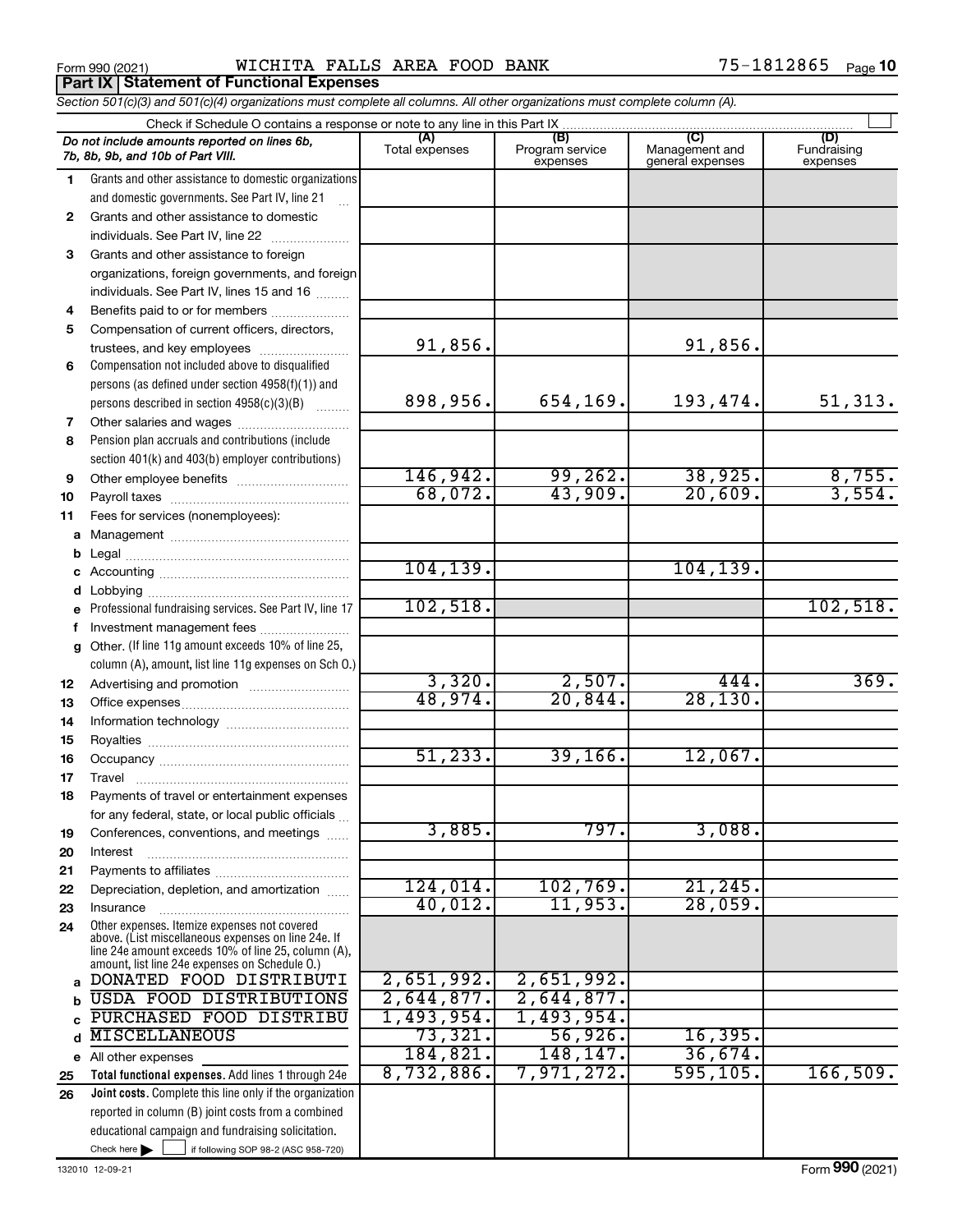| Form 990 (2021) | WICHITA FALLS AREA FOOD BANK | $75 - 1812865$ Page 11 |
|-----------------|------------------------------|------------------------|
|-----------------|------------------------------|------------------------|

Total liabilities and net assets/fund balances ...

|                             | Part X | <b>Balance Sheet</b>                                                                                   |            |                |                               |                 |                            |
|-----------------------------|--------|--------------------------------------------------------------------------------------------------------|------------|----------------|-------------------------------|-----------------|----------------------------|
|                             |        |                                                                                                        |            |                |                               |                 |                            |
|                             |        |                                                                                                        |            |                | (A)<br>Beginning of year      |                 | (B)<br>End of year         |
|                             | 1      |                                                                                                        |            |                |                               | 1               |                            |
|                             | 2      |                                                                                                        | 5,449,559. | $\overline{2}$ | 6, 365, 464.                  |                 |                            |
|                             | З      |                                                                                                        | 96, 354.   | 3              | 206, 430.                     |                 |                            |
|                             | 4      |                                                                                                        |            | 4              |                               |                 |                            |
|                             | 5      | Loans and other receivables from any current or former officer, director,                              |            |                |                               |                 |                            |
|                             |        | trustee, key employee, creator or founder, substantial contributor, or 35%                             |            |                |                               |                 |                            |
|                             |        | controlled entity or family member of any of these persons                                             |            |                |                               | 5               |                            |
|                             | 6      | Loans and other receivables from other disqualified persons (as defined                                |            |                |                               |                 |                            |
|                             |        | under section $4958(f)(1)$ , and persons described in section $4958(c)(3)(B)$                          |            | $\ldots$       |                               | 6               |                            |
|                             | 7      |                                                                                                        |            |                |                               | $\overline{7}$  |                            |
| Assets                      | 8      |                                                                                                        |            |                | 934,140.                      | 8               | 932,135.                   |
|                             | 9      | Prepaid expenses and deferred charges                                                                  |            |                | 681.                          | 9               | 10, 102.                   |
|                             |        | <b>10a</b> Land, buildings, and equipment: cost or other                                               |            |                |                               |                 |                            |
|                             |        |                                                                                                        |            |                |                               |                 |                            |
|                             |        |                                                                                                        |            |                | 1,847,843.                    | 10 <sub>c</sub> | 1,780,805.                 |
|                             | 11     |                                                                                                        |            | 11             |                               |                 |                            |
|                             | 12     |                                                                                                        |            |                |                               | 12              |                            |
|                             | 13     |                                                                                                        |            | 13             |                               |                 |                            |
|                             | 14     |                                                                                                        |            | 14             |                               |                 |                            |
|                             | 15     |                                                                                                        | 165, 733.  | 15             | 203,949.                      |                 |                            |
|                             | 16     |                                                                                                        |            |                | 8,494,310.                    | 16              | 9,498,885.                 |
|                             | 17     |                                                                                                        |            | 95, 176.       | 17                            | 106, 170.       |                            |
|                             | 18     |                                                                                                        |            |                |                               | 18              |                            |
|                             | 19     |                                                                                                        |            |                | 6,076.                        | 19              | 6,719.                     |
|                             | 20     |                                                                                                        |            |                |                               | 20              |                            |
|                             | 21     | Escrow or custodial account liability. Complete Part IV of Schedule D                                  |            |                |                               | 21              |                            |
|                             | 22     | Loans and other payables to any current or former officer, director,                                   |            |                |                               |                 |                            |
| Liabilities                 |        | trustee, key employee, creator or founder, substantial contributor, or 35%                             |            |                |                               |                 |                            |
|                             |        |                                                                                                        |            |                |                               | 22              |                            |
|                             | 23     | Secured mortgages and notes payable to unrelated third parties                                         |            |                |                               | 23              |                            |
|                             | 24     | Unsecured notes and loans payable to unrelated third parties                                           |            |                |                               | 24              |                            |
|                             | 25     | Other liabilities (including federal income tax, payables to related third                             |            |                |                               |                 |                            |
|                             |        | parties, and other liabilities not included on lines 17-24). Complete Part X                           |            |                |                               |                 |                            |
|                             |        | of Schedule D                                                                                          |            |                | 165,000.                      | 25              | 0.                         |
|                             | 26     | Total liabilities. Add lines 17 through 25                                                             |            |                | 266, 252.                     | 26              | 112,889.                   |
|                             |        | Organizations that follow FASB ASC 958, check here $\blacktriangleright \lfloor \underline{X} \rfloor$ |            |                |                               |                 |                            |
|                             |        | and complete lines 27, 28, 32, and 33.                                                                 |            |                |                               |                 |                            |
|                             | 27     |                                                                                                        |            |                | $\frac{6,451,625}{1,776,433}$ | 27              | $7,073,784.$<br>2,312,212. |
|                             | 28     |                                                                                                        |            |                |                               | 28              |                            |
| Net Assets or Fund Balances |        | Organizations that do not follow FASB ASC 958, check here $\blacktriangleright$                        |            |                |                               |                 |                            |
|                             |        | and complete lines 29 through 33.                                                                      |            |                |                               |                 |                            |
|                             | 29     |                                                                                                        |            |                |                               | 29              |                            |
|                             | 30     | Paid-in or capital surplus, or land, building, or equipment fund                                       |            |                |                               | 30              |                            |
|                             | 31     | Retained earnings, endowment, accumulated income, or other funds                                       |            |                |                               | 31              |                            |
|                             | 32     |                                                                                                        |            |                | 8,228,058.                    | 32              | 9,385,996.                 |

Form (2021) **990**

8,228,058. 9,385,996.  $8,494,310.$   $33$  9,498,885.

| Form 990 (2021) |  |
|-----------------|--|
|-----------------|--|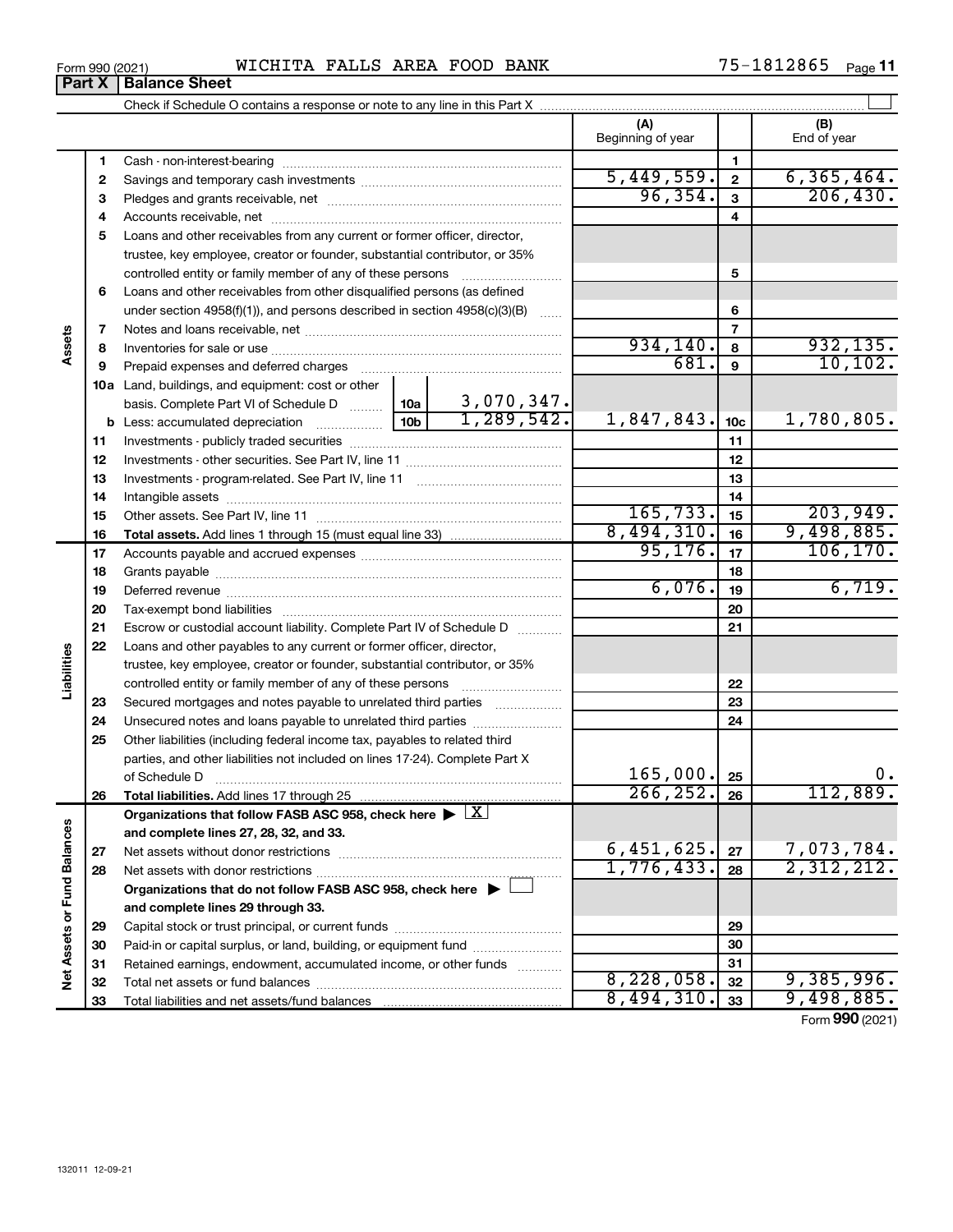|    | WICHITA FALLS AREA FOOD BANK<br>Form 990 (2021)                                                                                                                                                                                |                         | 75-1812865     |     | Page 12                 |
|----|--------------------------------------------------------------------------------------------------------------------------------------------------------------------------------------------------------------------------------|-------------------------|----------------|-----|-------------------------|
|    | Part XI<br><b>Reconciliation of Net Assets</b>                                                                                                                                                                                 |                         |                |     |                         |
|    |                                                                                                                                                                                                                                |                         |                |     |                         |
|    |                                                                                                                                                                                                                                |                         |                |     |                         |
| 1  |                                                                                                                                                                                                                                | 1                       | 9,862,172.     |     |                         |
| 2  |                                                                                                                                                                                                                                | $\overline{2}$          | 8,732,886.     |     |                         |
| 3  | Revenue less expenses. Subtract line 2 from line 1                                                                                                                                                                             | 3                       | 1,129,286.     |     |                         |
| 4  |                                                                                                                                                                                                                                | $\overline{\mathbf{4}}$ | 8,228,058.     |     |                         |
| 5  |                                                                                                                                                                                                                                | 5                       |                |     | 28,652.                 |
| 6  |                                                                                                                                                                                                                                | 6                       |                |     |                         |
| 7  | Investment expenses www.communication.com/www.communication.com/www.communication.com/www.com                                                                                                                                  | $\overline{7}$          |                |     |                         |
| 8  | Prior period adjustments material contents and content and content and content and content and content and content and content and content and content and content and content and content and content and content and content | 8                       |                |     |                         |
| 9  | Other changes in net assets or fund balances (explain on Schedule O)                                                                                                                                                           | 9                       |                |     | $\overline{0}$ .        |
| 10 | Net assets or fund balances at end of year. Combine lines 3 through 9 (must equal Part X, line 32,                                                                                                                             |                         |                |     |                         |
|    |                                                                                                                                                                                                                                | 10                      | 9,385,996.     |     |                         |
|    | Part XII Financial Statements and Reporting                                                                                                                                                                                    |                         |                |     |                         |
|    |                                                                                                                                                                                                                                |                         |                |     | $\overline{\mathbf{X}}$ |
|    |                                                                                                                                                                                                                                |                         |                | Yes | No.                     |
| 1  | Accounting method used to prepare the Form 990: $\Box$ Cash $\Box X$ Accrual $\Box$<br>Other                                                                                                                                   |                         |                |     |                         |
|    | If the organization changed its method of accounting from a prior year or checked "Other," explain on Schedule O.                                                                                                              |                         |                |     |                         |
|    |                                                                                                                                                                                                                                |                         | 2a             |     | x                       |
|    | If "Yes," check a box below to indicate whether the financial statements for the year were compiled or reviewed on a                                                                                                           |                         |                |     |                         |
|    | separate basis, consolidated basis, or both:                                                                                                                                                                                   |                         |                |     |                         |
|    | Both consolidated and separate basis<br>Separate basis<br>Consolidated basis                                                                                                                                                   |                         |                |     |                         |
|    |                                                                                                                                                                                                                                |                         | 2 <sub>b</sub> | x   |                         |
|    | If "Yes," check a box below to indicate whether the financial statements for the year were audited on a separate basis,                                                                                                        |                         |                |     |                         |
|    | consolidated basis, or both:                                                                                                                                                                                                   |                         |                |     |                         |
|    | $\lfloor x \rfloor$ Separate basis<br>Consolidated basis<br>Both consolidated and separate basis                                                                                                                               |                         |                |     |                         |
|    | c If "Yes" to line 2a or 2b, does the organization have a committee that assumes responsibility for oversight of the audit,                                                                                                    |                         |                |     |                         |
|    |                                                                                                                                                                                                                                |                         | 2c             | х   |                         |
|    | If the organization changed either its oversight process or selection process during the tax year, explain on Schedule O.                                                                                                      |                         |                |     |                         |
|    | 3a As a result of a federal award, was the organization required to undergo an audit or audits as set forth in the Single Audit                                                                                                |                         |                |     |                         |
|    | Act and OMB Circular A-133?                                                                                                                                                                                                    |                         | 3a             | х   |                         |
|    | <b>b</b> If "Yes," did the organization undergo the required audit or audits? If the organization did not undergo the required audit                                                                                           |                         |                |     |                         |
|    |                                                                                                                                                                                                                                |                         | 3b             | X   |                         |
|    |                                                                                                                                                                                                                                |                         |                |     | $000 \text{ hours}$     |

Form (2021) **990**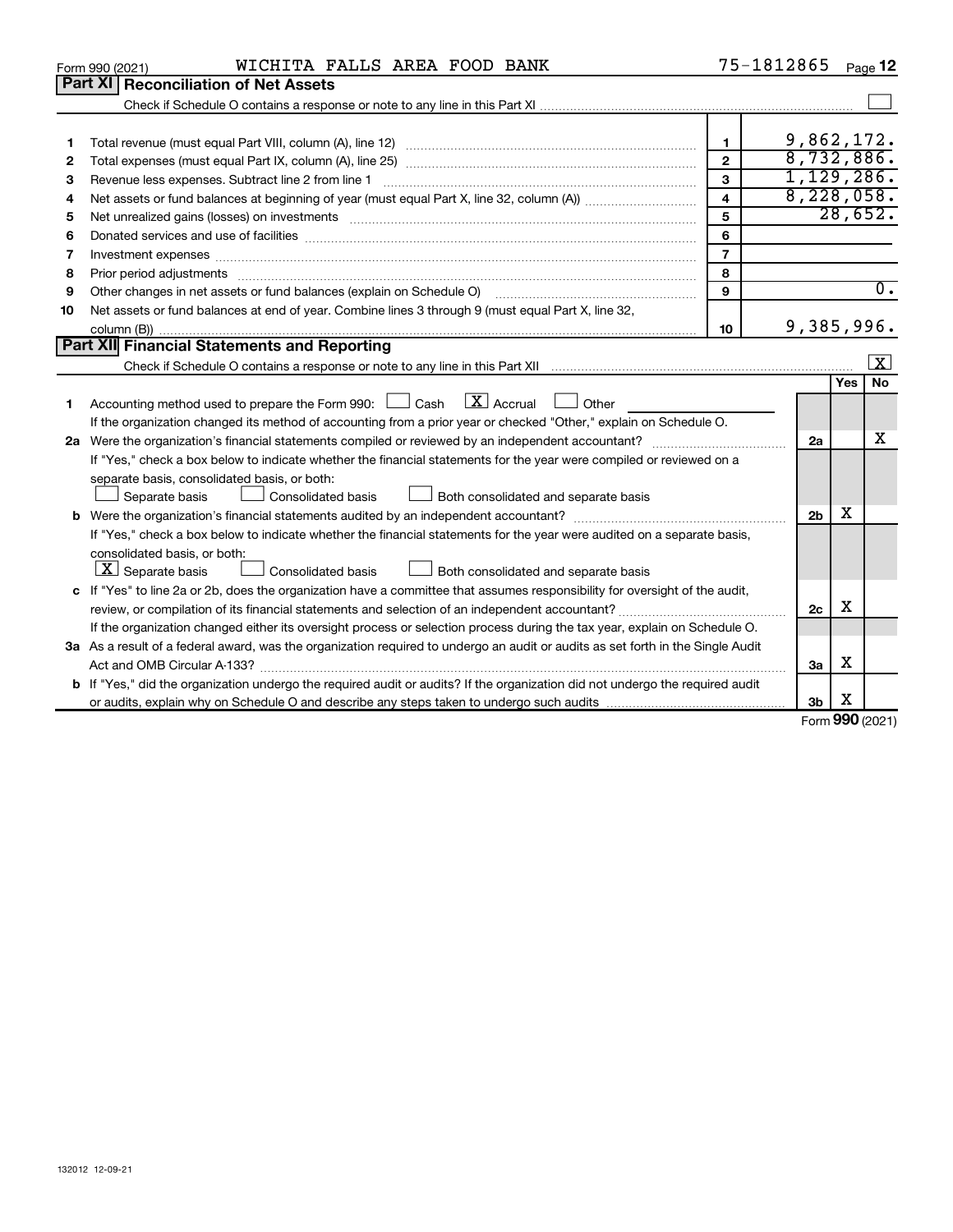Department of the Treasury Internal Revenue Service

# Form 990)<br> **Complete if the organization is a section 501(c)(3) organization or a section**<br> **Public Charity Status and Public Support**

**4947(a)(1) nonexempt charitable trust. | Attach to Form 990 or Form 990-EZ.** 

**| Go to www.irs.gov/Form990 for instructions and the latest information.**

| OMB No. 1545-0047                   |
|-------------------------------------|
| $\mathsf{U}2$                       |
| <b>Open to Public</b><br>Inspection |
|                                     |

|  |  |  | Name of the organization |  |
|--|--|--|--------------------------|--|
|--|--|--|--------------------------|--|

|              |               | Name of the organization                                                                                                                                                                                                                                                                 |          |                                                        |                                 |    |                                                      |  | <b>Employer identification number</b>              |  |  |  |  |
|--------------|---------------|------------------------------------------------------------------------------------------------------------------------------------------------------------------------------------------------------------------------------------------------------------------------------------------|----------|--------------------------------------------------------|---------------------------------|----|------------------------------------------------------|--|----------------------------------------------------|--|--|--|--|
|              |               |                                                                                                                                                                                                                                                                                          |          | WICHITA FALLS AREA FOOD BANK                           |                                 |    |                                                      |  | 75-1812865                                         |  |  |  |  |
|              | <b>Part I</b> | Reason for Public Charity Status. (All organizations must complete this part.) See instructions.                                                                                                                                                                                         |          |                                                        |                                 |    |                                                      |  |                                                    |  |  |  |  |
|              |               | The organization is not a private foundation because it is: (For lines 1 through 12, check only one box.)                                                                                                                                                                                |          |                                                        |                                 |    |                                                      |  |                                                    |  |  |  |  |
| 1.           |               | A church, convention of churches, or association of churches described in section 170(b)(1)(A)(i).<br>A school described in section 170(b)(1)(A)(ii). (Attach Schedule E (Form 990).)                                                                                                    |          |                                                        |                                 |    |                                                      |  |                                                    |  |  |  |  |
| 2            |               |                                                                                                                                                                                                                                                                                          |          |                                                        |                                 |    |                                                      |  |                                                    |  |  |  |  |
| з            |               | A hospital or a cooperative hospital service organization described in section 170(b)(1)(A)(iii).                                                                                                                                                                                        |          |                                                        |                                 |    |                                                      |  |                                                    |  |  |  |  |
| 4            |               | A medical research organization operated in conjunction with a hospital described in section 170(b)(1)(A)(iii). Enter the hospital's name,                                                                                                                                               |          |                                                        |                                 |    |                                                      |  |                                                    |  |  |  |  |
|              |               | city, and state:                                                                                                                                                                                                                                                                         |          |                                                        |                                 |    |                                                      |  |                                                    |  |  |  |  |
| 5            |               | An organization operated for the benefit of a college or university owned or operated by a governmental unit described in                                                                                                                                                                |          |                                                        |                                 |    |                                                      |  |                                                    |  |  |  |  |
|              |               | section 170(b)(1)(A)(iv). (Complete Part II.)                                                                                                                                                                                                                                            |          |                                                        |                                 |    |                                                      |  |                                                    |  |  |  |  |
| 6            |               | A federal, state, or local government or governmental unit described in section 170(b)(1)(A)(v).                                                                                                                                                                                         |          |                                                        |                                 |    |                                                      |  |                                                    |  |  |  |  |
|              |               | 7 $ X $ An organization that normally receives a substantial part of its support from a governmental unit or from the general public described in                                                                                                                                        |          |                                                        |                                 |    |                                                      |  |                                                    |  |  |  |  |
|              |               | section 170(b)(1)(A)(vi). (Complete Part II.)                                                                                                                                                                                                                                            |          |                                                        |                                 |    |                                                      |  |                                                    |  |  |  |  |
| 8            |               | A community trust described in section 170(b)(1)(A)(vi). (Complete Part II.)                                                                                                                                                                                                             |          |                                                        |                                 |    |                                                      |  |                                                    |  |  |  |  |
| 9            |               | An agricultural research organization described in section 170(b)(1)(A)(ix) operated in conjunction with a land-grant college                                                                                                                                                            |          |                                                        |                                 |    |                                                      |  |                                                    |  |  |  |  |
|              |               | or university or a non-land-grant college of agriculture (see instructions). Enter the name, city, and state of the college or                                                                                                                                                           |          |                                                        |                                 |    |                                                      |  |                                                    |  |  |  |  |
| 10           |               | university:                                                                                                                                                                                                                                                                              |          |                                                        |                                 |    |                                                      |  |                                                    |  |  |  |  |
|              |               | An organization that normally receives (1) more than 33 1/3% of its support from contributions, membership fees, and gross receipts from<br>activities related to its exempt functions, subject to certain exceptions; and (2) no more than 33 1/3% of its support from gross investment |          |                                                        |                                 |    |                                                      |  |                                                    |  |  |  |  |
|              |               | income and unrelated business taxable income (less section 511 tax) from businesses acquired by the organization after June 30, 1975.                                                                                                                                                    |          |                                                        |                                 |    |                                                      |  |                                                    |  |  |  |  |
|              |               | See section 509(a)(2). (Complete Part III.)                                                                                                                                                                                                                                              |          |                                                        |                                 |    |                                                      |  |                                                    |  |  |  |  |
| 11           |               | An organization organized and operated exclusively to test for public safety. See section 509(a)(4).                                                                                                                                                                                     |          |                                                        |                                 |    |                                                      |  |                                                    |  |  |  |  |
| 12           |               | An organization organized and operated exclusively for the benefit of, to perform the functions of, or to carry out the purposes of one or                                                                                                                                               |          |                                                        |                                 |    |                                                      |  |                                                    |  |  |  |  |
|              |               | more publicly supported organizations described in section 509(a)(1) or section 509(a)(2). See section 509(a)(3). Check the box on                                                                                                                                                       |          |                                                        |                                 |    |                                                      |  |                                                    |  |  |  |  |
|              |               | lines 12a through 12d that describes the type of supporting organization and complete lines 12e, 12f, and 12g.                                                                                                                                                                           |          |                                                        |                                 |    |                                                      |  |                                                    |  |  |  |  |
| a            |               | Type I. A supporting organization operated, supervised, or controlled by its supported organization(s), typically by giving                                                                                                                                                              |          |                                                        |                                 |    |                                                      |  |                                                    |  |  |  |  |
|              |               | the supported organization(s) the power to regularly appoint or elect a majority of the directors or trustees of the supporting                                                                                                                                                          |          |                                                        |                                 |    |                                                      |  |                                                    |  |  |  |  |
|              |               | organization. You must complete Part IV, Sections A and B.                                                                                                                                                                                                                               |          |                                                        |                                 |    |                                                      |  |                                                    |  |  |  |  |
| b            |               | Type II. A supporting organization supervised or controlled in connection with its supported organization(s), by having                                                                                                                                                                  |          |                                                        |                                 |    |                                                      |  |                                                    |  |  |  |  |
|              |               | control or management of the supporting organization vested in the same persons that control or manage the supported                                                                                                                                                                     |          |                                                        |                                 |    |                                                      |  |                                                    |  |  |  |  |
|              |               | organization(s). You must complete Part IV, Sections A and C.                                                                                                                                                                                                                            |          |                                                        |                                 |    |                                                      |  |                                                    |  |  |  |  |
| с            |               | Type III functionally integrated. A supporting organization operated in connection with, and functionally integrated with,                                                                                                                                                               |          |                                                        |                                 |    |                                                      |  |                                                    |  |  |  |  |
|              |               | its supported organization(s) (see instructions). You must complete Part IV, Sections A, D, and E.                                                                                                                                                                                       |          |                                                        |                                 |    |                                                      |  |                                                    |  |  |  |  |
| d            |               | Type III non-functionally integrated. A supporting organization operated in connection with its supported organization(s)                                                                                                                                                                |          |                                                        |                                 |    |                                                      |  |                                                    |  |  |  |  |
|              |               | that is not functionally integrated. The organization generally must satisfy a distribution requirement and an attentiveness                                                                                                                                                             |          |                                                        |                                 |    |                                                      |  |                                                    |  |  |  |  |
|              |               | requirement (see instructions). You must complete Part IV, Sections A and D, and Part V.                                                                                                                                                                                                 |          |                                                        |                                 |    |                                                      |  |                                                    |  |  |  |  |
|              |               | Check this box if the organization received a written determination from the IRS that it is a Type I, Type II, Type III                                                                                                                                                                  |          |                                                        |                                 |    |                                                      |  |                                                    |  |  |  |  |
|              |               | functionally integrated, or Type III non-functionally integrated supporting organization.                                                                                                                                                                                                |          |                                                        |                                 |    |                                                      |  |                                                    |  |  |  |  |
|              |               | f Enter the number of supported organizations                                                                                                                                                                                                                                            |          |                                                        |                                 |    |                                                      |  |                                                    |  |  |  |  |
|              |               | g Provide the following information about the supported organization(s).                                                                                                                                                                                                                 |          |                                                        | (iv) Is the organization listed |    |                                                      |  |                                                    |  |  |  |  |
|              |               | (i) Name of supported<br>organization                                                                                                                                                                                                                                                    | (ii) EIN | (iii) Type of organization<br>(described on lines 1-10 | in your governing document?     |    | (v) Amount of monetary<br>support (see instructions) |  | (vi) Amount of other<br>support (see instructions) |  |  |  |  |
|              |               |                                                                                                                                                                                                                                                                                          |          | above (see instructions))                              | Yes                             | No |                                                      |  |                                                    |  |  |  |  |
|              |               |                                                                                                                                                                                                                                                                                          |          |                                                        |                                 |    |                                                      |  |                                                    |  |  |  |  |
|              |               |                                                                                                                                                                                                                                                                                          |          |                                                        |                                 |    |                                                      |  |                                                    |  |  |  |  |
|              |               |                                                                                                                                                                                                                                                                                          |          |                                                        |                                 |    |                                                      |  |                                                    |  |  |  |  |
|              |               |                                                                                                                                                                                                                                                                                          |          |                                                        |                                 |    |                                                      |  |                                                    |  |  |  |  |
|              |               |                                                                                                                                                                                                                                                                                          |          |                                                        |                                 |    |                                                      |  |                                                    |  |  |  |  |
|              |               |                                                                                                                                                                                                                                                                                          |          |                                                        |                                 |    |                                                      |  |                                                    |  |  |  |  |
|              |               |                                                                                                                                                                                                                                                                                          |          |                                                        |                                 |    |                                                      |  |                                                    |  |  |  |  |
|              |               |                                                                                                                                                                                                                                                                                          |          |                                                        |                                 |    |                                                      |  |                                                    |  |  |  |  |
|              |               |                                                                                                                                                                                                                                                                                          |          |                                                        |                                 |    |                                                      |  |                                                    |  |  |  |  |
| <b>Total</b> |               |                                                                                                                                                                                                                                                                                          |          |                                                        |                                 |    |                                                      |  |                                                    |  |  |  |  |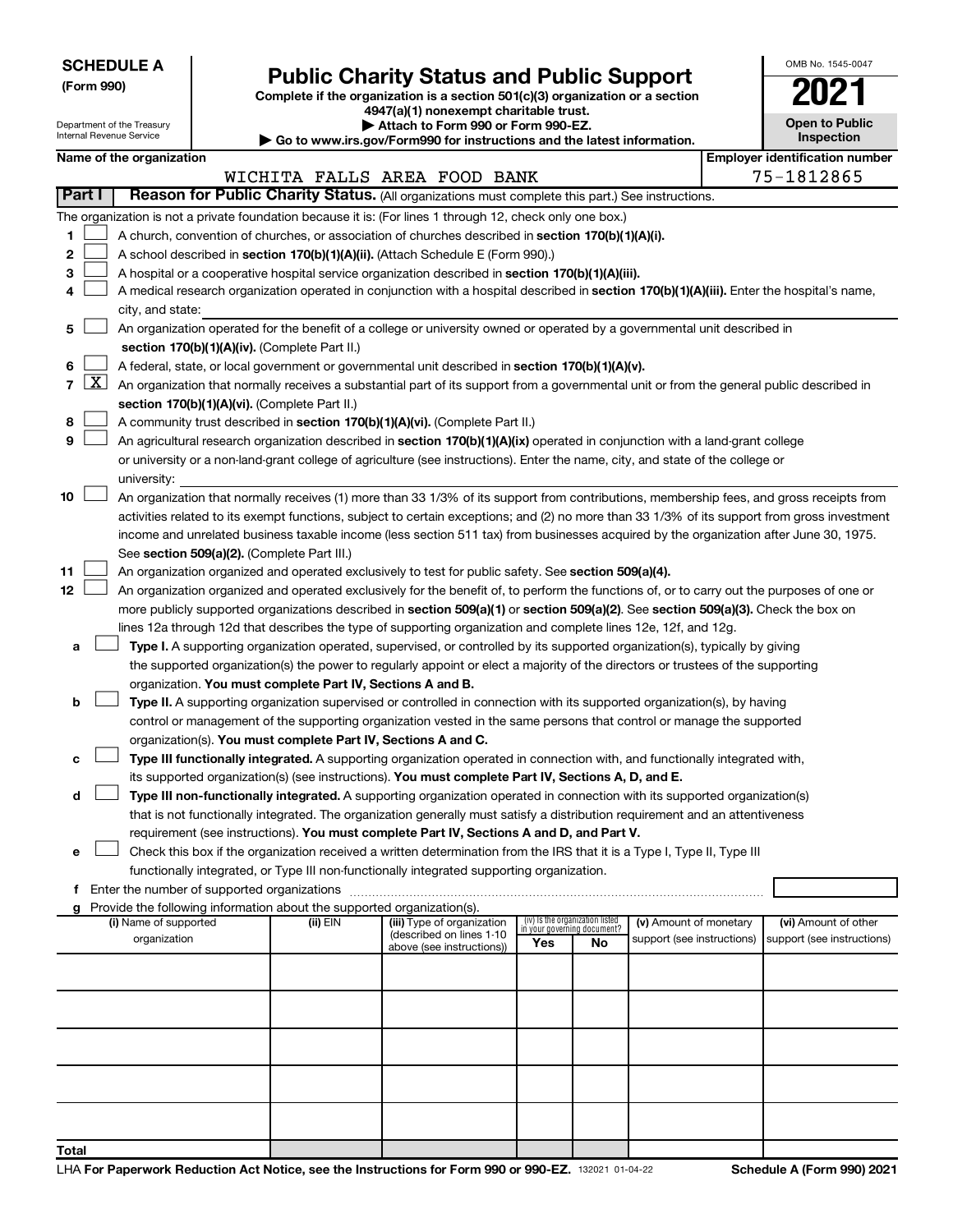Schedule A (Form 990) 2021 Page WICHITA FALLS AREA FOOD BANK 75-1812865

|  |  | Part II   Support Schedule for Organizations Described in Sections 170(b)(1)(A)(iv) and 170(b)(1)(A)(vi) |  |
|--|--|----------------------------------------------------------------------------------------------------------|--|

(Complete only if you checked the box on line 5, 7, or 8 of Part I or if the organization failed to qualify under Part III. If the organization fails to qualify under the tests listed below, please complete Part III.)

| <b>Section A. Public Support</b>                                                                                                                                                                                               |            |                          |                               |                            |                       |                                          |
|--------------------------------------------------------------------------------------------------------------------------------------------------------------------------------------------------------------------------------|------------|--------------------------|-------------------------------|----------------------------|-----------------------|------------------------------------------|
| Calendar year (or fiscal year beginning in)                                                                                                                                                                                    | (a) 2017   | (b) 2018                 | $(c)$ 2019                    | $(d)$ 2020                 | (e) 2021              | (f) Total                                |
| 1 Gifts, grants, contributions, and                                                                                                                                                                                            |            |                          |                               |                            |                       |                                          |
| membership fees received. (Do not                                                                                                                                                                                              |            |                          |                               |                            |                       |                                          |
| include any "unusual grants.")                                                                                                                                                                                                 | 6,270,605. | 6, 323, 430.             | 6,452,427.                    | 13, 231, 459.              | 9,830,911.            | 42,108,832.                              |
| 2 Tax revenues levied for the organ-                                                                                                                                                                                           |            |                          |                               |                            |                       |                                          |
| ization's benefit and either paid to                                                                                                                                                                                           |            |                          |                               |                            |                       |                                          |
| or expended on its behalf                                                                                                                                                                                                      |            |                          |                               |                            |                       |                                          |
| 3 The value of services or facilities                                                                                                                                                                                          |            |                          |                               |                            |                       |                                          |
| furnished by a governmental unit to                                                                                                                                                                                            |            |                          |                               |                            |                       |                                          |
| the organization without charge                                                                                                                                                                                                |            |                          |                               |                            |                       |                                          |
| 4 Total. Add lines 1 through 3                                                                                                                                                                                                 | 6,270,605. | 6, 323, 430.             | 6,452,427                     | 13, 231, 459.              | 9,830,911.            | 42,108,832.                              |
| 5 The portion of total contributions                                                                                                                                                                                           |            |                          |                               |                            |                       |                                          |
| by each person (other than a                                                                                                                                                                                                   |            |                          |                               |                            |                       |                                          |
| governmental unit or publicly                                                                                                                                                                                                  |            |                          |                               |                            |                       |                                          |
| supported organization) included                                                                                                                                                                                               |            |                          |                               |                            |                       |                                          |
| on line 1 that exceeds 2% of the                                                                                                                                                                                               |            |                          |                               |                            |                       |                                          |
| amount shown on line 11,                                                                                                                                                                                                       |            |                          |                               |                            |                       |                                          |
| column (f)                                                                                                                                                                                                                     |            |                          |                               |                            |                       | 2,535,296.                               |
| 6 Public support. Subtract line 5 from line 4.<br><b>Section B. Total Support</b>                                                                                                                                              |            |                          |                               |                            |                       | 39, 573, 536.                            |
| Calendar year (or fiscal year beginning in)                                                                                                                                                                                    | (a) 2017   |                          |                               |                            |                       |                                          |
| <b>7</b> Amounts from line 4                                                                                                                                                                                                   | 6,270,605  | (b) 2018<br>6, 323, 430. | $(c)$ 2019<br>6,452,427       | $(d)$ 2020<br>13, 231, 459 | (e) 2021<br>9,830,911 | (f) Total<br>42,108,832.                 |
| 8 Gross income from interest,                                                                                                                                                                                                  |            |                          |                               |                            |                       |                                          |
|                                                                                                                                                                                                                                |            |                          |                               |                            |                       |                                          |
| dividends, payments received on                                                                                                                                                                                                |            |                          |                               |                            |                       |                                          |
| securities loans, rents, royalties,<br>and income from similar sources                                                                                                                                                         | 6,727.     | 7,067.                   | 11, 161.                      | 3,013.                     | 15,308.               | 43,276.                                  |
| 9 Net income from unrelated business                                                                                                                                                                                           |            |                          |                               |                            |                       |                                          |
| activities, whether or not the                                                                                                                                                                                                 |            |                          |                               |                            |                       |                                          |
| business is regularly carried on                                                                                                                                                                                               |            |                          |                               |                            |                       |                                          |
| 10 Other income. Do not include gain                                                                                                                                                                                           |            |                          |                               |                            |                       |                                          |
| or loss from the sale of capital                                                                                                                                                                                               |            |                          |                               |                            |                       |                                          |
| assets (Explain in Part VI.)                                                                                                                                                                                                   |            |                          | 297, 721. 282, 513. 280, 783. | 86,944.                    |                       | $23, 199.$ 971, 160.                     |
| 11 Total support. Add lines 7 through 10                                                                                                                                                                                       |            |                          |                               |                            |                       | 43, 123, 268.                            |
| <b>12</b> Gross receipts from related activities, etc. (see instructions)                                                                                                                                                      |            |                          |                               |                            | 12                    |                                          |
| 13 First 5 years. If the Form 990 is for the organization's first, second, third, fourth, or fifth tax year as a section 501(c)(3)                                                                                             |            |                          |                               |                            |                       |                                          |
| organization, check this box and stop here international content to the content of the state of the content of the content of the content of the content of the content of the content of the content of the content of the co |            |                          |                               |                            |                       |                                          |
| <b>Section C. Computation of Public Support Percentage</b>                                                                                                                                                                     |            |                          |                               |                            |                       |                                          |
|                                                                                                                                                                                                                                |            |                          |                               |                            | 14                    | 91.77<br>%                               |
|                                                                                                                                                                                                                                |            |                          |                               |                            | 15                    | 96.79<br>$\%$                            |
| 16a 33 1/3% support test - 2021. If the organization did not check the box on line 13, and line 14 is 33 1/3% or more, check this box and                                                                                      |            |                          |                               |                            |                       |                                          |
|                                                                                                                                                                                                                                |            |                          |                               |                            |                       | $\blacktriangleright$ $\boxed{\text{X}}$ |
| b 33 1/3% support test - 2020. If the organization did not check a box on line 13 or 16a, and line 15 is 33 1/3% or more, check this box                                                                                       |            |                          |                               |                            |                       |                                          |
|                                                                                                                                                                                                                                |            |                          |                               |                            |                       |                                          |
| 17a 10% -facts-and-circumstances test - 2021. If the organization did not check a box on line 13, 16a, or 16b, and line 14 is 10% or more,                                                                                     |            |                          |                               |                            |                       |                                          |
| and if the organization meets the facts-and-circumstances test, check this box and stop here. Explain in Part VI how the organization                                                                                          |            |                          |                               |                            |                       |                                          |
| meets the facts-and-circumstances test. The organization qualifies as a publicly supported organization                                                                                                                        |            |                          |                               |                            |                       |                                          |
| <b>b 10%</b> -facts-and-circumstances test - 2020. If the organization did not check a box on line 13, 16a, 16b, or 17a, and line 15 is 10% or                                                                                 |            |                          |                               |                            |                       |                                          |
| more, and if the organization meets the facts-and-circumstances test, check this box and <b>stop here.</b> Explain in Part VI how the                                                                                          |            |                          |                               |                            |                       |                                          |
| organization meets the facts-and-circumstances test. The organization qualifies as a publicly supported organization                                                                                                           |            |                          |                               |                            |                       |                                          |
| 18 Private foundation. If the organization did not check a box on line 13, 16a, 16b, 17a, or 17b, check this box and see instructions                                                                                          |            |                          |                               |                            |                       |                                          |
|                                                                                                                                                                                                                                |            |                          |                               |                            |                       | Schedule A (Form 990) 2021               |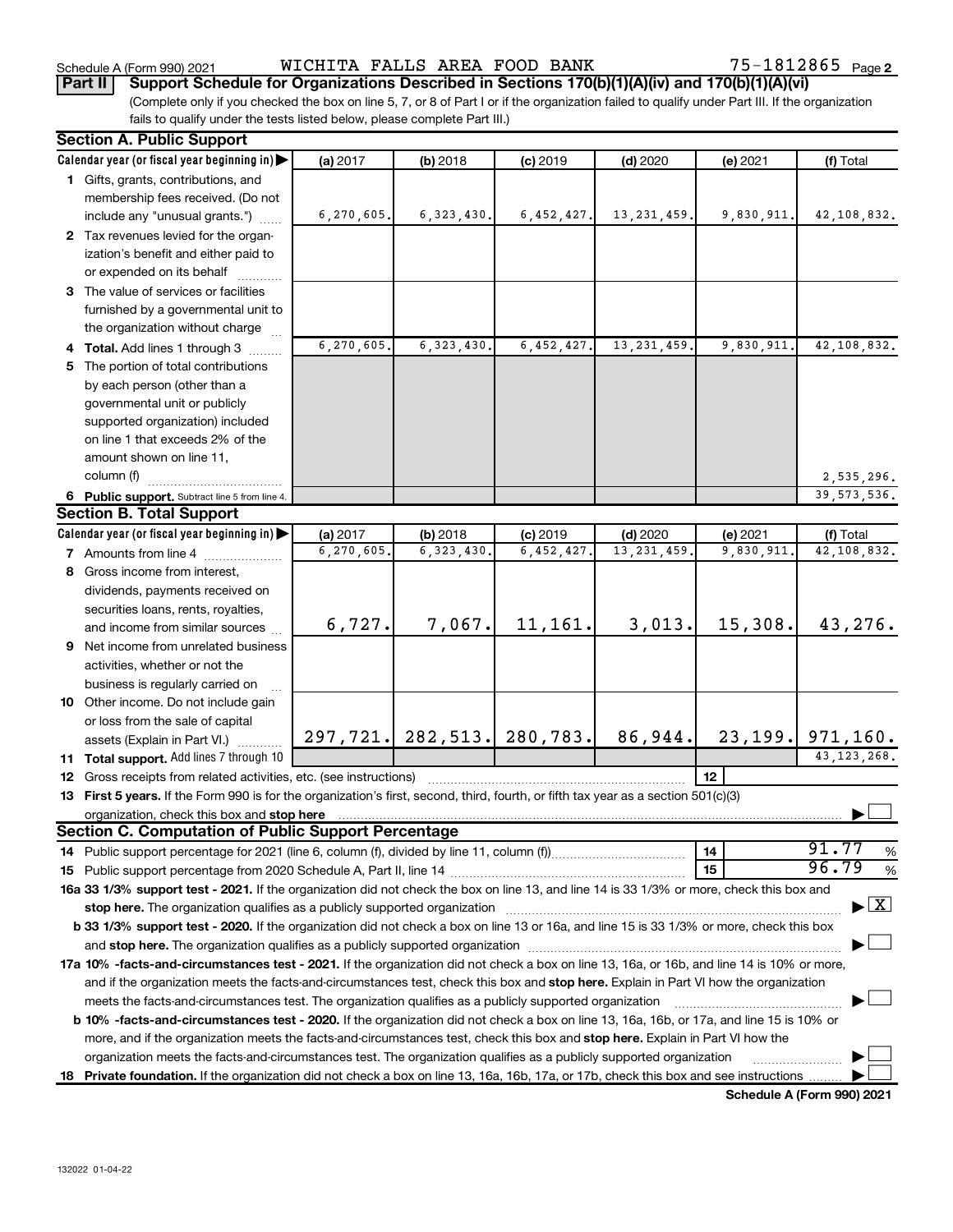| Schedule A (Form 990) 2021 |  | WICHITA FALLS AREA FOOD BANK                                               |  |  |
|----------------------------|--|----------------------------------------------------------------------------|--|--|
|                            |  | Part III Support Schedule for Organizations Described in Section 509(a)(2) |  |  |

# Schedule A (Form 990) 2021 Page WICHITA FALLS AREA FOOD BANK 75-1812865

(Complete only if you checked the box on line 10 of Part I or if the organization failed to qualify under Part II. If the organization fails to qualify under the tests listed below, please complete Part II.)

| <b>Section A. Public Support</b>                                                                                                                                                                                               |          |          |            |            |          |                            |
|--------------------------------------------------------------------------------------------------------------------------------------------------------------------------------------------------------------------------------|----------|----------|------------|------------|----------|----------------------------|
| Calendar year (or fiscal year beginning in)                                                                                                                                                                                    | (a) 2017 | (b) 2018 | $(c)$ 2019 | $(d)$ 2020 | (e) 2021 | (f) Total                  |
| 1 Gifts, grants, contributions, and                                                                                                                                                                                            |          |          |            |            |          |                            |
| membership fees received. (Do not                                                                                                                                                                                              |          |          |            |            |          |                            |
| include any "unusual grants.")                                                                                                                                                                                                 |          |          |            |            |          |                            |
| <b>2</b> Gross receipts from admissions,<br>merchandise sold or services per-<br>formed, or facilities furnished in<br>any activity that is related to the<br>organization's tax-exempt purpose                                |          |          |            |            |          |                            |
| 3 Gross receipts from activities that                                                                                                                                                                                          |          |          |            |            |          |                            |
| are not an unrelated trade or bus-                                                                                                                                                                                             |          |          |            |            |          |                            |
| iness under section 513                                                                                                                                                                                                        |          |          |            |            |          |                            |
| 4 Tax revenues levied for the organ-                                                                                                                                                                                           |          |          |            |            |          |                            |
| ization's benefit and either paid to                                                                                                                                                                                           |          |          |            |            |          |                            |
| or expended on its behalf                                                                                                                                                                                                      |          |          |            |            |          |                            |
| 5 The value of services or facilities                                                                                                                                                                                          |          |          |            |            |          |                            |
| furnished by a governmental unit to                                                                                                                                                                                            |          |          |            |            |          |                            |
| the organization without charge                                                                                                                                                                                                |          |          |            |            |          |                            |
| 6 Total. Add lines 1 through 5                                                                                                                                                                                                 |          |          |            |            |          |                            |
| 7a Amounts included on lines 1, 2, and                                                                                                                                                                                         |          |          |            |            |          |                            |
| 3 received from disqualified persons                                                                                                                                                                                           |          |          |            |            |          |                            |
| <b>b</b> Amounts included on lines 2 and 3 received<br>from other than disqualified persons that<br>exceed the greater of \$5,000 or 1% of the<br>amount on line 13 for the year                                               |          |          |            |            |          |                            |
| c Add lines 7a and 7b                                                                                                                                                                                                          |          |          |            |            |          |                            |
| 8 Public support. (Subtract line 7c from line 6.)                                                                                                                                                                              |          |          |            |            |          |                            |
| <b>Section B. Total Support</b>                                                                                                                                                                                                |          |          |            |            |          |                            |
| Calendar year (or fiscal year beginning in)                                                                                                                                                                                    | (a) 2017 | (b) 2018 | $(c)$ 2019 | $(d)$ 2020 | (e) 2021 | (f) Total                  |
| 9 Amounts from line 6                                                                                                                                                                                                          |          |          |            |            |          |                            |
| <b>10a</b> Gross income from interest,<br>dividends, payments received on<br>securities loans, rents, royalties,<br>and income from similar sources                                                                            |          |          |            |            |          |                            |
| <b>b</b> Unrelated business taxable income                                                                                                                                                                                     |          |          |            |            |          |                            |
| (less section 511 taxes) from businesses                                                                                                                                                                                       |          |          |            |            |          |                            |
| acquired after June 30, 1975<br>$\overline{\phantom{a}}$                                                                                                                                                                       |          |          |            |            |          |                            |
| c Add lines 10a and 10b                                                                                                                                                                                                        |          |          |            |            |          |                            |
| <b>11</b> Net income from unrelated business<br>activities not included on line 10b,<br>whether or not the business is<br>regularly carried on                                                                                 |          |          |            |            |          |                            |
| 12 Other income. Do not include gain<br>or loss from the sale of capital<br>assets (Explain in Part VI.)                                                                                                                       |          |          |            |            |          |                            |
| <b>13</b> Total support. (Add lines 9, 10c, 11, and 12.)                                                                                                                                                                       |          |          |            |            |          |                            |
| 14 First 5 years. If the Form 990 is for the organization's first, second, third, fourth, or fifth tax year as a section 501(c)(3) organization,                                                                               |          |          |            |            |          |                            |
| check this box and stop here measurements and stop here and stop here are all the statements of the statement of the statement of the statement of the statement of the statement of the statement of the statement of the sta |          |          |            |            |          |                            |
| <b>Section C. Computation of Public Support Percentage</b>                                                                                                                                                                     |          |          |            |            |          |                            |
|                                                                                                                                                                                                                                |          |          |            |            | 15       | %                          |
|                                                                                                                                                                                                                                |          |          |            |            | 16       | %                          |
| Section D. Computation of Investment Income Percentage                                                                                                                                                                         |          |          |            |            |          |                            |
|                                                                                                                                                                                                                                |          |          |            |            | 17       | %                          |
| 18 Investment income percentage from 2020 Schedule A, Part III, line 17                                                                                                                                                        |          |          |            |            | 18       | %                          |
| 19a 33 1/3% support tests - 2021. If the organization did not check the box on line 14, and line 15 is more than 33 1/3%, and line 17 is not                                                                                   |          |          |            |            |          |                            |
| more than 33 1/3%, check this box and stop here. The organization qualifies as a publicly supported organization                                                                                                               |          |          |            |            |          |                            |
| b 33 1/3% support tests - 2020. If the organization did not check a box on line 14 or line 19a, and line 16 is more than 33 1/3%, and                                                                                          |          |          |            |            |          |                            |
| line 18 is not more than 33 1/3%, check this box and stop here. The organization qualifies as a publicly supported organization                                                                                                |          |          |            |            |          |                            |
|                                                                                                                                                                                                                                |          |          |            |            |          |                            |
| 132023 01-04-22                                                                                                                                                                                                                |          |          |            |            |          | Schedule A (Form 990) 2021 |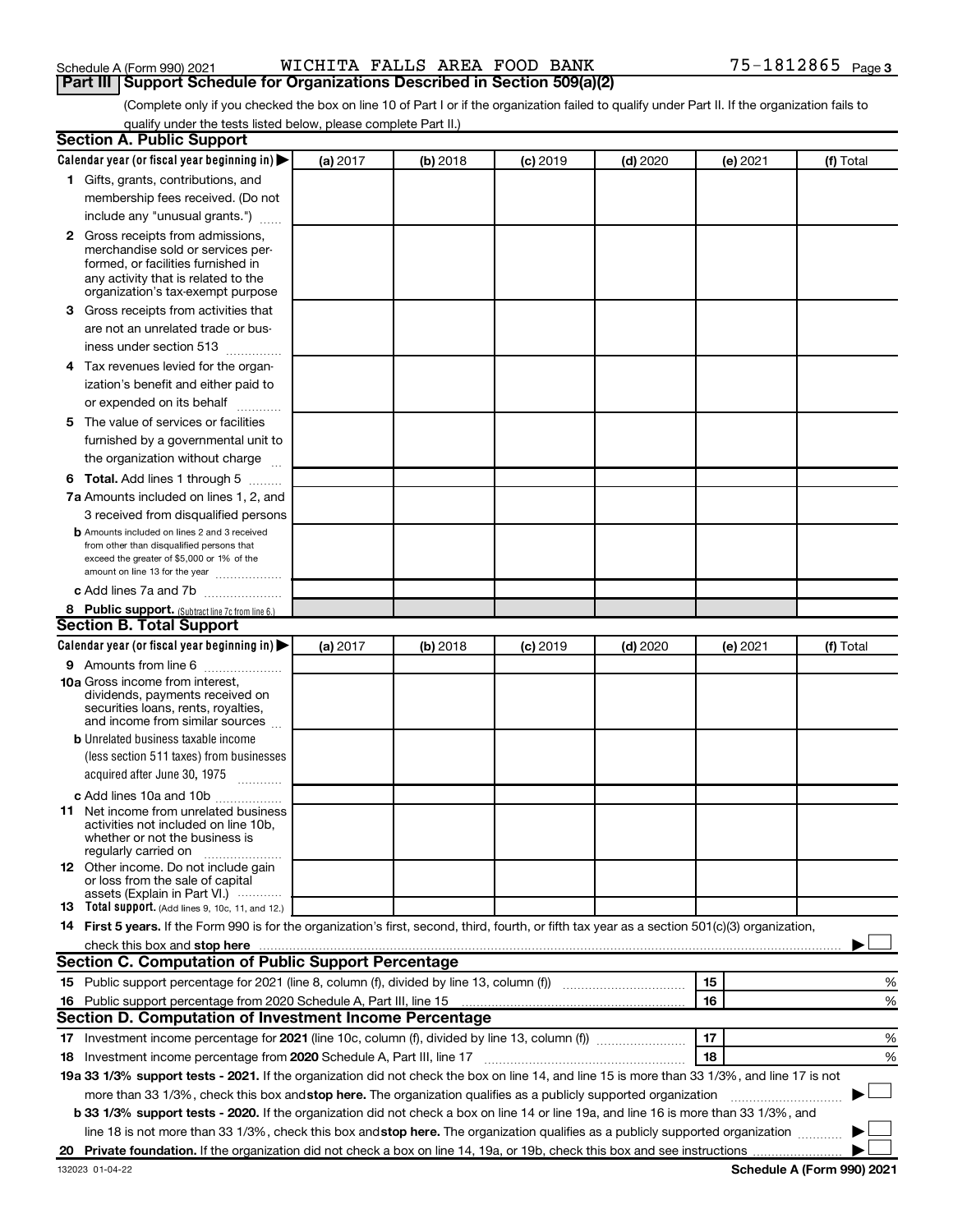# **Part IV Supporting Organizations**

(Complete only if you checked a box in line 12 on Part I. If you checked box 12a, Part I, complete Sections A and B. If you checked box 12b, Part I, complete Sections A and C. If you checked box 12c, Part I, complete Sections A, D, and E. If you checked box 12d, Part I, complete Sections A and D, and complete Part V.)

### **Section A. All Supporting Organizations**

- **1** Are all of the organization's supported organizations listed by name in the organization's governing documents? If "No," describe in Part VI how the supported organizations are designated. If designated by *class or purpose, describe the designation. If historic and continuing relationship, explain.*
- **2** Did the organization have any supported organization that does not have an IRS determination of status under section 509(a)(1) or (2)? If "Yes," explain in Part **VI** how the organization determined that the supported *organization was described in section 509(a)(1) or (2).*
- **3a** Did the organization have a supported organization described in section 501(c)(4), (5), or (6)? If "Yes," answer *lines 3b and 3c below.*
- **b** Did the organization confirm that each supported organization qualified under section 501(c)(4), (5), or (6) and satisfied the public support tests under section 509(a)(2)? If "Yes," describe in Part VI when and how the *organization made the determination.*
- **c** Did the organization ensure that all support to such organizations was used exclusively for section 170(c)(2)(B) purposes? If "Yes," explain in Part VI what controls the organization put in place to ensure such use.
- **4 a** *If* Was any supported organization not organized in the United States ("foreign supported organization")? *"Yes," and if you checked box 12a or 12b in Part I, answer lines 4b and 4c below.*
- **b** Did the organization have ultimate control and discretion in deciding whether to make grants to the foreign supported organization? If "Yes," describe in Part VI how the organization had such control and discretion *despite being controlled or supervised by or in connection with its supported organizations.*
- **c** Did the organization support any foreign supported organization that does not have an IRS determination under sections 501(c)(3) and 509(a)(1) or (2)? If "Yes," explain in Part VI what controls the organization used *to ensure that all support to the foreign supported organization was used exclusively for section 170(c)(2)(B) purposes.*
- **5a** Did the organization add, substitute, or remove any supported organizations during the tax year? If "Yes," answer lines 5b and 5c below (if applicable). Also, provide detail in **Part VI,** including (i) the names and EIN *numbers of the supported organizations added, substituted, or removed; (ii) the reasons for each such action; (iii) the authority under the organization's organizing document authorizing such action; and (iv) how the action was accomplished (such as by amendment to the organizing document).*
- **b Type I or Type II only.** Was any added or substituted supported organization part of a class already designated in the organization's organizing document?
- **c Substitutions only.**  Was the substitution the result of an event beyond the organization's control?
- **6** Did the organization provide support (whether in the form of grants or the provision of services or facilities) to **Part VI.** support or benefit one or more of the filing organization's supported organizations? If "Yes," provide detail in anyone other than (i) its supported organizations, (ii) individuals that are part of the charitable class benefited by one or more of its supported organizations, or (iii) other supporting organizations that also
- **7** Did the organization provide a grant, loan, compensation, or other similar payment to a substantial contributor regard to a substantial contributor? If "Yes," complete Part I of Schedule L (Form 990). (as defined in section 4958(c)(3)(C)), a family member of a substantial contributor, or a 35% controlled entity with
- **8** Did the organization make a loan to a disqualified person (as defined in section 4958) not described on line 7? *If "Yes," complete Part I of Schedule L (Form 990).*
- **9 a** Was the organization controlled directly or indirectly at any time during the tax year by one or more in section 509(a)(1) or (2))? If "Yes," provide detail in **Part VI.** disqualified persons, as defined in section 4946 (other than foundation managers and organizations described
- **b** Did one or more disqualified persons (as defined on line 9a) hold a controlling interest in any entity in which the supporting organization had an interest? If "Yes," provide detail in Part VI.
- **c** Did a disqualified person (as defined on line 9a) have an ownership interest in, or derive any personal benefit from, assets in which the supporting organization also had an interest? If "Yes," provide detail in Part VI.
- **10 a** Was the organization subject to the excess business holdings rules of section 4943 because of section supporting organizations)? If "Yes," answer line 10b below. 4943(f) (regarding certain Type II supporting organizations, and all Type III non-functionally integrated
	- **b** Did the organization have any excess business holdings in the tax year? (Use Schedule C, Form 4720, to *determine whether the organization had excess business holdings.)*

**9a 9b 9c 10a 10b**

**1**

**2**

**3a**

**3b**

**3c**

**4a**

**4b**

**4c**

**5a**

**5b 5c**

**6**

**7**

**8**

**Yes No**

## Schedule A (Form 990) 2021 Page WICHITA FALLS AREA FOOD BANK 75-1812865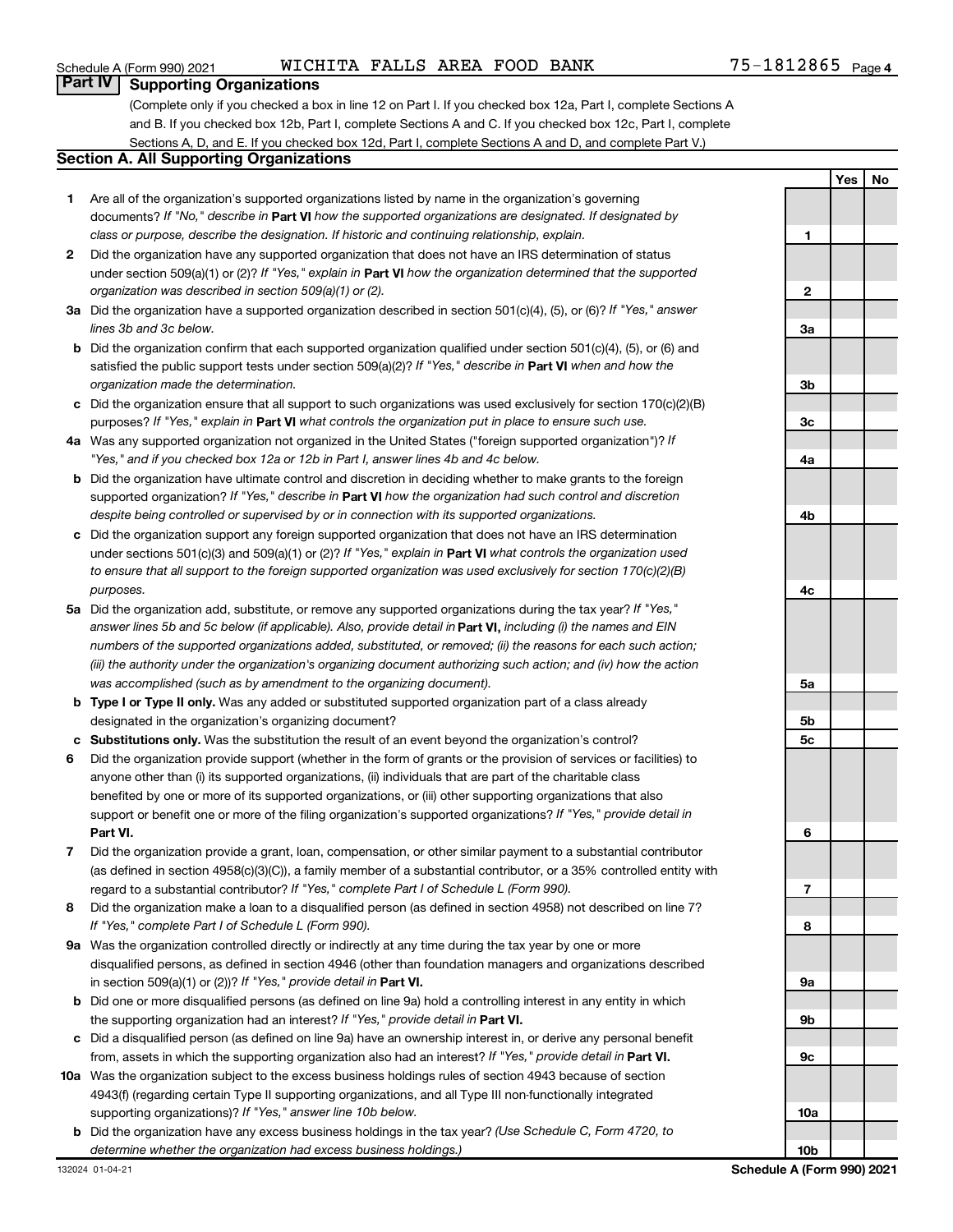### Schedule A (Form 990) 2021 Page WICHITA FALLS AREA FOOD BANK 75-1812865**Part IV Supporting**

|    | Part IV  <br>Supporting Organizations <sub>(continued)</sub>                                                                                                                                                                                                                                                                                                                                                                                                                                                                                                                                                                                                                                                                                                             |     |     |    |
|----|--------------------------------------------------------------------------------------------------------------------------------------------------------------------------------------------------------------------------------------------------------------------------------------------------------------------------------------------------------------------------------------------------------------------------------------------------------------------------------------------------------------------------------------------------------------------------------------------------------------------------------------------------------------------------------------------------------------------------------------------------------------------------|-----|-----|----|
|    |                                                                                                                                                                                                                                                                                                                                                                                                                                                                                                                                                                                                                                                                                                                                                                          |     | Yes | No |
|    | 11 Has the organization accepted a gift or contribution from any of the following persons?                                                                                                                                                                                                                                                                                                                                                                                                                                                                                                                                                                                                                                                                               |     |     |    |
|    | a A person who directly or indirectly controls, either alone or together with persons described on lines 11b and                                                                                                                                                                                                                                                                                                                                                                                                                                                                                                                                                                                                                                                         |     |     |    |
|    | 11c below, the governing body of a supported organization?                                                                                                                                                                                                                                                                                                                                                                                                                                                                                                                                                                                                                                                                                                               | 11a |     |    |
|    | <b>b</b> A family member of a person described on line 11a above?                                                                                                                                                                                                                                                                                                                                                                                                                                                                                                                                                                                                                                                                                                        | 11b |     |    |
|    | c A 35% controlled entity of a person described on line 11a or 11b above? If "Yes" to line 11a, 11b, or 11c, provide                                                                                                                                                                                                                                                                                                                                                                                                                                                                                                                                                                                                                                                     |     |     |    |
|    | detail in Part VI.                                                                                                                                                                                                                                                                                                                                                                                                                                                                                                                                                                                                                                                                                                                                                       | 11c |     |    |
|    | <b>Section B. Type I Supporting Organizations</b>                                                                                                                                                                                                                                                                                                                                                                                                                                                                                                                                                                                                                                                                                                                        |     |     |    |
|    |                                                                                                                                                                                                                                                                                                                                                                                                                                                                                                                                                                                                                                                                                                                                                                          |     | Yes | No |
| 1  | Did the governing body, members of the governing body, officers acting in their official capacity, or membership of one or<br>more supported organizations have the power to regularly appoint or elect at least a majority of the organization's officers,<br>directors, or trustees at all times during the tax year? If "No," describe in Part VI how the supported organization(s)<br>effectively operated, supervised, or controlled the organization's activities. If the organization had more than one supported<br>organization, describe how the powers to appoint and/or remove officers, directors, or trustees were allocated among the<br>supported organizations and what conditions or restrictions, if any, applied to such powers during the tax year. | 1   |     |    |
| 2  | Did the organization operate for the benefit of any supported organization other than the supported                                                                                                                                                                                                                                                                                                                                                                                                                                                                                                                                                                                                                                                                      |     |     |    |
|    | organization(s) that operated, supervised, or controlled the supporting organization? If "Yes," explain in                                                                                                                                                                                                                                                                                                                                                                                                                                                                                                                                                                                                                                                               |     |     |    |
|    | Part VI how providing such benefit carried out the purposes of the supported organization(s) that operated,                                                                                                                                                                                                                                                                                                                                                                                                                                                                                                                                                                                                                                                              |     |     |    |
|    | supervised, or controlled the supporting organization.                                                                                                                                                                                                                                                                                                                                                                                                                                                                                                                                                                                                                                                                                                                   | 2   |     |    |
|    | <b>Section C. Type II Supporting Organizations</b>                                                                                                                                                                                                                                                                                                                                                                                                                                                                                                                                                                                                                                                                                                                       |     |     |    |
|    |                                                                                                                                                                                                                                                                                                                                                                                                                                                                                                                                                                                                                                                                                                                                                                          |     | Yes | No |
| 1. | Were a majority of the organization's directors or trustees during the tax year also a majority of the directors                                                                                                                                                                                                                                                                                                                                                                                                                                                                                                                                                                                                                                                         |     |     |    |
|    | or trustees of each of the organization's supported organization(s)? If "No," describe in Part VI how control                                                                                                                                                                                                                                                                                                                                                                                                                                                                                                                                                                                                                                                            |     |     |    |
|    | or management of the supporting organization was vested in the same persons that controlled or managed                                                                                                                                                                                                                                                                                                                                                                                                                                                                                                                                                                                                                                                                   |     |     |    |
|    | the supported organization(s).                                                                                                                                                                                                                                                                                                                                                                                                                                                                                                                                                                                                                                                                                                                                           | 1   |     |    |
|    | <b>Section D. All Type III Supporting Organizations</b>                                                                                                                                                                                                                                                                                                                                                                                                                                                                                                                                                                                                                                                                                                                  |     |     |    |
|    |                                                                                                                                                                                                                                                                                                                                                                                                                                                                                                                                                                                                                                                                                                                                                                          |     | Yes | No |
| 1. | Did the organization provide to each of its supported organizations, by the last day of the fifth month of the                                                                                                                                                                                                                                                                                                                                                                                                                                                                                                                                                                                                                                                           |     |     |    |
|    | organization's tax year, (i) a written notice describing the type and amount of support provided during the prior tax                                                                                                                                                                                                                                                                                                                                                                                                                                                                                                                                                                                                                                                    |     |     |    |
|    | year, (ii) a copy of the Form 990 that was most recently filed as of the date of notification, and (iii) copies of the                                                                                                                                                                                                                                                                                                                                                                                                                                                                                                                                                                                                                                                   |     |     |    |
|    | organization's governing documents in effect on the date of notification, to the extent not previously provided?                                                                                                                                                                                                                                                                                                                                                                                                                                                                                                                                                                                                                                                         | 1   |     |    |
| 2  | Were any of the organization's officers, directors, or trustees either (i) appointed or elected by the supported                                                                                                                                                                                                                                                                                                                                                                                                                                                                                                                                                                                                                                                         |     |     |    |
|    | organization(s) or (ii) serving on the governing body of a supported organization? If "No," explain in Part VI how                                                                                                                                                                                                                                                                                                                                                                                                                                                                                                                                                                                                                                                       |     |     |    |
|    | the organization maintained a close and continuous working relationship with the supported organization(s).                                                                                                                                                                                                                                                                                                                                                                                                                                                                                                                                                                                                                                                              | 2   |     |    |
| 3  | By reason of the relationship described on line 2, above, did the organization's supported organizations have a                                                                                                                                                                                                                                                                                                                                                                                                                                                                                                                                                                                                                                                          |     |     |    |
|    | significant voice in the organization's investment policies and in directing the use of the organization's                                                                                                                                                                                                                                                                                                                                                                                                                                                                                                                                                                                                                                                               |     |     |    |
|    | income or assets at all times during the tax year? If "Yes," describe in Part VI the role the organization's                                                                                                                                                                                                                                                                                                                                                                                                                                                                                                                                                                                                                                                             |     |     |    |
|    | supported organizations played in this regard.                                                                                                                                                                                                                                                                                                                                                                                                                                                                                                                                                                                                                                                                                                                           | 3   |     |    |
|    | Section E. Type III Functionally Integrated Supporting Organizations                                                                                                                                                                                                                                                                                                                                                                                                                                                                                                                                                                                                                                                                                                     |     |     |    |
| 1. | Check the box next to the method that the organization used to satisfy the Integral Part Test during the yealsee instructions).                                                                                                                                                                                                                                                                                                                                                                                                                                                                                                                                                                                                                                          |     |     |    |
| a  | The organization satisfied the Activities Test. Complete line 2 below.                                                                                                                                                                                                                                                                                                                                                                                                                                                                                                                                                                                                                                                                                                   |     |     |    |
| b  | The organization is the parent of each of its supported organizations. Complete line 3 below.                                                                                                                                                                                                                                                                                                                                                                                                                                                                                                                                                                                                                                                                            |     |     |    |
| c  | The organization supported a governmental entity. Describe in Part VI how you supported a governmental entity (see instructions).                                                                                                                                                                                                                                                                                                                                                                                                                                                                                                                                                                                                                                        |     |     |    |
| 2  | Activities Test. Answer lines 2a and 2b below.                                                                                                                                                                                                                                                                                                                                                                                                                                                                                                                                                                                                                                                                                                                           |     | Yes | No |
| а  | Did substantially all of the organization's activities during the tax year directly further the exempt purposes of                                                                                                                                                                                                                                                                                                                                                                                                                                                                                                                                                                                                                                                       |     |     |    |
|    | the supported organization(s) to which the organization was responsive? If "Yes," then in Part VI identify                                                                                                                                                                                                                                                                                                                                                                                                                                                                                                                                                                                                                                                               |     |     |    |
|    | those supported organizations and explain how these activities directly furthered their exempt purposes,                                                                                                                                                                                                                                                                                                                                                                                                                                                                                                                                                                                                                                                                 |     |     |    |
|    | how the organization was responsive to those supported organizations, and how the organization determined                                                                                                                                                                                                                                                                                                                                                                                                                                                                                                                                                                                                                                                                |     |     |    |
|    | that these activities constituted substantially all of its activities.                                                                                                                                                                                                                                                                                                                                                                                                                                                                                                                                                                                                                                                                                                   | 2a  |     |    |
|    | <b>b</b> Did the activities described on line 2a, above, constitute activities that, but for the organization's involvement,                                                                                                                                                                                                                                                                                                                                                                                                                                                                                                                                                                                                                                             |     |     |    |
|    |                                                                                                                                                                                                                                                                                                                                                                                                                                                                                                                                                                                                                                                                                                                                                                          |     |     |    |
|    | one or more of the organization's supported organization(s) would have been engaged in? If "Yes," explain in                                                                                                                                                                                                                                                                                                                                                                                                                                                                                                                                                                                                                                                             |     |     |    |
|    | Part VI the reasons for the organization's position that its supported organization(s) would have engaged in                                                                                                                                                                                                                                                                                                                                                                                                                                                                                                                                                                                                                                                             |     |     |    |
|    | these activities but for the organization's involvement.                                                                                                                                                                                                                                                                                                                                                                                                                                                                                                                                                                                                                                                                                                                 | 2b  |     |    |
| З  | Parent of Supported Organizations. Answer lines 3a and 3b below.                                                                                                                                                                                                                                                                                                                                                                                                                                                                                                                                                                                                                                                                                                         |     |     |    |
|    | a Did the organization have the power to regularly appoint or elect a majority of the officers, directors, or                                                                                                                                                                                                                                                                                                                                                                                                                                                                                                                                                                                                                                                            |     |     |    |

- trustees of each of the supported organizations? If "Yes" or "No" provide details in Part VI.
- **b** Did the organization exercise a substantial degree of direction over the policies, programs, and activities of each of its supported organizations? If "Yes," describe in Part VI the role played by the organization in this regard.

**3b Schedule A (Form 990) 2021**

**3a**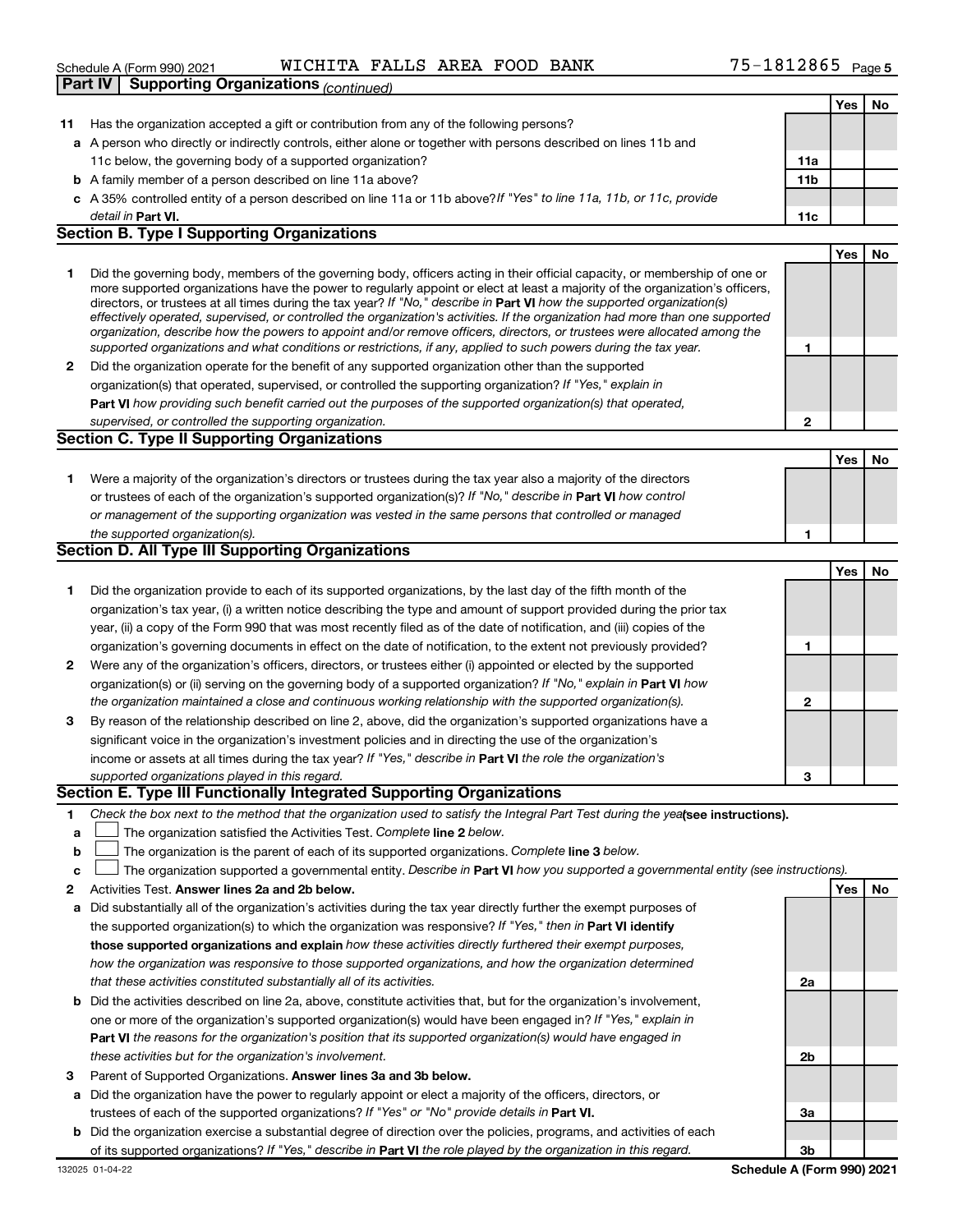| WICHITA FALLS AREA FOOD BANK |  |  |  |  | $75 - 1812865$ Page 6 |  |
|------------------------------|--|--|--|--|-----------------------|--|
|------------------------------|--|--|--|--|-----------------------|--|

| 1              | Check here if the organization satisfied the Integral Part Test as a qualifying trust on Nov. 20, 1970 (explain in Part VI). See instructions.<br>All other Type III non-functionally integrated supporting organizations must complete Sections A through E. |                |                |                                |
|----------------|---------------------------------------------------------------------------------------------------------------------------------------------------------------------------------------------------------------------------------------------------------------|----------------|----------------|--------------------------------|
|                | Section A - Adjusted Net Income                                                                                                                                                                                                                               |                | (A) Prior Year | (B) Current Year<br>(optional) |
| 1              | Net short-term capital gain                                                                                                                                                                                                                                   | 1              |                |                                |
| 2              | Recoveries of prior-year distributions                                                                                                                                                                                                                        | $\mathbf{2}$   |                |                                |
| 3              | Other gross income (see instructions)                                                                                                                                                                                                                         | 3              |                |                                |
| 4              | Add lines 1 through 3.                                                                                                                                                                                                                                        | 4              |                |                                |
| 5              | Depreciation and depletion                                                                                                                                                                                                                                    | 5              |                |                                |
| 6              | Portion of operating expenses paid or incurred for production or                                                                                                                                                                                              |                |                |                                |
|                | collection of gross income or for management, conservation, or                                                                                                                                                                                                |                |                |                                |
|                | maintenance of property held for production of income (see instructions)                                                                                                                                                                                      | 6              |                |                                |
| 7              | Other expenses (see instructions)                                                                                                                                                                                                                             | $\overline{7}$ |                |                                |
| 8              | Adjusted Net Income (subtract lines 5, 6, and 7 from line 4)                                                                                                                                                                                                  | 8              |                |                                |
|                | <b>Section B - Minimum Asset Amount</b>                                                                                                                                                                                                                       |                | (A) Prior Year | (B) Current Year<br>(optional) |
| 1              | Aggregate fair market value of all non-exempt-use assets (see                                                                                                                                                                                                 |                |                |                                |
|                | instructions for short tax year or assets held for part of year):                                                                                                                                                                                             |                |                |                                |
|                | <b>a</b> Average monthly value of securities                                                                                                                                                                                                                  | 1a             |                |                                |
|                | <b>b</b> Average monthly cash balances                                                                                                                                                                                                                        | 1 <sub>b</sub> |                |                                |
|                | c Fair market value of other non-exempt-use assets                                                                                                                                                                                                            | 1c             |                |                                |
|                | <b>d</b> Total (add lines 1a, 1b, and 1c)                                                                                                                                                                                                                     | 1d             |                |                                |
|                | e Discount claimed for blockage or other factors                                                                                                                                                                                                              |                |                |                                |
|                | (explain in detail in <b>Part VI</b> ):                                                                                                                                                                                                                       |                |                |                                |
| 2              | Acquisition indebtedness applicable to non-exempt-use assets                                                                                                                                                                                                  | $\mathbf{2}$   |                |                                |
| 3              | Subtract line 2 from line 1d.                                                                                                                                                                                                                                 | 3              |                |                                |
| 4              | Cash deemed held for exempt use. Enter 0.015 of line 3 (for greater amount,                                                                                                                                                                                   |                |                |                                |
|                | see instructions)                                                                                                                                                                                                                                             | 4              |                |                                |
| 5              | Net value of non-exempt-use assets (subtract line 4 from line 3)                                                                                                                                                                                              | 5              |                |                                |
| 6              | Multiply line 5 by 0.035.                                                                                                                                                                                                                                     | 6              |                |                                |
| 7              | Recoveries of prior-year distributions                                                                                                                                                                                                                        | $\overline{7}$ |                |                                |
| 8              | Minimum Asset Amount (add line 7 to line 6)                                                                                                                                                                                                                   | 8              |                |                                |
|                | <b>Section C - Distributable Amount</b>                                                                                                                                                                                                                       |                |                | <b>Current Year</b>            |
| 1              | Adjusted net income for prior year (from Section A, line 8, column A)                                                                                                                                                                                         | 1              |                |                                |
| $\mathbf{2}$   | Enter 0.85 of line 1.                                                                                                                                                                                                                                         | $\mathbf{2}$   |                |                                |
| 3              | Minimum asset amount for prior year (from Section B, line 8, column A)                                                                                                                                                                                        | 3              |                |                                |
| 4              | Enter greater of line 2 or line 3.                                                                                                                                                                                                                            | 4              |                |                                |
| 5              | Income tax imposed in prior year                                                                                                                                                                                                                              | 5              |                |                                |
| 6              | <b>Distributable Amount.</b> Subtract line 5 from line 4, unless subject to                                                                                                                                                                                   |                |                |                                |
|                | emergency temporary reduction (see instructions).                                                                                                                                                                                                             | 6              |                |                                |
| $\overline{7}$ | Check here if the current year is the organization's first as a non-functionally integrated Type III supporting organization (see                                                                                                                             |                |                |                                |

instructions).

**Schedule A (Form 990) 2021**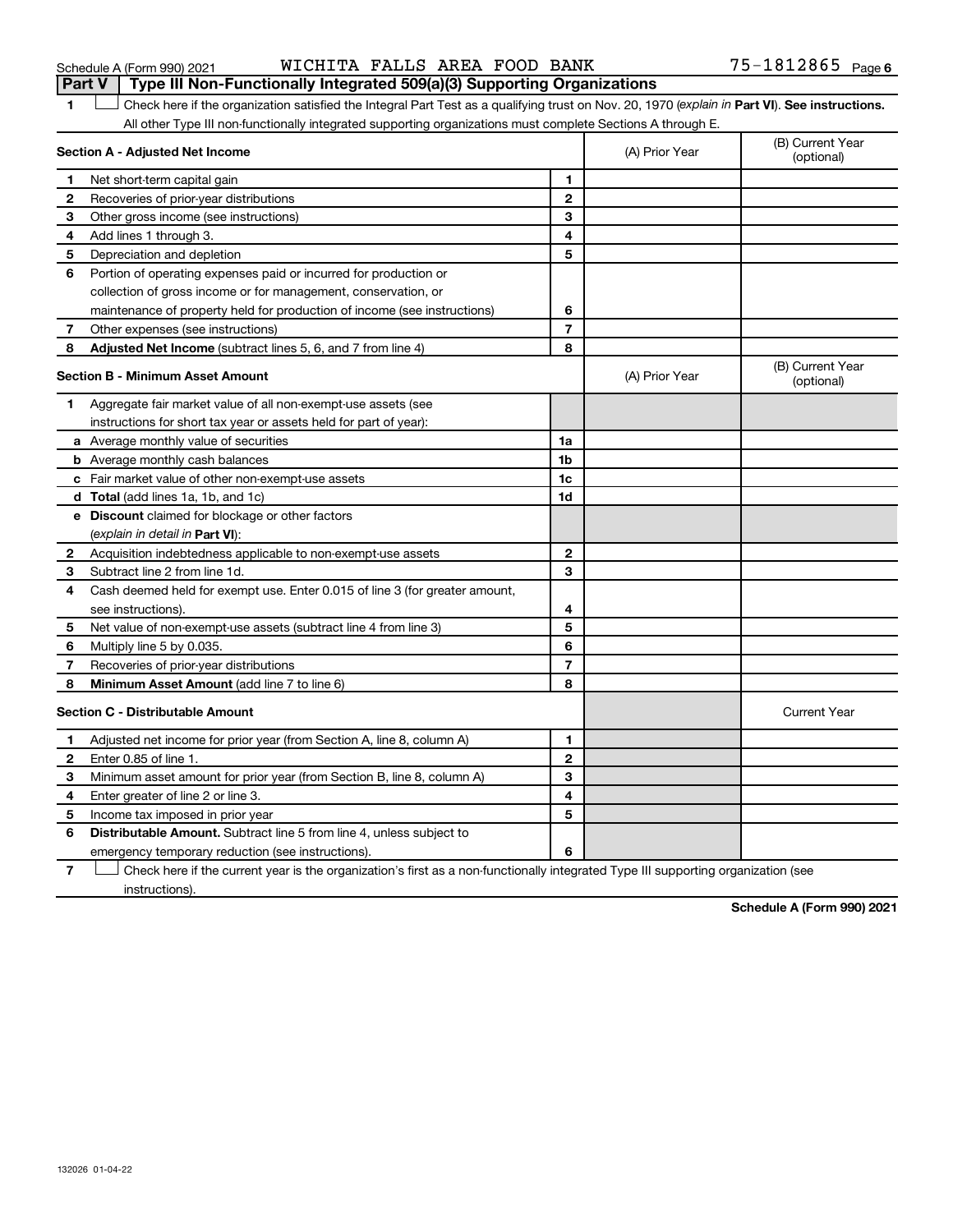**e** Excess from 2021

|       | 90) 2021 |  | WICHIIA PALLO A |  |  |  |
|-------|----------|--|-----------------|--|--|--|
| _____ |          |  |                 |  |  |  |
|       |          |  |                 |  |  |  |

|    | ∣ Part V ∣         | Type III Non-Functionally Integrated 509(a)(3) Supporting Organizations (continued)        |                                    |                                               |    |                                                         |
|----|--------------------|--------------------------------------------------------------------------------------------|------------------------------------|-----------------------------------------------|----|---------------------------------------------------------|
|    |                    | <b>Section D - Distributions</b>                                                           |                                    |                                               |    | <b>Current Year</b>                                     |
| 1  |                    | Amounts paid to supported organizations to accomplish exempt purposes                      |                                    |                                               | 1  |                                                         |
| 2  |                    | Amounts paid to perform activity that directly furthers exempt purposes of supported       |                                    |                                               |    |                                                         |
|    |                    | organizations, in excess of income from activity                                           |                                    | $\mathbf{2}$                                  |    |                                                         |
| 3  |                    | Administrative expenses paid to accomplish exempt purposes of supported organizations      |                                    | 3                                             |    |                                                         |
| 4  |                    | Amounts paid to acquire exempt-use assets                                                  |                                    |                                               | 4  |                                                         |
| 5  |                    | Qualified set-aside amounts (prior IRS approval required - provide details in Part VI)     |                                    |                                               | 5  |                                                         |
| 6  |                    | Other distributions ( <i>describe in Part VI</i> ). See instructions.                      |                                    |                                               | 6  |                                                         |
| 7  |                    | Total annual distributions. Add lines 1 through 6.                                         |                                    |                                               | 7  |                                                         |
| 8  |                    | Distributions to attentive supported organizations to which the organization is responsive |                                    |                                               |    |                                                         |
|    |                    | ( <i>provide details in Part VI</i> ). See instructions.                                   |                                    |                                               | 8  |                                                         |
| 9  |                    | Distributable amount for 2021 from Section C, line 6                                       |                                    |                                               | 9  |                                                         |
| 10 |                    | Line 8 amount divided by line 9 amount                                                     |                                    |                                               | 10 |                                                         |
|    |                    | <b>Section E - Distribution Allocations (see instructions)</b>                             | (i)<br><b>Excess Distributions</b> | (ii)<br><b>Underdistributions</b><br>Pre-2021 |    | (iii)<br><b>Distributable</b><br><b>Amount for 2021</b> |
| 1  |                    | Distributable amount for 2021 from Section C, line 6                                       |                                    |                                               |    |                                                         |
| 2  |                    | Underdistributions, if any, for years prior to 2021 (reason-                               |                                    |                                               |    |                                                         |
|    |                    | able cause required - explain in Part VI). See instructions.                               |                                    |                                               |    |                                                         |
| З  |                    | Excess distributions carryover, if any, to 2021                                            |                                    |                                               |    |                                                         |
|    | a From 2016        |                                                                                            |                                    |                                               |    |                                                         |
|    | <b>b</b> From 2017 |                                                                                            |                                    |                                               |    |                                                         |
|    | c From 2018        |                                                                                            |                                    |                                               |    |                                                         |
|    | d From 2019        |                                                                                            |                                    |                                               |    |                                                         |
|    | e From 2020        |                                                                                            |                                    |                                               |    |                                                         |
|    |                    | f Total of lines 3a through 3e                                                             |                                    |                                               |    |                                                         |
|    |                    | g Applied to underdistributions of prior years                                             |                                    |                                               |    |                                                         |
|    |                    | <b>h</b> Applied to 2021 distributable amount                                              |                                    |                                               |    |                                                         |
| Ť. |                    | Carryover from 2016 not applied (see instructions)                                         |                                    |                                               |    |                                                         |
|    |                    | Remainder. Subtract lines 3g, 3h, and 3i from line 3f.                                     |                                    |                                               |    |                                                         |
| 4  |                    | Distributions for 2021 from Section D,                                                     |                                    |                                               |    |                                                         |
|    | line $7:$          |                                                                                            |                                    |                                               |    |                                                         |
|    |                    | a Applied to underdistributions of prior years                                             |                                    |                                               |    |                                                         |
|    |                    | <b>b</b> Applied to 2021 distributable amount                                              |                                    |                                               |    |                                                         |
|    |                    | c Remainder. Subtract lines 4a and 4b from line 4.                                         |                                    |                                               |    |                                                         |
| 5  |                    | Remaining underdistributions for years prior to 2021, if                                   |                                    |                                               |    |                                                         |
|    |                    | any. Subtract lines 3g and 4a from line 2. For result greater                              |                                    |                                               |    |                                                         |
|    |                    | than zero, explain in Part VI. See instructions.                                           |                                    |                                               |    |                                                         |
| 6  |                    | Remaining underdistributions for 2021. Subtract lines 3h                                   |                                    |                                               |    |                                                         |
|    |                    | and 4b from line 1. For result greater than zero, explain in                               |                                    |                                               |    |                                                         |
|    |                    | <b>Part VI.</b> See instructions.                                                          |                                    |                                               |    |                                                         |
| 7  |                    | Excess distributions carryover to 2022. Add lines 3j                                       |                                    |                                               |    |                                                         |
|    | and 4c.            |                                                                                            |                                    |                                               |    |                                                         |
| 8  |                    | Breakdown of line 7:                                                                       |                                    |                                               |    |                                                         |
|    |                    | a Excess from 2017                                                                         |                                    |                                               |    |                                                         |
|    |                    | <b>b</b> Excess from 2018                                                                  |                                    |                                               |    |                                                         |
|    |                    | c Excess from 2019                                                                         |                                    |                                               |    |                                                         |
|    |                    | d Excess from 2020                                                                         |                                    |                                               |    |                                                         |

Schedule A (Form 990) 2021 Page WICHITA FALLS AREA FOOD BANK 75-1812865

**Schedule A (Form 990) 2021**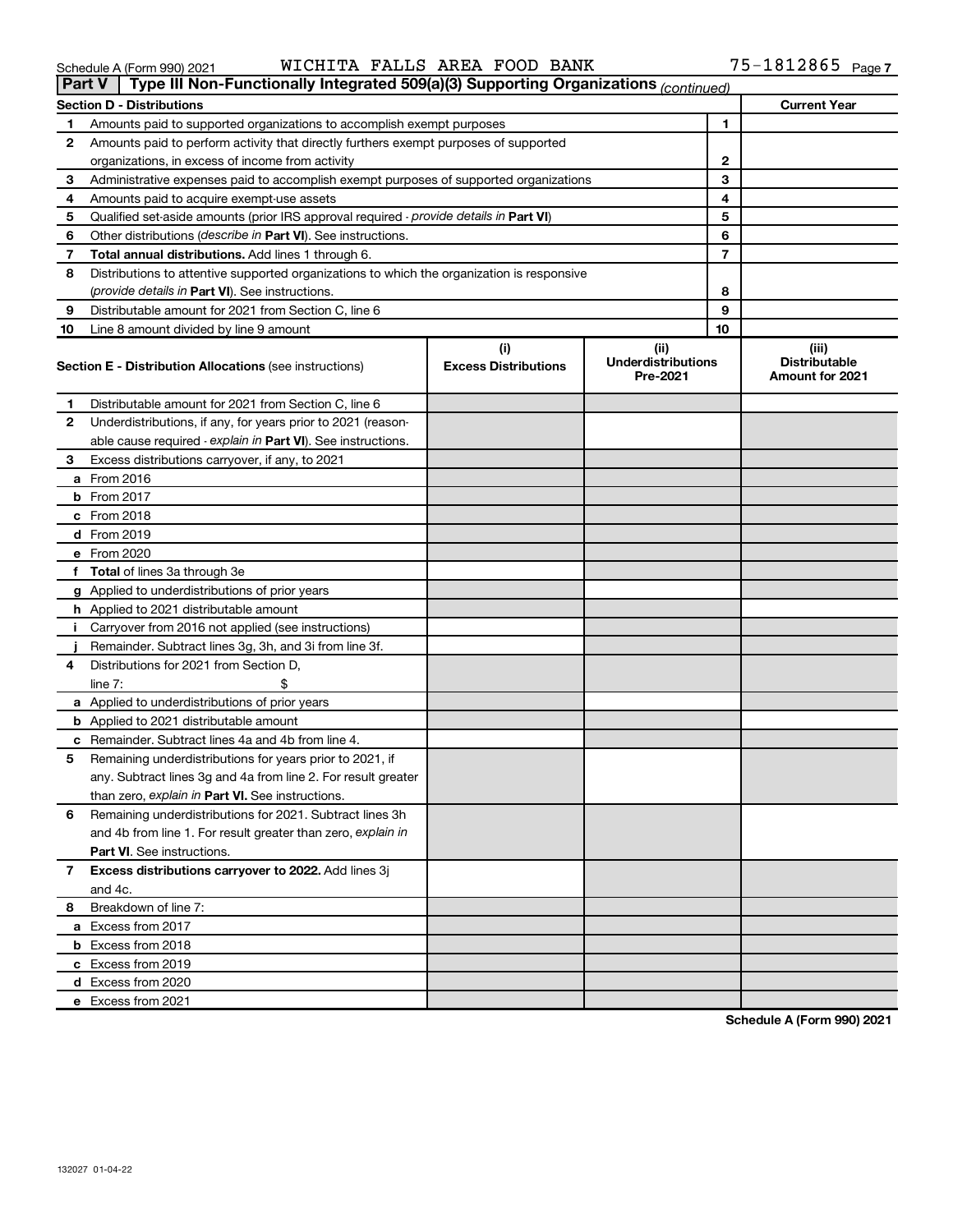| Schedule A (Form 990) 2021  |                |                     |           |  | WICHITA FALLS AREA FOOD BANK |  | $75 - 1812865$ Page 8                                                                                                                                                                                                                                                                                                                                                                                                                                                                                                                                                |  |
|-----------------------------|----------------|---------------------|-----------|--|------------------------------|--|----------------------------------------------------------------------------------------------------------------------------------------------------------------------------------------------------------------------------------------------------------------------------------------------------------------------------------------------------------------------------------------------------------------------------------------------------------------------------------------------------------------------------------------------------------------------|--|
| <b>Part VI</b>              |                | (See instructions.) |           |  |                              |  | Supplemental Information. Provide the explanations required by Part II, line 10; Part II, line 17a or 17b; Part III, line 12;<br>Part IV, Section A, lines 1, 2, 3b, 3c, 4b, 4c, 5a, 6, 9a, 9b, 9c, 11a, 11b, and 11c; Part IV, Section B, lines 1 and 2; Part IV, Section C,<br>line 1; Part IV, Section D, lines 2 and 3; Part IV, Section E, lines 1c, 2a, 2b, 3a, and 3b; Part V, line 1; Part V, Section B, line 1e; Part V,<br>Section D, lines 5, 6, and 8; and Part V, Section E, lines 2, 5, and 6. Also complete this part for any additional information. |  |
|                             |                |                     |           |  |                              |  | SCHEDULE A, PART II, LINE 10, EXPLANATION FOR OTHER INCOME:                                                                                                                                                                                                                                                                                                                                                                                                                                                                                                          |  |
| <b>AGENCY-HANDLING FEES</b> |                |                     |           |  |                              |  |                                                                                                                                                                                                                                                                                                                                                                                                                                                                                                                                                                      |  |
| 2015 AMOUNT:                |                |                     | \$306,060 |  |                              |  |                                                                                                                                                                                                                                                                                                                                                                                                                                                                                                                                                                      |  |
| 2016                        | <b>AMOUNT:</b> |                     | \$308,912 |  |                              |  |                                                                                                                                                                                                                                                                                                                                                                                                                                                                                                                                                                      |  |
| 2017                        | AMOUNT:        |                     | \$297,721 |  |                              |  |                                                                                                                                                                                                                                                                                                                                                                                                                                                                                                                                                                      |  |
| 2018                        | <b>AMOUNT:</b> |                     | \$282,513 |  |                              |  |                                                                                                                                                                                                                                                                                                                                                                                                                                                                                                                                                                      |  |
| 2019                        | <b>AMOUNT:</b> |                     | \$278,990 |  |                              |  |                                                                                                                                                                                                                                                                                                                                                                                                                                                                                                                                                                      |  |
| 2020                        | <b>AMOUNT:</b> |                     | \$86,864  |  |                              |  |                                                                                                                                                                                                                                                                                                                                                                                                                                                                                                                                                                      |  |
| 2021 AMOUNT:                |                |                     | \$21,279  |  |                              |  |                                                                                                                                                                                                                                                                                                                                                                                                                                                                                                                                                                      |  |
|                             |                |                     |           |  |                              |  |                                                                                                                                                                                                                                                                                                                                                                                                                                                                                                                                                                      |  |
|                             |                |                     |           |  |                              |  |                                                                                                                                                                                                                                                                                                                                                                                                                                                                                                                                                                      |  |
|                             |                |                     |           |  |                              |  |                                                                                                                                                                                                                                                                                                                                                                                                                                                                                                                                                                      |  |
|                             |                |                     |           |  |                              |  |                                                                                                                                                                                                                                                                                                                                                                                                                                                                                                                                                                      |  |
|                             |                |                     |           |  |                              |  |                                                                                                                                                                                                                                                                                                                                                                                                                                                                                                                                                                      |  |
|                             |                |                     |           |  |                              |  |                                                                                                                                                                                                                                                                                                                                                                                                                                                                                                                                                                      |  |
|                             |                |                     |           |  |                              |  |                                                                                                                                                                                                                                                                                                                                                                                                                                                                                                                                                                      |  |
|                             |                |                     |           |  |                              |  |                                                                                                                                                                                                                                                                                                                                                                                                                                                                                                                                                                      |  |
|                             |                |                     |           |  |                              |  |                                                                                                                                                                                                                                                                                                                                                                                                                                                                                                                                                                      |  |
|                             |                |                     |           |  |                              |  |                                                                                                                                                                                                                                                                                                                                                                                                                                                                                                                                                                      |  |
|                             |                |                     |           |  |                              |  |                                                                                                                                                                                                                                                                                                                                                                                                                                                                                                                                                                      |  |
|                             |                |                     |           |  |                              |  |                                                                                                                                                                                                                                                                                                                                                                                                                                                                                                                                                                      |  |
|                             |                |                     |           |  |                              |  |                                                                                                                                                                                                                                                                                                                                                                                                                                                                                                                                                                      |  |
|                             |                |                     |           |  |                              |  |                                                                                                                                                                                                                                                                                                                                                                                                                                                                                                                                                                      |  |
|                             |                |                     |           |  |                              |  |                                                                                                                                                                                                                                                                                                                                                                                                                                                                                                                                                                      |  |
|                             |                |                     |           |  |                              |  |                                                                                                                                                                                                                                                                                                                                                                                                                                                                                                                                                                      |  |
|                             |                |                     |           |  |                              |  |                                                                                                                                                                                                                                                                                                                                                                                                                                                                                                                                                                      |  |
|                             |                |                     |           |  |                              |  |                                                                                                                                                                                                                                                                                                                                                                                                                                                                                                                                                                      |  |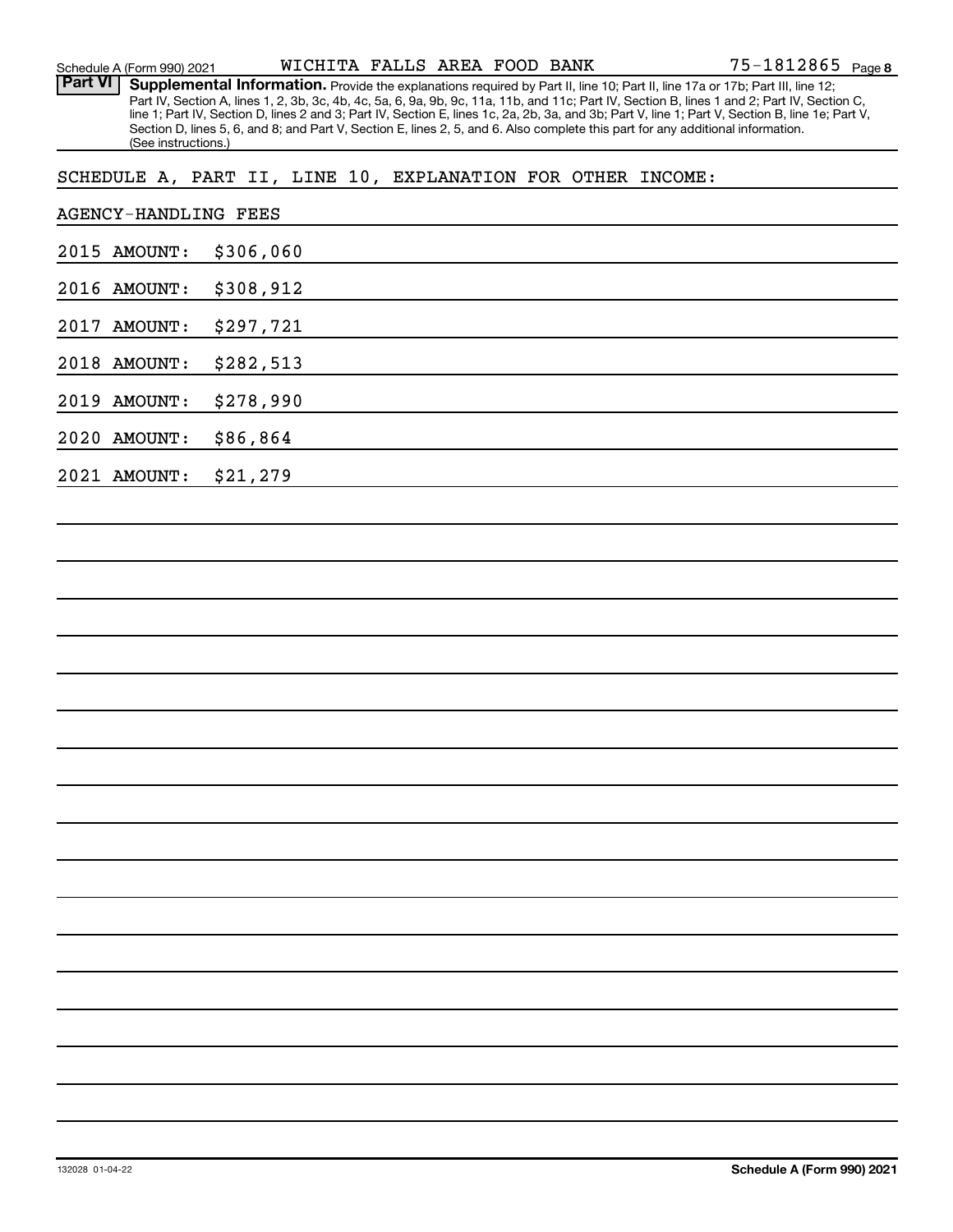Department of the Treasury Internal Revenue Service

Name of the organization

|  |  | ** PUBLIC DISCLOSURE COPY ** |  |  |
|--|--|------------------------------|--|--|
|--|--|------------------------------|--|--|

# **Schedule B Schedule of Contributors**

**(Form 990) | Attach to Form 990 or Form 990-PF. | Go to www.irs.gov/Form990 for the latest information.** OMB No. 1545-0047

**2021**

**Employer identification number**

| WICHITA FALLS AREA FOOD BANK | 75-1812865 |
|------------------------------|------------|
|------------------------------|------------|

| <b>Organization type (check one):</b> |                                                                           |  |  |
|---------------------------------------|---------------------------------------------------------------------------|--|--|
| Filers of:                            | Section:                                                                  |  |  |
| Form 990 or 990-EZ                    | $\lfloor \underline{X} \rfloor$ 501(c)( 3) (enter number) organization    |  |  |
|                                       | 4947(a)(1) nonexempt charitable trust not treated as a private foundation |  |  |
|                                       | 527 political organization                                                |  |  |
| Form 990-PF                           | 501(c)(3) exempt private foundation                                       |  |  |
|                                       | 4947(a)(1) nonexempt charitable trust treated as a private foundation     |  |  |
|                                       | 501(c)(3) taxable private foundation                                      |  |  |

Check if your organization is covered by the General Rule or a Special Rule. **Note:**  Only a section 501(c)(7), (8), or (10) organization can check boxes for both the General Rule and a Special Rule. See instructions.

### **General Rule**

 $\Box$ 

 $\Box$ 

For an organization filing Form 990, 990-EZ, or 990-PF that received, during the year, contributions totaling \$5,000 or more (in money or property) from any one contributor. Complete Parts I and II. See instructions for determining a contributor's total contributions.

### **Special Rules**

contributor, during the year, total contributions of the greater of (1) \$5,000; or (2) 2% of the amount on (i) Form 990, Part VIII, line 1h;  $\boxed{\text{X}}$  For an organization described in section 501(c)(3) filing Form 990 or 990-EZ that met the 33 1/3% support test of the regulations under sections 509(a)(1) and 170(b)(1)(A)(vi), that checked Schedule A (Form 990), Part II, line 13, 16a, or 16b, and that received from any one or (ii) Form 990-EZ, line 1. Complete Parts I and II.

For an organization described in section 501(c)(7), (8), or (10) filing Form 990 or 990-EZ that received from any one contributor, during the year, total contributions of more than \$1,000 exclusively for religious, charitable, scientific, literary, or educational purposes, or for the prevention of cruelty to children or animals. Complete Parts I (entering "N/A" in column (b) instead of the contributor name and address), II, and III.  $\Box$ 

purpose. Don't complete any of the parts unless the General Rule applies to this organization because it received nonexclusively year, contributions exclusively for religious, charitable, etc., purposes, but no such contributions totaled more than \$1,000. If this box is checked, enter here the total contributions that were received during the year for an exclusively religious, charitable, etc., For an organization described in section 501(c)(7), (8), or (10) filing Form 990 or 990-EZ that received from any one contributor, during the religious, charitable, etc., contributions totaling \$5,000 or more during the year  $\ldots$  $\ldots$  $\ldots$  $\ldots$  $\ldots$  $\ldots$ 

Caution: An organization that isn't covered by the General Rule and/or the Special Rules doesn't file Schedule B (Form 990), but it must answer "No" on Part IV, line 2, of its Form 990; or check the box on line H of its Form 990-EZ or on its Form 990-PF, Part I, line 2, to certify that it doesn't meet the filing requirements of Schedule B (Form 990).

LHA For Paperwork Reduction Act Notice, see the instructions for Form 990, 990-EZ, or 990-PF. **Schell B (Form 990)** (2021)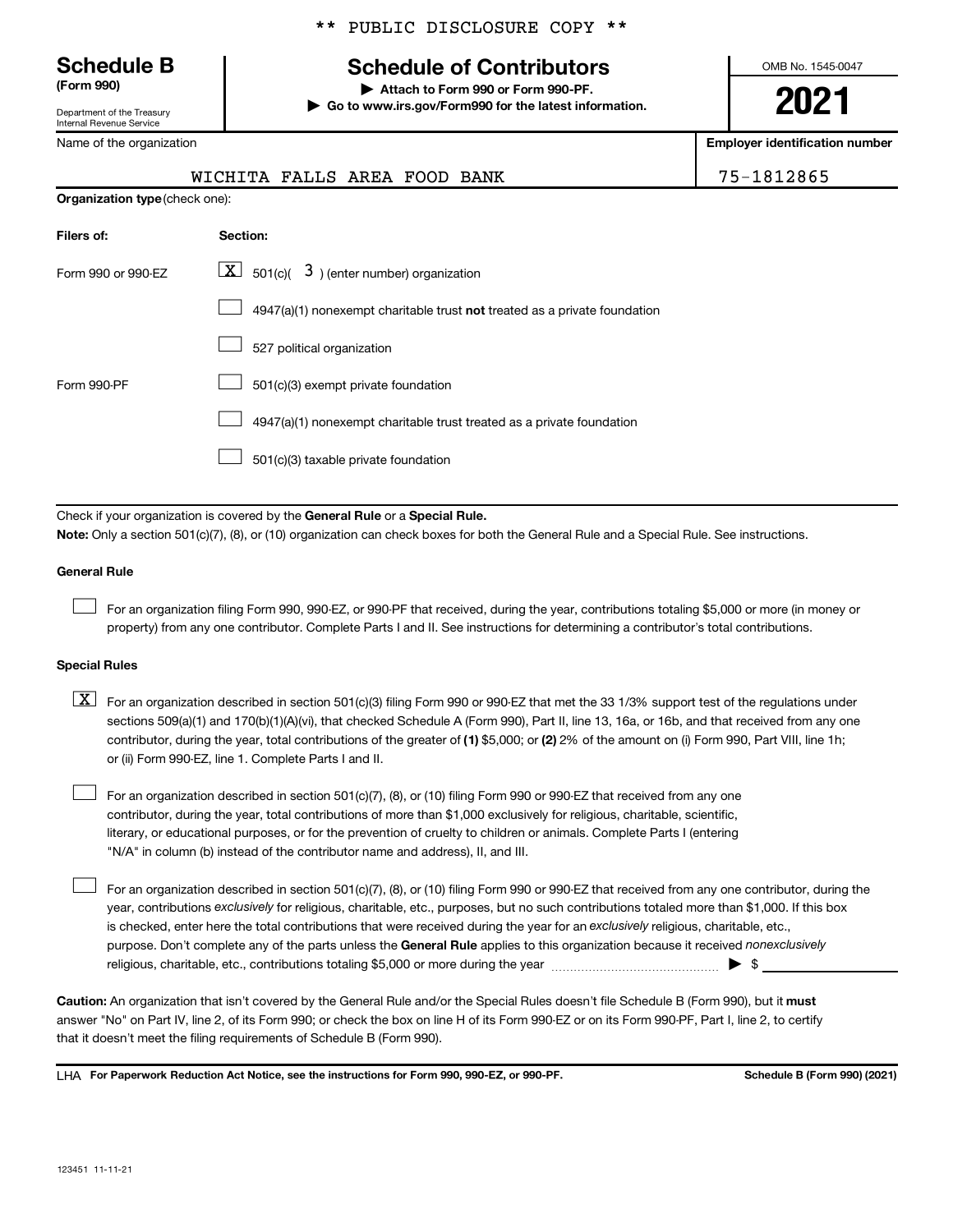Name of organization

WICHITA FALLS AREA FOOD BANK 75-1812865

| Part I           | Contributors (see instructions). Use duplicate copies of Part I if additional space is needed. |                                   |                                                                                                             |
|------------------|------------------------------------------------------------------------------------------------|-----------------------------------|-------------------------------------------------------------------------------------------------------------|
| (a)<br>No.       | (b)<br>Name, address, and ZIP + 4                                                              | (c)<br><b>Total contributions</b> | (d)<br>Type of contribution                                                                                 |
| $\mathbf 1$      |                                                                                                | 60,000.<br>\$                     | $\overline{\mathbf{X}}$<br>Person<br>Payroll<br>Noncash<br>(Complete Part II for<br>noncash contributions.) |
| (a)<br>No.       | (b)<br>Name, address, and ZIP + 4                                                              | (c)<br><b>Total contributions</b> | (d)<br>Type of contribution                                                                                 |
| $\boldsymbol{2}$ |                                                                                                | 25,000.<br>\$                     | $\overline{\mathbf{X}}$<br>Person<br>Payroll<br>Noncash<br>(Complete Part II for<br>noncash contributions.) |
| (a)<br>No.       | (b)<br>Name, address, and ZIP + 4                                                              | (c)<br><b>Total contributions</b> | (d)<br>Type of contribution                                                                                 |
| 3                |                                                                                                | 10,000.<br>\$                     | x<br>Person<br>Payroll<br>Noncash<br>(Complete Part II for<br>noncash contributions.)                       |
| (a)<br>No.       | (b)<br>Name, address, and ZIP + 4                                                              | (c)<br><b>Total contributions</b> | (d)<br>Type of contribution                                                                                 |
| 4                |                                                                                                | 60,000.<br>\$                     | x<br>Person<br>Payroll<br>Noncash<br>(Complete Part II for<br>noncash contributions.)                       |
| (a)<br>No.       | (b)<br>Name, address, and ZIP + 4                                                              | (c)<br><b>Total contributions</b> | (d)<br>Type of contribution                                                                                 |
| 5                |                                                                                                | 5,000.<br>\$                      | $\overline{\text{X}}$<br>Person<br>Payroll<br>Noncash<br>(Complete Part II for<br>noncash contributions.)   |
| (a)<br>No.       | (b)<br>Name, address, and ZIP + 4                                                              | (c)<br><b>Total contributions</b> | (d)<br>Type of contribution                                                                                 |
| 6                |                                                                                                | 25,000.<br>\$                     | $\overline{\text{X}}$<br>Person<br>Payroll<br>Noncash<br>(Complete Part II for<br>noncash contributions.)   |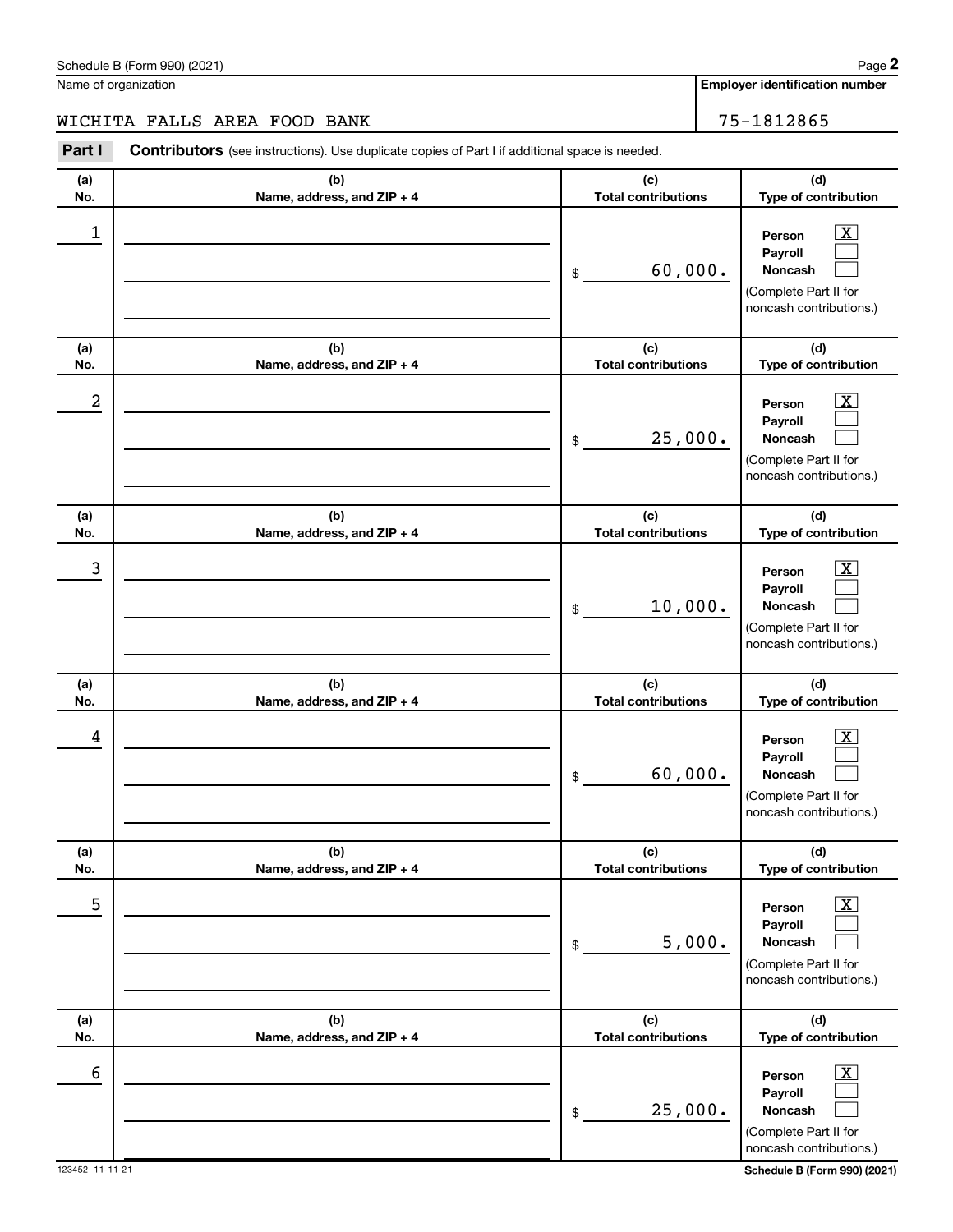Name of organization

WICHITA FALLS AREA FOOD BANK 75-1812865

**(a) No. (b) Name, address, and ZIP + 4 (c) Total contributions (d) Type of contribution Person Payroll Noncash (a) No. (b) Name, address, and ZIP + 4 (c) Total contributions (d) Type of contribution Person Payroll Noncash (a) No. (b) Name, address, and ZIP + 4 (c) Total contributions (d) Type of contribution Person Payroll Noncash (a) No. (b) Name, address, and ZIP + 4 (c) Total contributions (d) Type of contribution Person Payroll Noncash (a) No. (b) Name, address, and ZIP + 4 (c) Total contributions (d) Type of contribution Person Payroll Noncash (a) No. (b) Name, address, and ZIP + 4 (c) Total contributions (d) Type of contribution Person Payroll Noncash Part I** Contributors (see instructions). Use duplicate copies of Part I if additional space is needed. \$ (Complete Part II for noncash contributions.) \$ (Complete Part II for noncash contributions.) \$ (Complete Part II for noncash contributions.) \$ (Complete Part II for noncash contributions.) \$ (Complete Part II for noncash contributions.) \$ (Complete Part II for noncash contributions.)  $\boxed{\textbf{X}}$  $\Box$  $\Box$  $\overline{\mathbf{X}}$  $\Box$  $\Box$  $\boxed{\textbf{X}}$  $\Box$  $\Box$  $\boxed{\text{X}}$  $\Box$  $\Box$  $\boxed{\text{X}}$  $\Box$  $\Box$  $\boxed{\textbf{X}}$  $\Box$  $\Box$  $7$   $|$  Person  $\overline{\text{X}}$ 11,000.  $8$  Person  $\overline{\text{X}}$ 10,000. 9 X 22,000.  $10$  Person  $\overline{\text{X}}$ 1,260,226.  $\begin{array}{|c|c|c|c|c|}\hline \text{11} & \text{Person} & \text{X} \\\hline \end{array}$ 202,500.  $\begin{array}{|c|c|c|c|c|}\hline \text{12} & \text{Person} & \text{X} \\\hline \end{array}$ 66,768.

**2**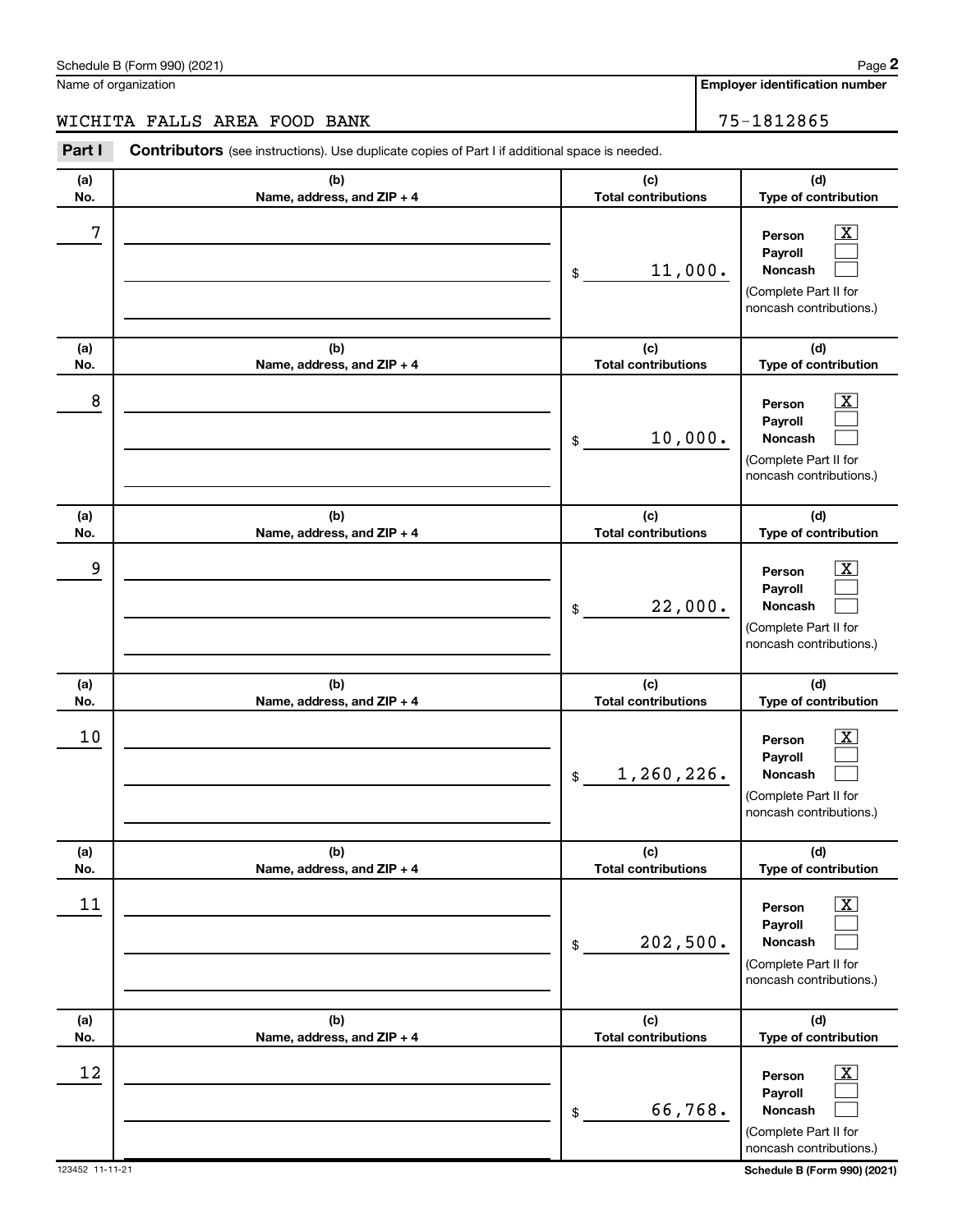Name of organization

# WICHITA FALLS AREA FOOD BANK 75-1812865

| Part I     | Contributors (see instructions). Use duplicate copies of Part I if additional space is needed. |                                   |                                                                                                             |
|------------|------------------------------------------------------------------------------------------------|-----------------------------------|-------------------------------------------------------------------------------------------------------------|
| (a)<br>No. | (b)<br>Name, address, and ZIP + 4                                                              | (c)<br><b>Total contributions</b> | (d)<br>Type of contribution                                                                                 |
| 13         |                                                                                                | 10,000.<br>\$                     | $\overline{\textbf{X}}$<br>Person<br>Payroll<br>Noncash<br>(Complete Part II for<br>noncash contributions.) |
| (a)<br>No. | (b)<br>Name, address, and ZIP + 4                                                              | (c)<br><b>Total contributions</b> | (d)<br>Type of contribution                                                                                 |
| 14         |                                                                                                | 18,278.<br>$\frac{1}{2}$          | $\overline{\textbf{X}}$<br>Person<br>Payroll<br>Noncash<br>(Complete Part II for<br>noncash contributions.) |
| (a)<br>No. | (b)<br>Name, address, and ZIP + 4                                                              | (c)<br><b>Total contributions</b> | (d)<br>Type of contribution                                                                                 |
| 15         |                                                                                                | 114,205.<br>\$                    | $\overline{\text{X}}$<br>Person<br>Payroll<br>Noncash<br>(Complete Part II for<br>noncash contributions.)   |
| (a)<br>No. | (b)<br>Name, address, and ZIP + 4                                                              | (c)<br><b>Total contributions</b> | (d)<br>Type of contribution                                                                                 |
| 16         |                                                                                                | 10,000.<br>\$                     | $\overline{\text{X}}$<br>Person<br>Payroll<br>Noncash<br>(Complete Part II for<br>noncash contributions.)   |
| (a)<br>No. | (b)<br>Name, address, and ZIP + 4                                                              | (c)<br><b>Total contributions</b> | (d)<br>Type of contribution                                                                                 |
| 17         |                                                                                                | 15,000.<br>\$                     | $\overline{\mathbf{x}}$<br>Person<br>Payroll<br>Noncash<br>(Complete Part II for<br>noncash contributions.) |
| (a)<br>No. | (b)<br>Name, address, and ZIP + 4                                                              | (c)<br><b>Total contributions</b> | (d)<br>Type of contribution                                                                                 |
| 18         |                                                                                                | 10,000.<br>\$                     | $\overline{\mathbf{x}}$<br>Person<br>Payroll<br>Noncash<br>(Complete Part II for<br>noncash contributions.) |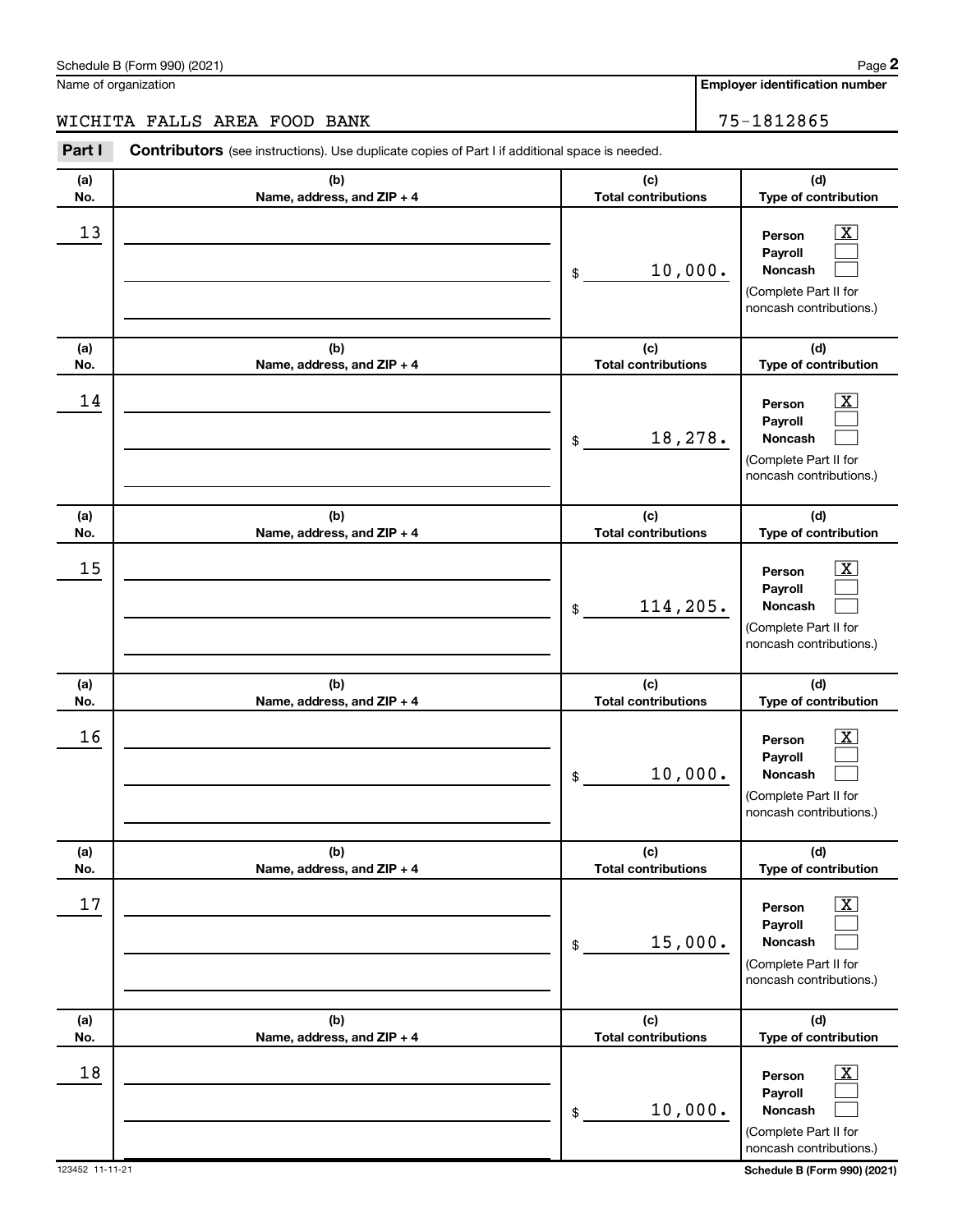Name of organization

WICHITA FALLS AREA FOOD BANK 75-1812865

**(a) No. (b) Name, address, and ZIP + 4 (c) Total contributions (d) Type of contribution Person Payroll Noncash (a) No. (b) Name, address, and ZIP + 4 (c) Total contributions (d) Type of contribution Person Payroll Noncash (a) No. (b) Name, address, and ZIP + 4 (c) Total contributions (d) Type of contribution Person Payroll Noncash (a) No. (b) Name, address, and ZIP + 4 (c) Total contributions (d) Type of contribution Person Payroll Noncash (a) No. (b) Name, address, and ZIP + 4 (c) Total contributions (d) Type of contribution Person Payroll Noncash (a) No. (b) Name, address, and ZIP + 4 (c) Total contributions (d) Type of contribution Person Payroll Noncash Part I** Contributors (see instructions). Use duplicate copies of Part I if additional space is needed. \$ (Complete Part II for noncash contributions.) \$ (Complete Part II for noncash contributions.) \$ (Complete Part II for noncash contributions.) \$ (Complete Part II for noncash contributions.) \$ (Complete Part II for noncash contributions.) \$ (Complete Part II for noncash contributions.)  $\boxed{\textbf{X}}$  $\Box$  $\Box$  $\boxed{\textbf{X}}$  $\Box$  $\Box$  $\boxed{\textbf{X}}$  $\Box$  $\Box$  $\boxed{\text{X}}$  $\Box$  $\Box$  $\boxed{\text{X}}$  $\Box$  $\Box$  $\boxed{\textbf{X}}$  $\Box$  $\Box$  $19$  Person  $\overline{\text{X}}$ 8,380.  $20$  Person  $\overline{\text{X}}$ 10,000.  $21$  Person  $\overline{\text{X}}$ 151,159.  $22$  Person  $\overline{\text{X}}$ 11,500.  $23$  Person  $\overline{\text{X}}$ 10,000.  $24$  Person  $\overline{\text{X}}$ 8,500.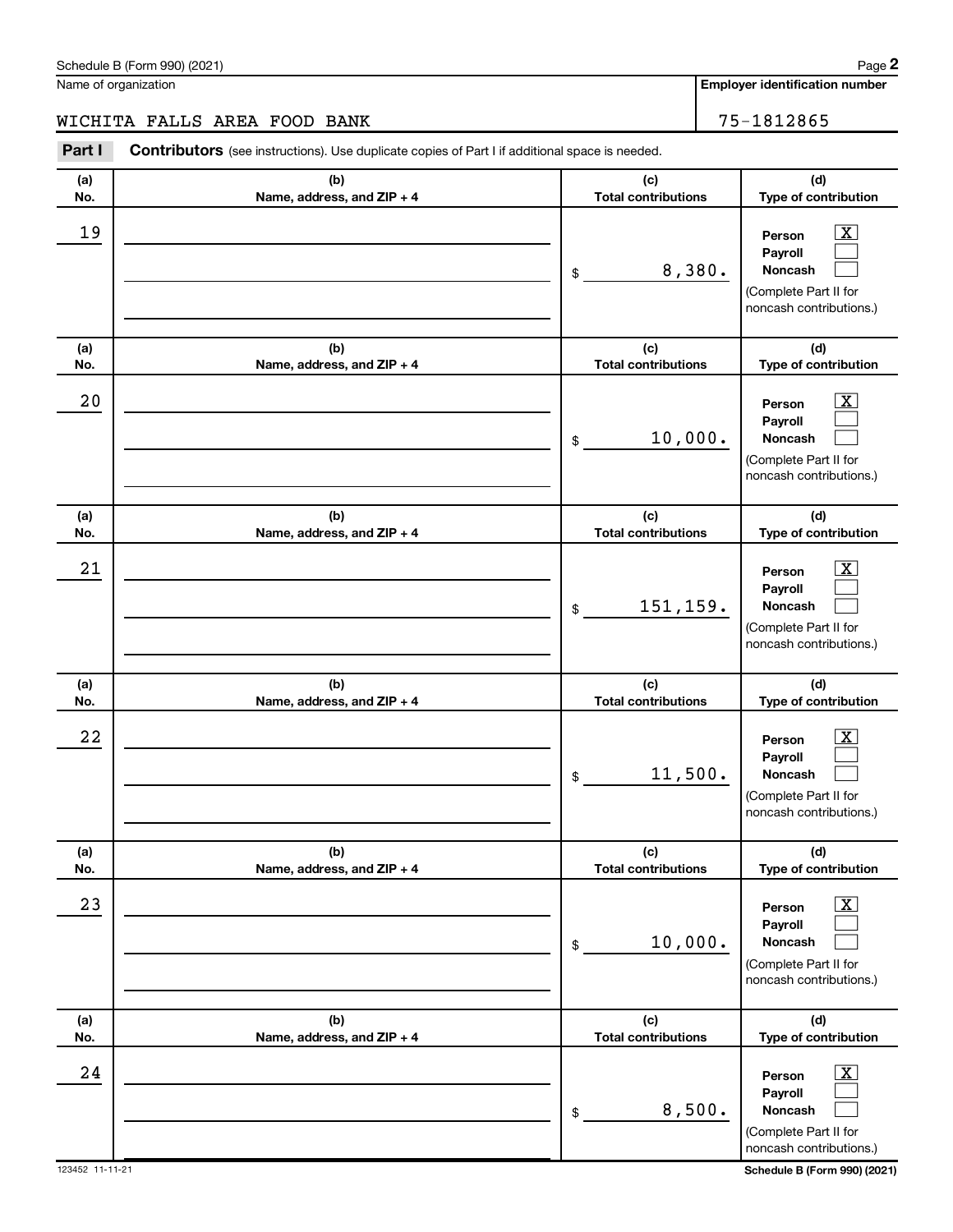| Schedule<br>990) (2021)<br>-<br>-or<br>. .<br>$\overline{\phantom{a}}$<br>וו כב | Page |
|---------------------------------------------------------------------------------|------|
|                                                                                 |      |

Name of organization

# WICHITA FALLS AREA FOOD BANK 75-1812865

| Part I     | Contributors (see instructions). Use duplicate copies of Part I if additional space is needed. |                                   |                                                                                                                    |
|------------|------------------------------------------------------------------------------------------------|-----------------------------------|--------------------------------------------------------------------------------------------------------------------|
| (a)<br>No. | (b)<br>Name, address, and ZIP + 4                                                              | (c)<br><b>Total contributions</b> | (d)<br>Type of contribution                                                                                        |
| 25         |                                                                                                | 7,500.<br>\$                      | x<br>Person<br>Payroll<br>Noncash<br>(Complete Part II for<br>noncash contributions.)                              |
| (a)<br>No. | (b)<br>Name, address, and ZIP + 4                                                              | (c)<br><b>Total contributions</b> | (d)<br>Type of contribution                                                                                        |
| 26         |                                                                                                | 9,000.<br>\$                      | x<br>Person<br>Payroll<br>Noncash<br>(Complete Part II for<br>noncash contributions.)                              |
| (a)<br>No. | (b)<br>Name, address, and ZIP + 4                                                              | (c)<br><b>Total contributions</b> | (d)<br>Type of contribution                                                                                        |
| 27         |                                                                                                | 7,000.<br>\$                      | x.<br>Person<br>Payroll<br><b>Noncash</b><br>(Complete Part II for<br>noncash contributions.)                      |
| (a)<br>No. | (b)<br>Name, address, and ZIP + 4                                                              | (c)<br><b>Total contributions</b> | (d)<br>Type of contribution                                                                                        |
| 28         |                                                                                                | 10,000.<br>\$                     | x.<br>Person<br>Payroll<br><b>Noncash</b><br>(Complete Part II for<br>noncash contributions.)                      |
| (a)<br>No. | (b)<br>Name, address, and ZIP + 4                                                              | (c)<br><b>Total contributions</b> | (d)<br>Type of contribution                                                                                        |
| 29         |                                                                                                | 5,000.<br>\$                      | $\overline{\mathbf{X}}$<br>Person<br>Payroll<br><b>Noncash</b><br>(Complete Part II for<br>noncash contributions.) |
| (a)<br>No. | (b)<br>Name, address, and ZIP + 4                                                              | (c)<br><b>Total contributions</b> | (d)<br>Type of contribution                                                                                        |
| 30         |                                                                                                | 20,000.<br>\$                     | $\overline{\text{X}}$<br>Person<br>Payroll<br><b>Noncash</b><br>(Complete Part II for<br>noncash contributions.)   |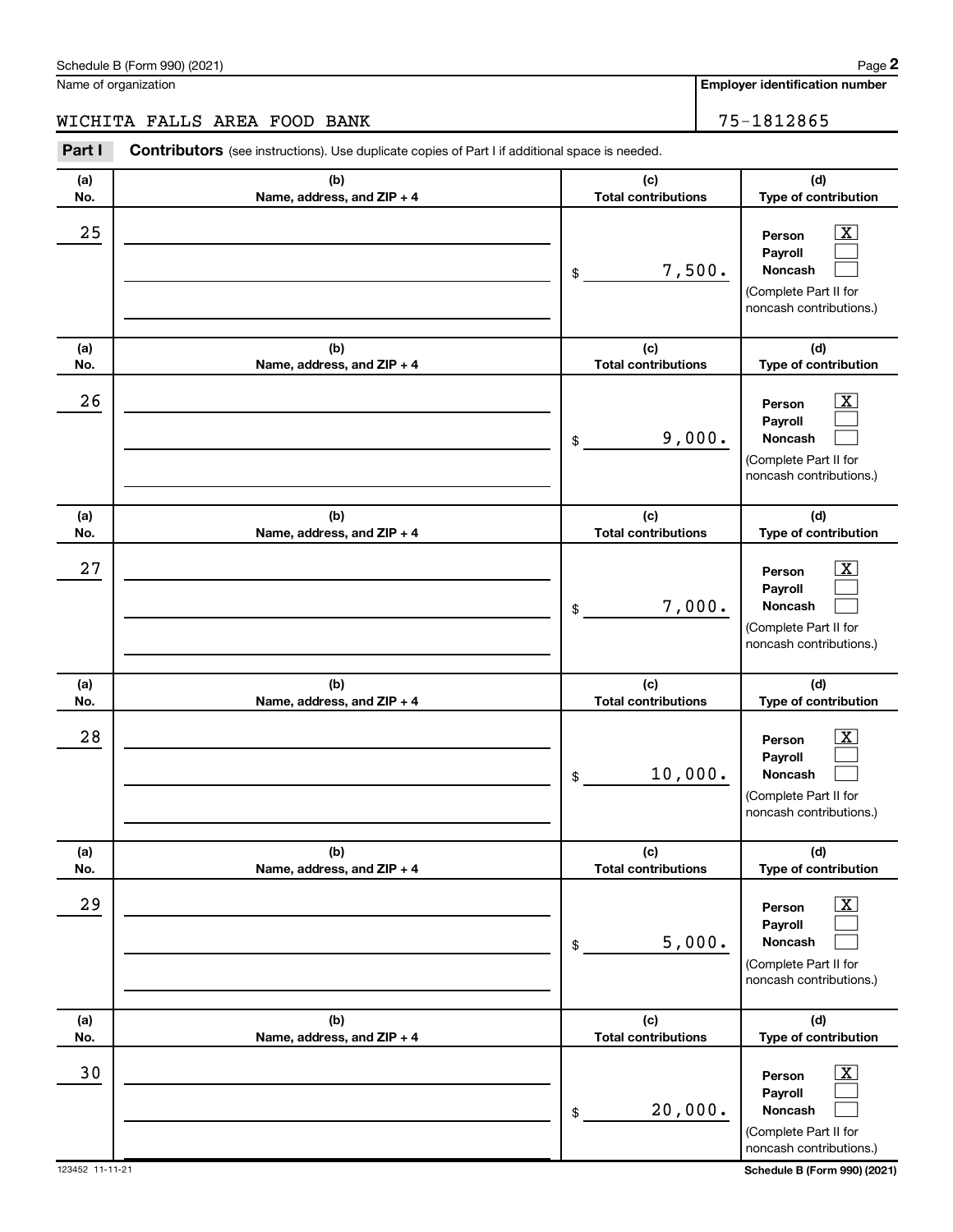Schedule B (Form 990) (2021) Name of organization

# WICHITA FALLS AREA FOOD BANK 75-1812865

| Part I     | Contributors (see instructions). Use duplicate copies of Part I if additional space is needed. |                                   |                                                                                                             |
|------------|------------------------------------------------------------------------------------------------|-----------------------------------|-------------------------------------------------------------------------------------------------------------|
| (a)<br>No. | (b)<br>Name, address, and ZIP + 4                                                              | (c)<br><b>Total contributions</b> | (d)<br>Type of contribution                                                                                 |
| 31         |                                                                                                | 25,000.<br>\$                     | $\overline{\textbf{x}}$<br>Person<br>Payroll<br>Noncash<br>(Complete Part II for<br>noncash contributions.) |
| (a)<br>No. | (b)<br>Name, address, and ZIP + 4                                                              | (c)<br><b>Total contributions</b> | (d)<br>Type of contribution                                                                                 |
| 32         |                                                                                                | 7,500.<br>\$                      | $\overline{\text{X}}$<br>Person<br>Payroll<br>Noncash<br>(Complete Part II for<br>noncash contributions.)   |
| (a)<br>No. | (b)<br>Name, address, and ZIP + 4                                                              | (c)<br><b>Total contributions</b> | (d)<br>Type of contribution                                                                                 |
| 33         |                                                                                                | 7,500.<br>\$                      | $\overline{\text{X}}$<br>Person<br>Payroll<br>Noncash<br>(Complete Part II for<br>noncash contributions.)   |
| (a)<br>No. | (b)<br>Name, address, and ZIP + 4                                                              | (c)<br><b>Total contributions</b> | (d)<br>Type of contribution                                                                                 |
| 34         |                                                                                                | 165,000.<br>\$                    | $\overline{\text{X}}$<br>Person<br>Payroll<br>Noncash<br>(Complete Part II for<br>noncash contributions.)   |
| (a)<br>No. | (b)<br>Name, address, and ZIP + 4                                                              | (c)<br><b>Total contributions</b> | (d)<br>Type of contribution                                                                                 |
| 35         |                                                                                                | 5,000.<br>\$                      | $\overline{\textbf{x}}$<br>Person<br>Payroll<br>Noncash<br>(Complete Part II for<br>noncash contributions.) |
| (a)<br>No. | (b)<br>Name, address, and ZIP + 4                                                              | (c)<br><b>Total contributions</b> | (d)<br>Type of contribution                                                                                 |
| 36         |                                                                                                | 8,000.<br>\$                      | $\overline{\text{X}}$<br>Person<br>Payroll<br>Noncash<br>(Complete Part II for<br>noncash contributions.)   |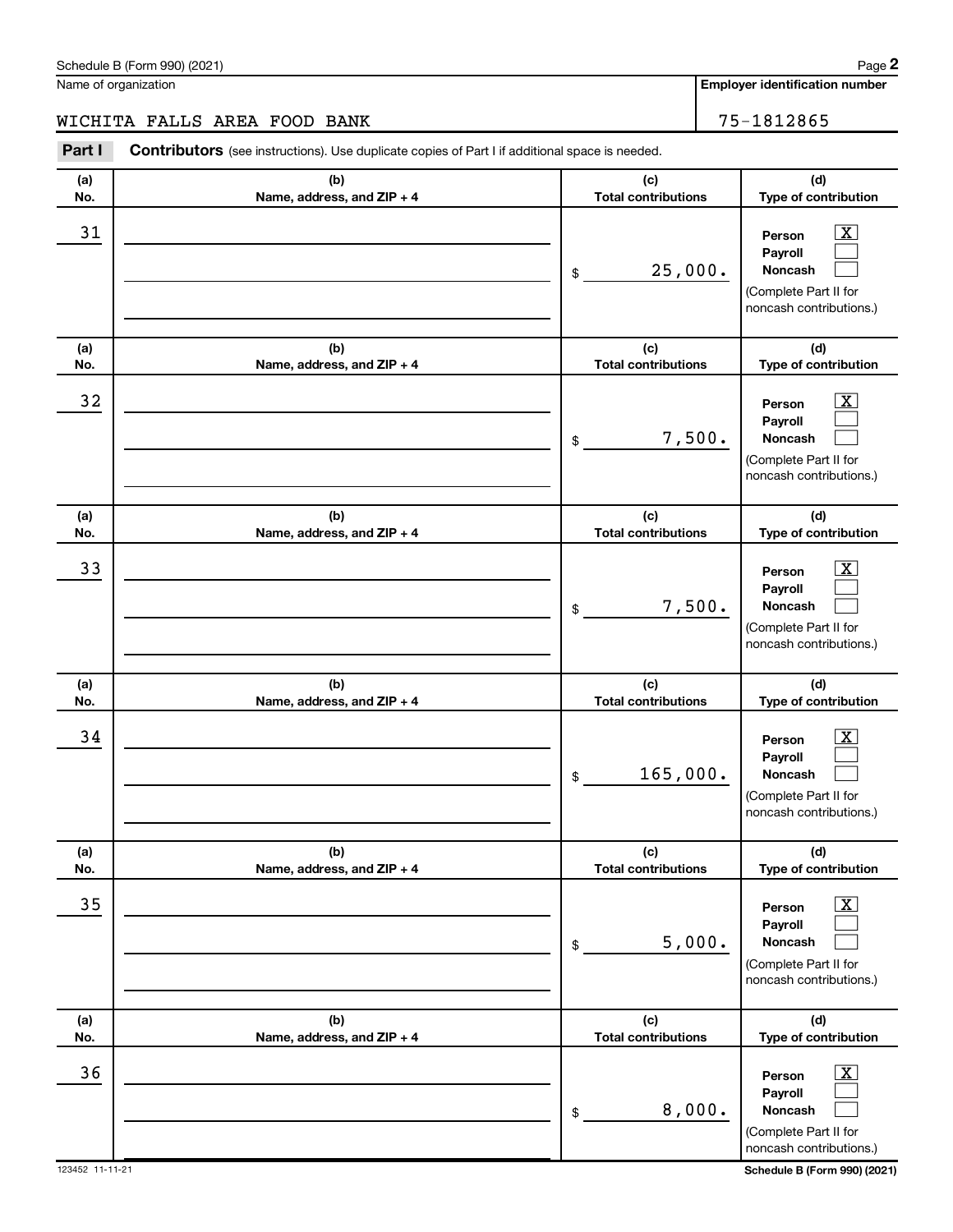| Schedule<br>990) (2021)<br>-<br>-or<br>. .<br>$\overline{\phantom{a}}$<br>וו כב | Page |
|---------------------------------------------------------------------------------|------|
|                                                                                 |      |

Name of organization

# WICHITA FALLS AREA FOOD BANK 75-1812865

| Part I     | Contributors (see instructions). Use duplicate copies of Part I if additional space is needed. |                                   |                                                                                                           |
|------------|------------------------------------------------------------------------------------------------|-----------------------------------|-----------------------------------------------------------------------------------------------------------|
| (a)<br>No. | (b)<br>Name, address, and ZIP + 4                                                              | (c)<br><b>Total contributions</b> | (d)<br>Type of contribution                                                                               |
| 37         |                                                                                                | 6,827.<br>\$                      | $\overline{\text{X}}$<br>Person<br>Payroll<br>Noncash<br>(Complete Part II for<br>noncash contributions.) |
| (a)<br>No. | (b)<br>Name, address, and ZIP + 4                                                              | (c)<br><b>Total contributions</b> | (d)<br>Type of contribution                                                                               |
| 38         |                                                                                                | 5,000.<br>\$                      | $\overline{\text{X}}$<br>Person<br>Payroll<br>Noncash<br>(Complete Part II for<br>noncash contributions.) |
| (a)<br>No. | (b)<br>Name, address, and ZIP + 4                                                              | (c)<br><b>Total contributions</b> | (d)<br>Type of contribution                                                                               |
| 39         |                                                                                                | 7,500.<br>\$                      | $\overline{\text{X}}$<br>Person<br>Payroll<br>Noncash<br>(Complete Part II for<br>noncash contributions.) |
| (a)<br>No. | (b)<br>Name, address, and ZIP + 4                                                              | (c)<br><b>Total contributions</b> | (d)<br>Type of contribution                                                                               |
| 40         |                                                                                                | 25,000.<br>\$                     | $\overline{\text{X}}$<br>Person<br>Payroll<br>Noncash<br>(Complete Part II for<br>noncash contributions.) |
| (a)<br>No. | (b)<br>Name, address, and ZIP + 4                                                              | (c)<br><b>Total contributions</b> | (d)<br>Type of contribution                                                                               |
| 41         |                                                                                                | 5,000.<br>\$                      | $\overline{\text{X}}$<br>Person<br>Payroll<br>Noncash<br>(Complete Part II for<br>noncash contributions.) |
| (a)<br>No. | (b)<br>Name, address, and ZIP + 4                                                              | (c)<br><b>Total contributions</b> | (d)<br>Type of contribution                                                                               |
| 42         |                                                                                                | 6,000.<br>\$                      | $\overline{\text{X}}$<br>Person<br>Payroll<br>Noncash<br>(Complete Part II for<br>noncash contributions.) |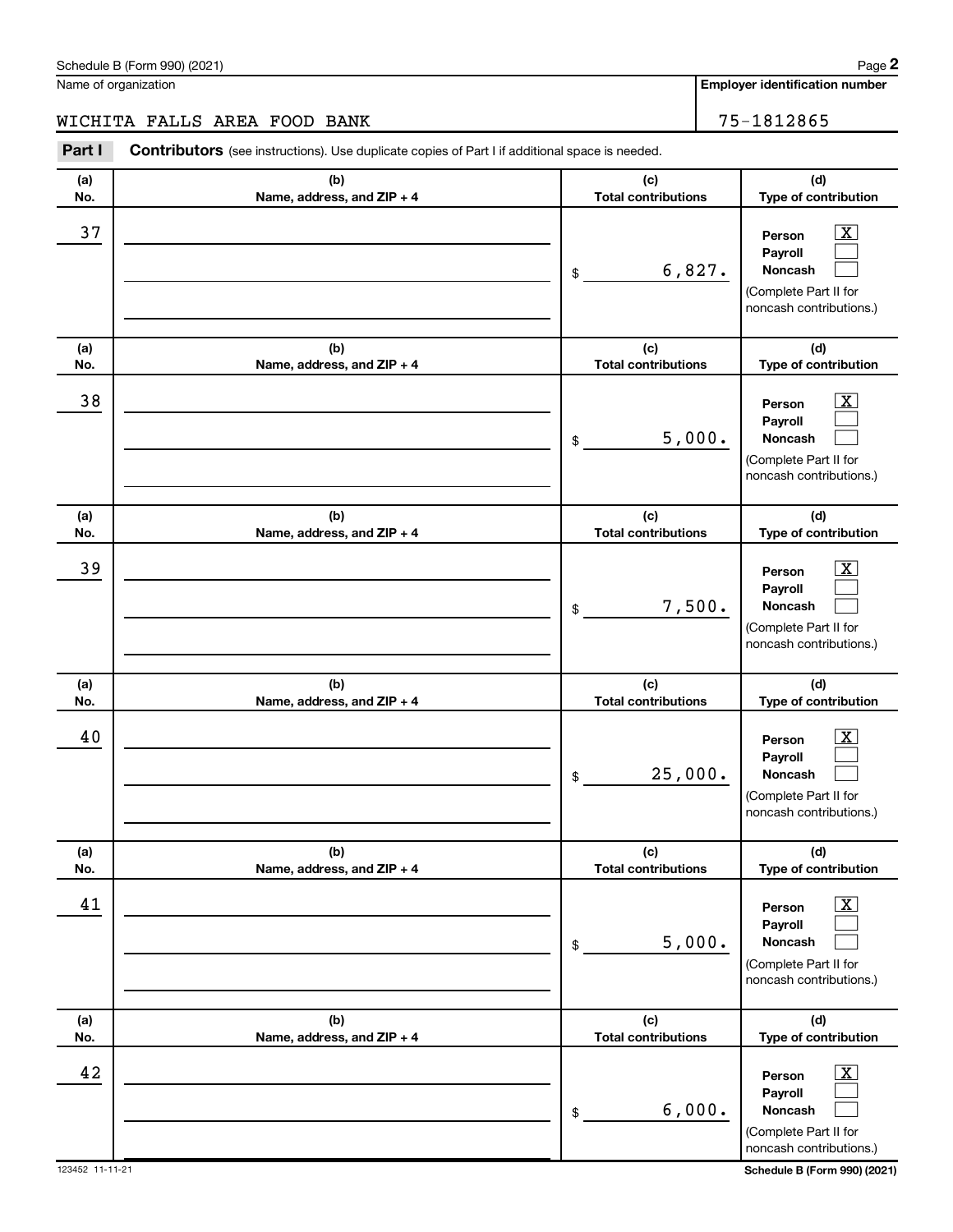| Schedule B (Form 990) (2021) | Paqe                                  |
|------------------------------|---------------------------------------|
| Name of organization         | <b>Employer identification number</b> |

WICHITA FALLS AREA FOOD BANK 75-1812865

**Part I** Contributors (see instructions). Use duplicate copies of Part I if additional space is needed.

123452 11-11-21 **Schedule B (Form 990) (2021) (a) No. (b) Name, address, and ZIP + 4 (c) Total contributions (d) Type of contribution Person Payroll Noncash (a) No. (b) Name, address, and ZIP + 4 (c) Total contributions (d) Type of contribution Person Payroll Noncash (a) No. (b) Name, address, and ZIP + 4 (c) Total contributions (d) Type of contribution Person Payroll Noncash (a) No. (b) Name, address, and ZIP + 4 (c) Total contributions (d) Type of contribution Person Payroll Noncash (a) No. (b) Name, address, and ZIP + 4 (c) Total contributions (d) Type of contribution Person Payroll Noncash (a) No. (b) Name, address, and ZIP + 4 (c) Total contributions (d) Type of contribution Person Payroll Noncash** \$ (Complete Part II for noncash contributions.) \$ (Complete Part II for noncash contributions.) \$ (Complete Part II for noncash contributions.) \$ (Complete Part II for noncash contributions.) \$ (Complete Part II for noncash contributions.) \$ (Complete Part II for noncash contributions.)  $\boxed{\textbf{X}}$  $\Box$  $\Box$  $\overline{\mathbf{X}}$  $\Box$  $\Box$  $\boxed{\textbf{X}}$  $\Box$  $\Box$  $\boxed{\text{X}}$  $\Box$  $\Box$  $\boxed{\text{X}}$  $\Box$  $\Box$  $\boxed{\textbf{X}}$  $\Box$  $\Box$  $43$  Person  $\overline{\text{X}}$ 5,000.  $44$  Person  $\overline{\text{X}}$ 10,000.  $45$  Person  $\overline{\text{X}}$ 6,000.  $46$  Person  $\overline{\text{X}}$ 5,000.  $47$  Person  $\overline{\text{X}}$ 50,000.  $48$  Person  $\overline{\text{X}}$ 6,211.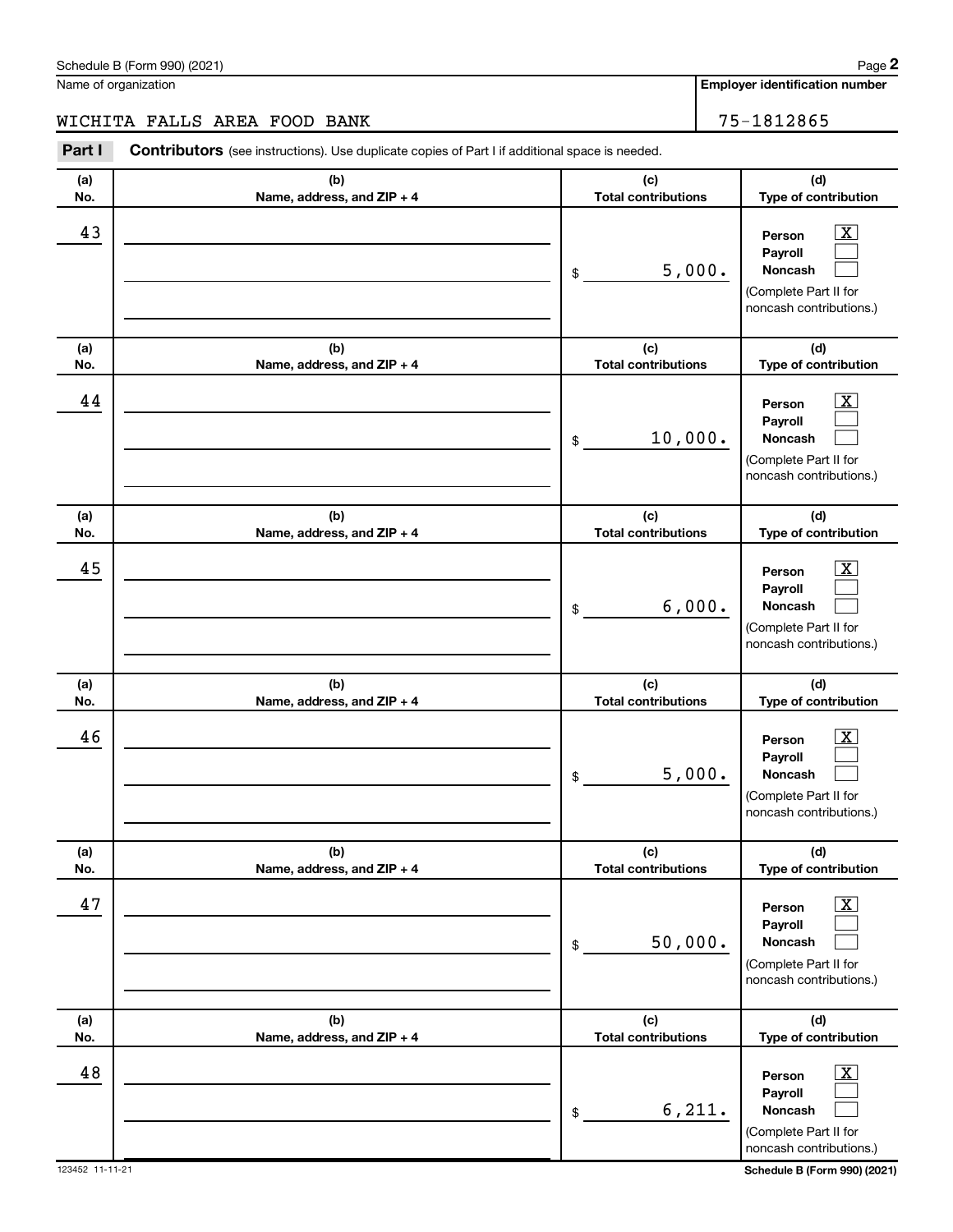Name of organization

# WICHITA FALLS AREA FOOD BANK 75-1812865

| Part I     | Contributors (see instructions). Use duplicate copies of Part I if additional space is needed. |                                   |                                                                                                                  |
|------------|------------------------------------------------------------------------------------------------|-----------------------------------|------------------------------------------------------------------------------------------------------------------|
| (a)<br>No. | (b)<br>Name, address, and ZIP + 4                                                              | (c)<br><b>Total contributions</b> | (d)<br>Type of contribution                                                                                      |
| 49         |                                                                                                | 6,850.<br>\$                      | $\overline{\mathbf{X}}$<br>Person<br>Payroll<br>Noncash<br>(Complete Part II for<br>noncash contributions.)      |
| (a)<br>No. | (b)<br>Name, address, and ZIP + 4                                                              | (c)<br><b>Total contributions</b> | (d)<br>Type of contribution                                                                                      |
| 50         |                                                                                                | 25,000.<br>\$                     | $\overline{\text{X}}$<br>Person<br>Payroll<br><b>Noncash</b><br>(Complete Part II for<br>noncash contributions.) |
| (a)<br>No. | (b)<br>Name, address, and ZIP + 4                                                              | (c)<br><b>Total contributions</b> | (d)<br>Type of contribution                                                                                      |
| 51         |                                                                                                | 8,000.<br>\$                      | $\overline{\text{X}}$<br>Person<br>Payroll<br>Noncash<br>(Complete Part II for<br>noncash contributions.)        |
| (a)<br>No. | (b)<br>Name, address, and ZIP + 4                                                              | (c)<br><b>Total contributions</b> | (d)<br>Type of contribution                                                                                      |
| 52         |                                                                                                | 6,040.<br>\$                      | $\overline{\text{X}}$<br>Person<br>Payroll<br>Noncash<br>(Complete Part II for<br>noncash contributions.)        |
| (a)<br>No. | (b)<br>Name, address, and ZIP + 4                                                              | (c)<br><b>Total contributions</b> | (d)<br>Type of contribution                                                                                      |
| 53         |                                                                                                | 9,465.<br>\$                      | $\overline{\text{X}}$<br>Person<br>Payroll<br><b>Noncash</b><br>(Complete Part II for<br>noncash contributions.) |
| (a)<br>No. | (b)<br>Name, address, and ZIP + 4                                                              | (c)<br><b>Total contributions</b> | (d)<br>Type of contribution                                                                                      |
| 54         |                                                                                                | 5,000.<br>\$                      | $\overline{\text{X}}$<br>Person<br>Payroll<br><b>Noncash</b><br>(Complete Part II for<br>noncash contributions.) |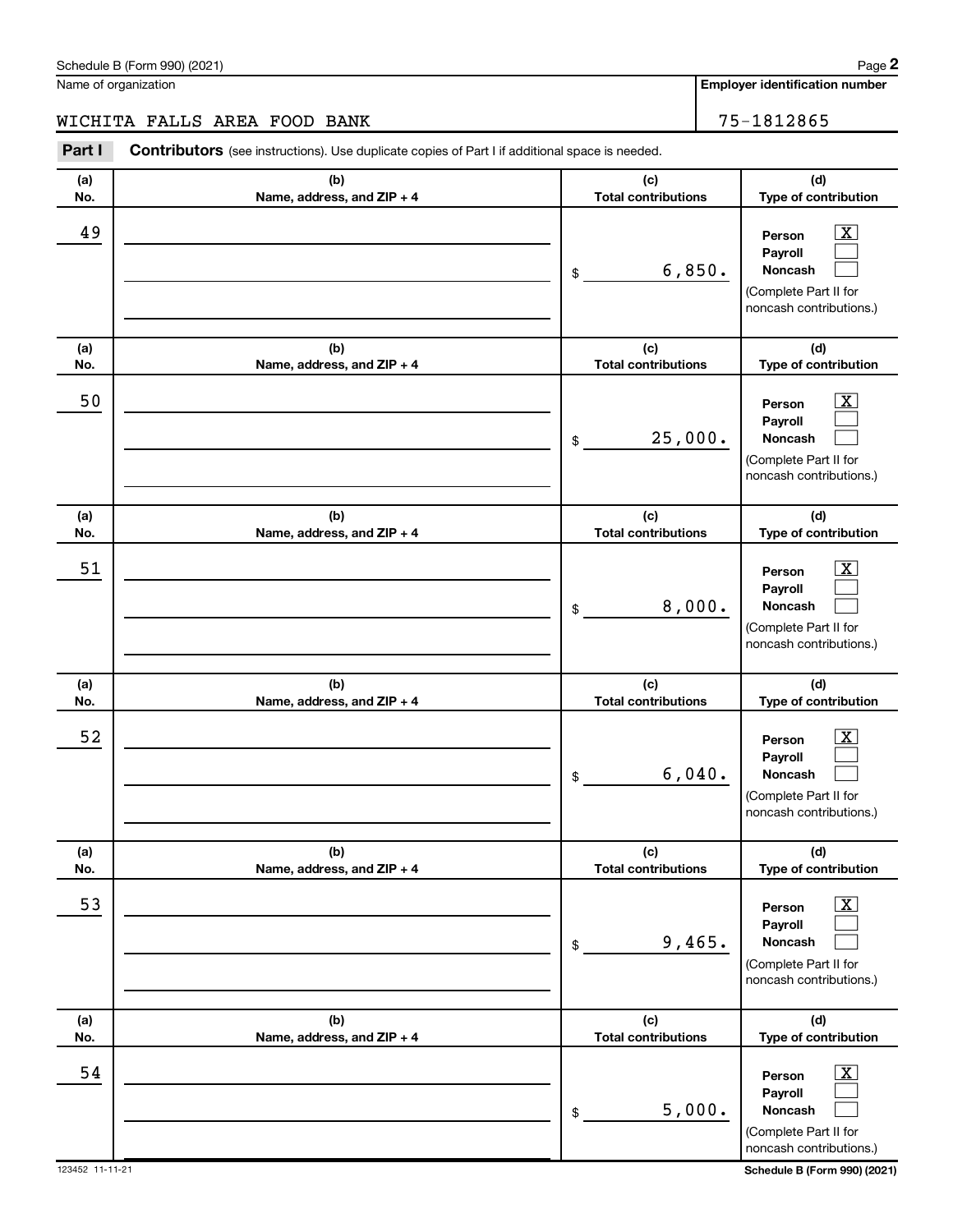Schedule B (Form 990) (2021) Name of organization

| Part I     | Contributors (see instructions). Use duplicate copies of Part I if additional space is needed. |                                   |                                                                                                                    |
|------------|------------------------------------------------------------------------------------------------|-----------------------------------|--------------------------------------------------------------------------------------------------------------------|
| (a)<br>No. | (b)<br>Name, address, and ZIP + 4                                                              | (c)<br><b>Total contributions</b> | (d)<br>Type of contribution                                                                                        |
| 55         |                                                                                                | 5,000.<br>\$                      | $\overline{\mathbf{X}}$<br>Person<br>Payroll<br><b>Noncash</b><br>(Complete Part II for<br>noncash contributions.) |
| (a)<br>No. | (b)<br>Name, address, and ZIP + 4                                                              | (c)<br><b>Total contributions</b> | (d)<br>Type of contribution                                                                                        |
| 56         |                                                                                                | 20,000.<br>\$                     | $\overline{\mathbf{X}}$<br>Person<br>Payroll<br>Noncash<br>(Complete Part II for<br>noncash contributions.)        |
| (a)<br>No. | (b)<br>Name, address, and ZIP + 4                                                              | (c)<br><b>Total contributions</b> | (d)<br>Type of contribution                                                                                        |
| 57         |                                                                                                | 5,050.<br>\$                      | $\overline{\mathbf{X}}$<br>Person<br>Payroll<br>Noncash<br>(Complete Part II for<br>noncash contributions.)        |
| (a)<br>No. | (b)<br>Name, address, and ZIP + 4                                                              | (c)<br><b>Total contributions</b> | (d)<br>Type of contribution                                                                                        |
| 58         |                                                                                                | 145,000.<br>\$                    | $\overline{\text{X}}$<br>Person<br>Payroll<br>Noncash<br>(Complete Part II for<br>noncash contributions.)          |
| (a)<br>No. | (b)<br>Name, address, and ZIP + 4                                                              | (c)<br><b>Total contributions</b> | (d)<br>Type of contribution                                                                                        |
| 59         |                                                                                                | 7,250.<br>\$                      | $\overline{\textbf{X}}$<br>Person<br>Payroll<br><b>Noncash</b><br>(Complete Part II for<br>noncash contributions.) |
| (a)<br>No. | (b)<br>Name, address, and ZIP + 4                                                              | (c)<br><b>Total contributions</b> | (d)<br>Type of contribution                                                                                        |
| 60         |                                                                                                | 9,567.<br>\$                      | $\overline{\mathbf{X}}$<br>Person<br>Payroll<br><b>Noncash</b><br>(Complete Part II for<br>noncash contributions.) |

**Employer identification number**

WICHITA FALLS AREA FOOD BANK 75-1812865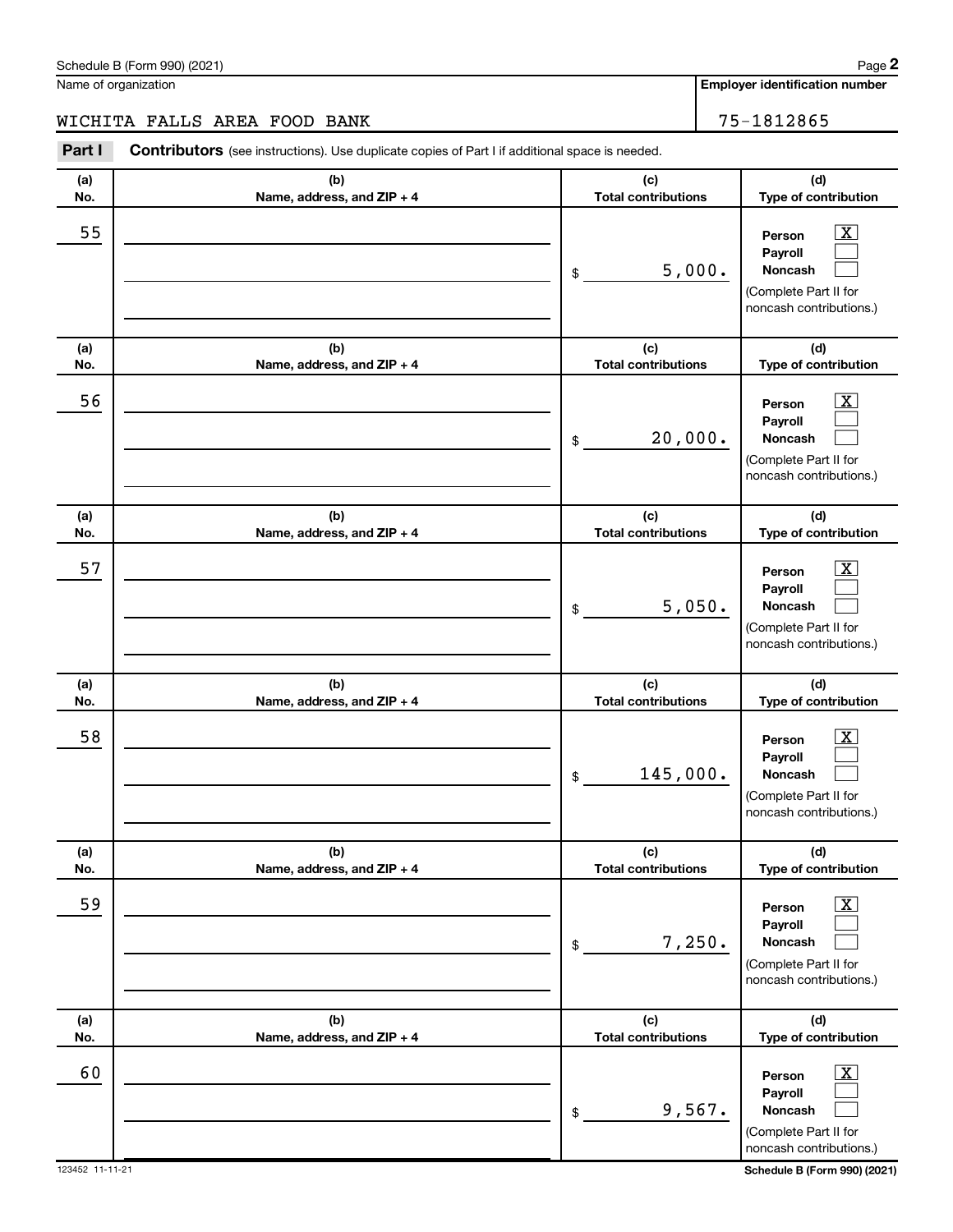| Schedule<br>(2021) (2021<br>-<br>∙orm<br>. .<br>-<br>. | aae |
|--------------------------------------------------------|-----|
|                                                        |     |

Name of organization

**(a) No. (b) Name, address, and ZIP + 4 (a) No. (b) Name, address, and ZIP + 4 (a) No. (b) Name, address, and ZIP + 4**  $\frac{1}{2}$ \$ \$ WICHITA FALLS AREA FOOD BANK 75-1812865  $\begin{array}{|c|c|c|c|c|c|}\hline \text{61} & \text{Person} & \text{X} \end{array}$ 

| (d)<br>(a)<br>(b)<br>(c)<br><b>Total contributions</b><br>No.<br>Name, address, and ZIP + 4<br>62<br>$\overline{\mathbf{X}}$<br>Person<br>Payroll<br>10,000.<br><b>Noncash</b><br>\$<br>(Complete Part II for<br>(c)<br>(d)<br>(b)<br>(a)<br><b>Total contributions</b><br>No.<br>Name, address, and ZIP + 4<br>63<br>$\overline{\mathbf{X}}$<br>Person<br>Payroll<br>6,500.<br><b>Noncash</b><br>\$<br>(Complete Part II for<br>(b)<br>(c)<br>(d)<br>(a)<br><b>Total contributions</b><br>No.<br>Name, address, and ZIP + 4<br>64<br>$\overline{\text{X}}$<br>Person<br>Payroll<br>5,000.<br><b>Noncash</b><br>\$<br>(Complete Part II for<br>(c)<br>(d)<br>(a)<br>(b)<br><b>Total contributions</b><br>Type of contribution<br>No.<br>Name, address, and ZIP + 4<br>65<br>$\overline{\mathbf{X}}$<br>Person<br>Payroll<br>5,367.<br><b>Noncash</b><br>\$<br>(Complete Part II for<br>(b)<br>(d)<br>(a)<br>(c)<br><b>Total contributions</b><br>No.<br>Name, address, and ZIP + 4<br>$\boxed{\text{X}}$<br>66<br>Person<br>Payroll<br>9,027.<br>Noncash<br>$\$$ |  |                                                         |
|------------------------------------------------------------------------------------------------------------------------------------------------------------------------------------------------------------------------------------------------------------------------------------------------------------------------------------------------------------------------------------------------------------------------------------------------------------------------------------------------------------------------------------------------------------------------------------------------------------------------------------------------------------------------------------------------------------------------------------------------------------------------------------------------------------------------------------------------------------------------------------------------------------------------------------------------------------------------------------------------------------------------------------------------------------------|--|---------------------------------------------------------|
|                                                                                                                                                                                                                                                                                                                                                                                                                                                                                                                                                                                                                                                                                                                                                                                                                                                                                                                                                                                                                                                                  |  | Type of contribution                                    |
|                                                                                                                                                                                                                                                                                                                                                                                                                                                                                                                                                                                                                                                                                                                                                                                                                                                                                                                                                                                                                                                                  |  | noncash contributions.)                                 |
|                                                                                                                                                                                                                                                                                                                                                                                                                                                                                                                                                                                                                                                                                                                                                                                                                                                                                                                                                                                                                                                                  |  | Type of contribution                                    |
|                                                                                                                                                                                                                                                                                                                                                                                                                                                                                                                                                                                                                                                                                                                                                                                                                                                                                                                                                                                                                                                                  |  | noncash contributions.)                                 |
|                                                                                                                                                                                                                                                                                                                                                                                                                                                                                                                                                                                                                                                                                                                                                                                                                                                                                                                                                                                                                                                                  |  | Type of contribution                                    |
|                                                                                                                                                                                                                                                                                                                                                                                                                                                                                                                                                                                                                                                                                                                                                                                                                                                                                                                                                                                                                                                                  |  | noncash contributions.)                                 |
|                                                                                                                                                                                                                                                                                                                                                                                                                                                                                                                                                                                                                                                                                                                                                                                                                                                                                                                                                                                                                                                                  |  |                                                         |
|                                                                                                                                                                                                                                                                                                                                                                                                                                                                                                                                                                                                                                                                                                                                                                                                                                                                                                                                                                                                                                                                  |  | noncash contributions.)                                 |
|                                                                                                                                                                                                                                                                                                                                                                                                                                                                                                                                                                                                                                                                                                                                                                                                                                                                                                                                                                                                                                                                  |  | Type of contribution                                    |
| (Complete Part II for<br>123452 11-11-21                                                                                                                                                                                                                                                                                                                                                                                                                                                                                                                                                                                                                                                                                                                                                                                                                                                                                                                                                                                                                         |  | noncash contributions.)<br>Schedule B (Form 990) (2021) |

**(c) Total contributions Part I** Contributors (see instructions). Use duplicate copies of Part I if additional space is needed.

**Employer identification number**

5,329.

**Person Payroll Noncash**

(Complete Part II for noncash contributions.)

**(d) Type of contribution**

> $\boxed{\text{X}}$  $\Box$  $\Box$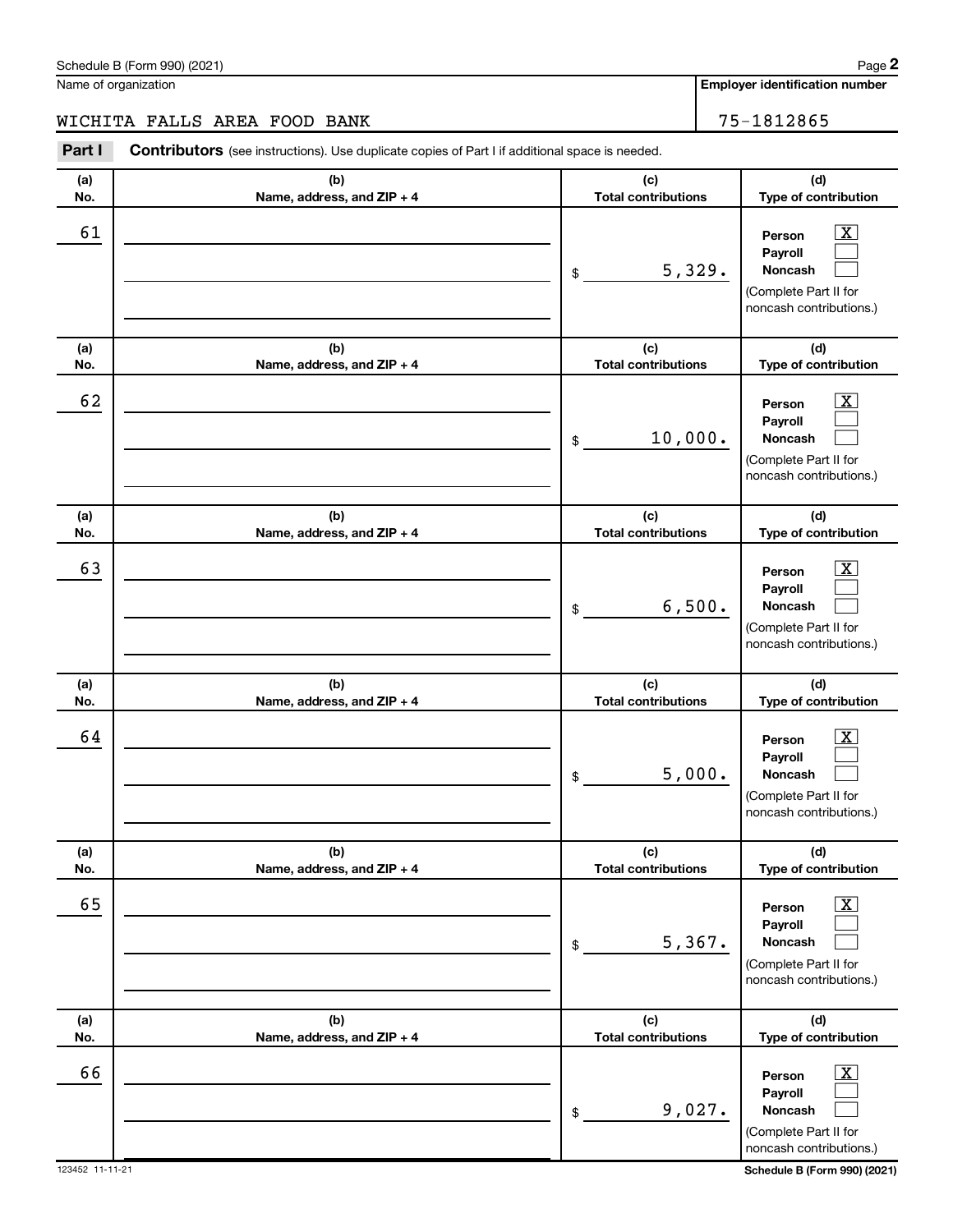Name of organization

WICHITA FALLS AREA FOOD BANK 75-1812865

**(a) No. (b) Name, address, and ZIP + 4 (c) Total contributions (d) Type of contribution Person Payroll Noncash (a) No. (b) Name, address, and ZIP + 4 (c) Total contributions (d) Type of contribution Person Payroll Noncash (a) No. (b) Name, address, and ZIP + 4 (c) Total contributions (d) Type of contribution Person Payroll Noncash (a) No. (b) Name, address, and ZIP + 4 (c) Total contributions (d) Type of contribution Person Payroll Noncash (a) No. (b) Name, address, and ZIP + 4 (c) Total contributions (d) Type of contribution Person Payroll Noncash (a) No. (b) Name, address, and ZIP + 4 (c) Total contributions (d) Type of contribution Person Payroll Noncash Part I** Contributors (see instructions). Use duplicate copies of Part I if additional space is needed. \$ (Complete Part II for noncash contributions.) \$ (Complete Part II for noncash contributions.) \$ (Complete Part II for noncash contributions.) \$ (Complete Part II for noncash contributions.) \$ (Complete Part II for noncash contributions.) \$ (Complete Part II for noncash contributions.)  $\boxed{\textbf{X}}$  $\Box$  $\Box$  $\Box$  $\Box$  $|X|$  $\Box$  $\Box$  $\boxed{\textbf{X}}$  $\Box$  $\Box$  $\overline{X}$  $\Box$  $\Box$  $\boxed{\text{X}}$  $\Box$  $\Box$  $\boxed{\textbf{X}}$ 67 X 6,300. 68 454,903. X 69  $543,040.$ 70 169,278. X 71  $208,800.$ 72 142,736. X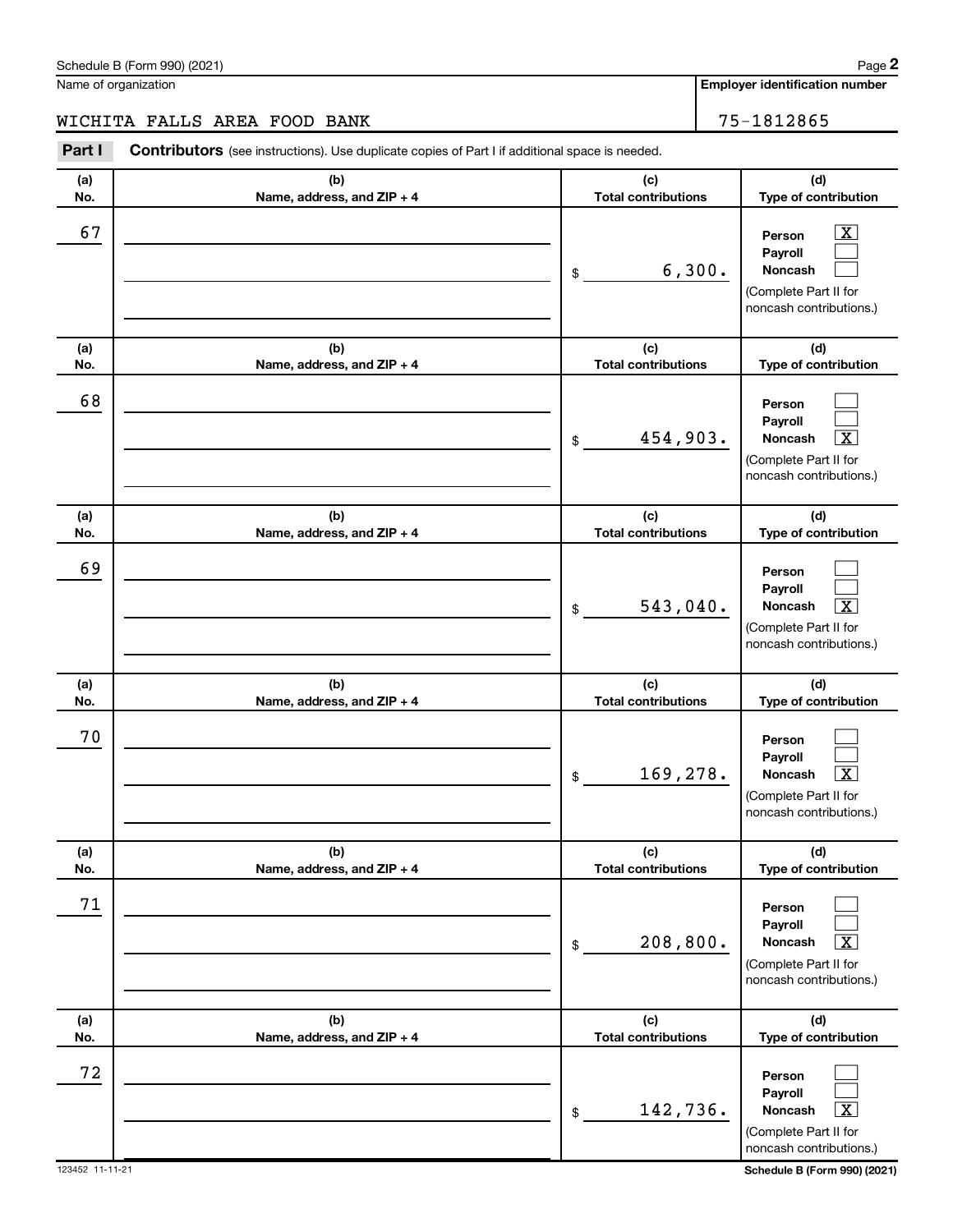Name of organization

WICHITA FALLS AREA FOOD BANK 75-1812865

**(a) No. (b) Name, address, and ZIP + 4 (c) Total contributions (d) Type of contribution Person Payroll Noncash (a) No. (b) Name, address, and ZIP + 4 (c) Total contributions (d) Type of contribution Person Payroll Noncash (a) No. (b) Name, address, and ZIP + 4 (c) Total contributions (d) Type of contribution Person Payroll Noncash (a) No. (b) Name, address, and ZIP + 4 (c) Total contributions (d) Type of contribution Person Payroll Noncash (a) No. (b) Name, address, and ZIP + 4 (c) Total contributions (d) Type of contribution Person Payroll Noncash (a) No. (b) Name, address, and ZIP + 4 (c) Total contributions (d) Type of contribution Person Payroll Noncash Part I** Contributors (see instructions). Use duplicate copies of Part I if additional space is needed. \$ (Complete Part II for noncash contributions.) \$ (Complete Part II for noncash contributions.) \$ (Complete Part II for noncash contributions.) \$ (Complete Part II for noncash contributions.) \$ (Complete Part II for noncash contributions.) \$ (Complete Part II for noncash contributions.)  $\Box$  $\Box$  $\lceil \texttt{X} \rceil$  $\Box$  $\Box$  $|X|$  $\Box$  $\Box$  $\boxed{\textbf{X}}$  $\Box$  $\Box$  $\overline{X}$  $\Box$  $\Box$  $\Box$  $\Box$  $\Box$  $\Box$ 73 578,794. X 74 509,489. X 75 2,321,974. X 76  $190,403$ .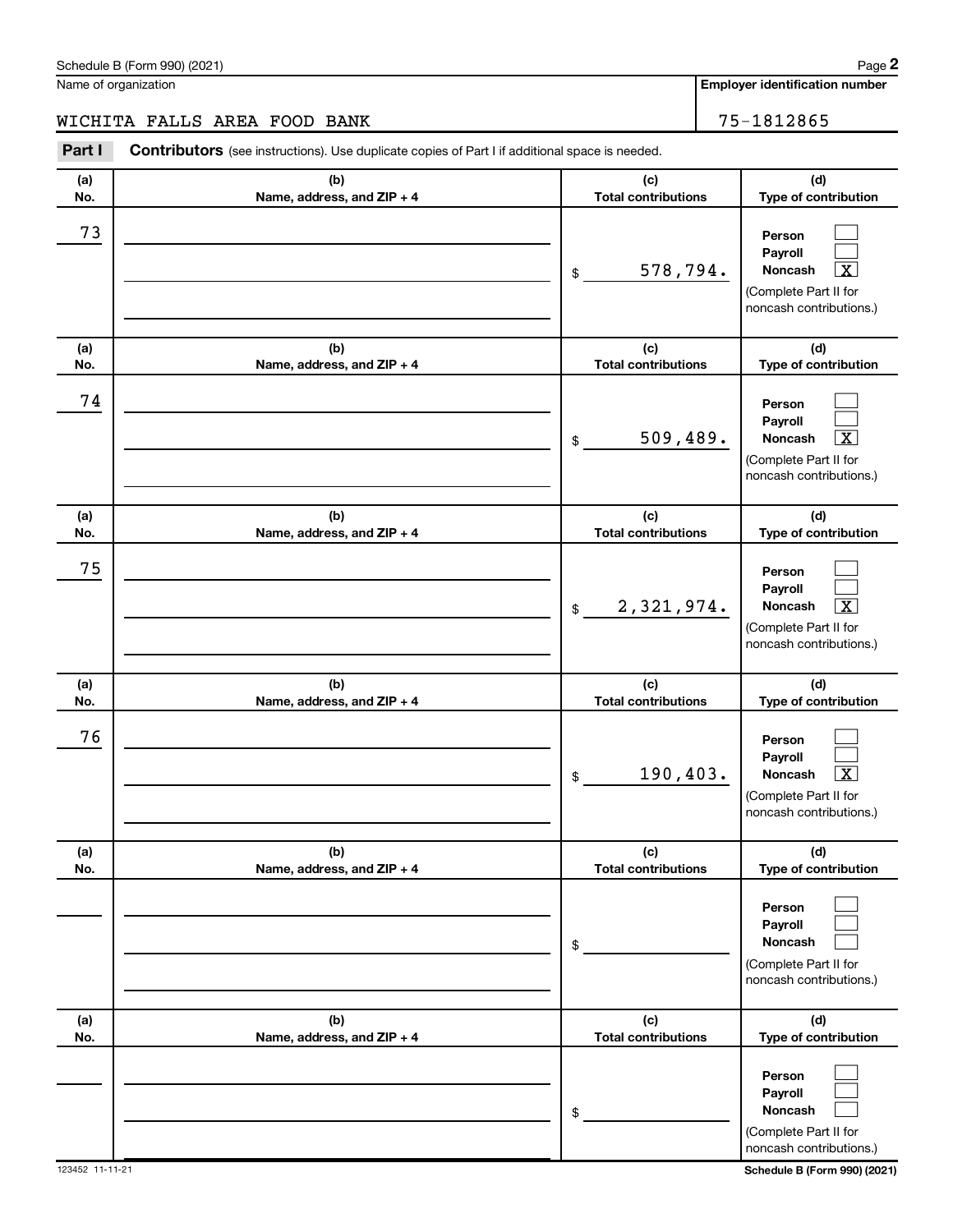| 68              |                                        |                                          |                              |
|-----------------|----------------------------------------|------------------------------------------|------------------------------|
|                 |                                        |                                          |                              |
|                 |                                        | 454,903.<br>\$                           | 07/01/21                     |
| (a)             |                                        |                                          |                              |
| No.             | (b)                                    | (c)<br>FMV (or estimate)                 | (d)                          |
| from            | Description of noncash property given  | (See instructions.)                      | Date received                |
| Part I          | <b>DONATED</b><br><b>FOOD PRODUCTS</b> |                                          |                              |
| 69              |                                        |                                          |                              |
|                 |                                        |                                          |                              |
|                 |                                        | 543,040.<br>\$                           | 07/01/21                     |
|                 |                                        |                                          |                              |
| (a)<br>No.      | (b)                                    | (c)                                      | (d)                          |
| from            | Description of noncash property given  | FMV (or estimate)                        | Date received                |
| Part I          |                                        | (See instructions.)                      |                              |
|                 | <b>DONATED</b><br><b>FOOD PRODUCTS</b> |                                          |                              |
| 70              |                                        |                                          |                              |
|                 |                                        | 169,278.<br>\$                           | 07/01/21                     |
|                 |                                        |                                          |                              |
| (a)             |                                        | (c)                                      |                              |
| No.             | (b)                                    | FMV (or estimate)                        | (d)                          |
| from<br>Part I  | Description of noncash property given  | (See instructions.)                      | Date received                |
|                 | <b>DONATED</b><br><b>FOOD PRODUCTS</b> |                                          |                              |
| 71              |                                        |                                          |                              |
|                 |                                        |                                          |                              |
|                 |                                        | 208, 800.<br>\$                          | 07/01/21                     |
| (a)             |                                        |                                          |                              |
| No.             | (b)                                    | (c)                                      | (d)                          |
| from            | Description of noncash property given  | FMV (or estimate)<br>(See instructions.) | Date received                |
| Part I          | <b>DONATED</b><br>FOOD PRODUCTS        |                                          |                              |
| 72              |                                        |                                          |                              |
|                 |                                        |                                          |                              |
|                 |                                        | 142,736.<br>\$                           | 07/01/21                     |
|                 |                                        |                                          |                              |
| (a)<br>No.      | (b)                                    | (c)                                      | (d)                          |
| from            | Description of noncash property given  | FMV (or estimate)                        | Date received                |
| Part I          |                                        | (See instructions.)                      |                              |
|                 | <b>DONATED</b><br><b>FOOD PRODUCTS</b> |                                          |                              |
| 73              |                                        |                                          |                              |
|                 |                                        | 578,794.<br>\$                           | 07/01/21                     |
| 123453 11-11-21 |                                        |                                          | Schedule B (Form 990) (2021) |

### WICHITA FALLS AREA FOOD BANK 75-1812865

DONATED FOOD PRODUCTS

Part II Noncash Property (see instructions). Use duplicate copies of Part II if additional space is needed.

**Description of noncash property given**

**FMV (or estimate) (b)**

Schedule B (Form 990) (2021)

**(a) No. from Part I**

Name of organization

**Employer identification number**

**(d) Date received**

**(c)**

(See instructions.)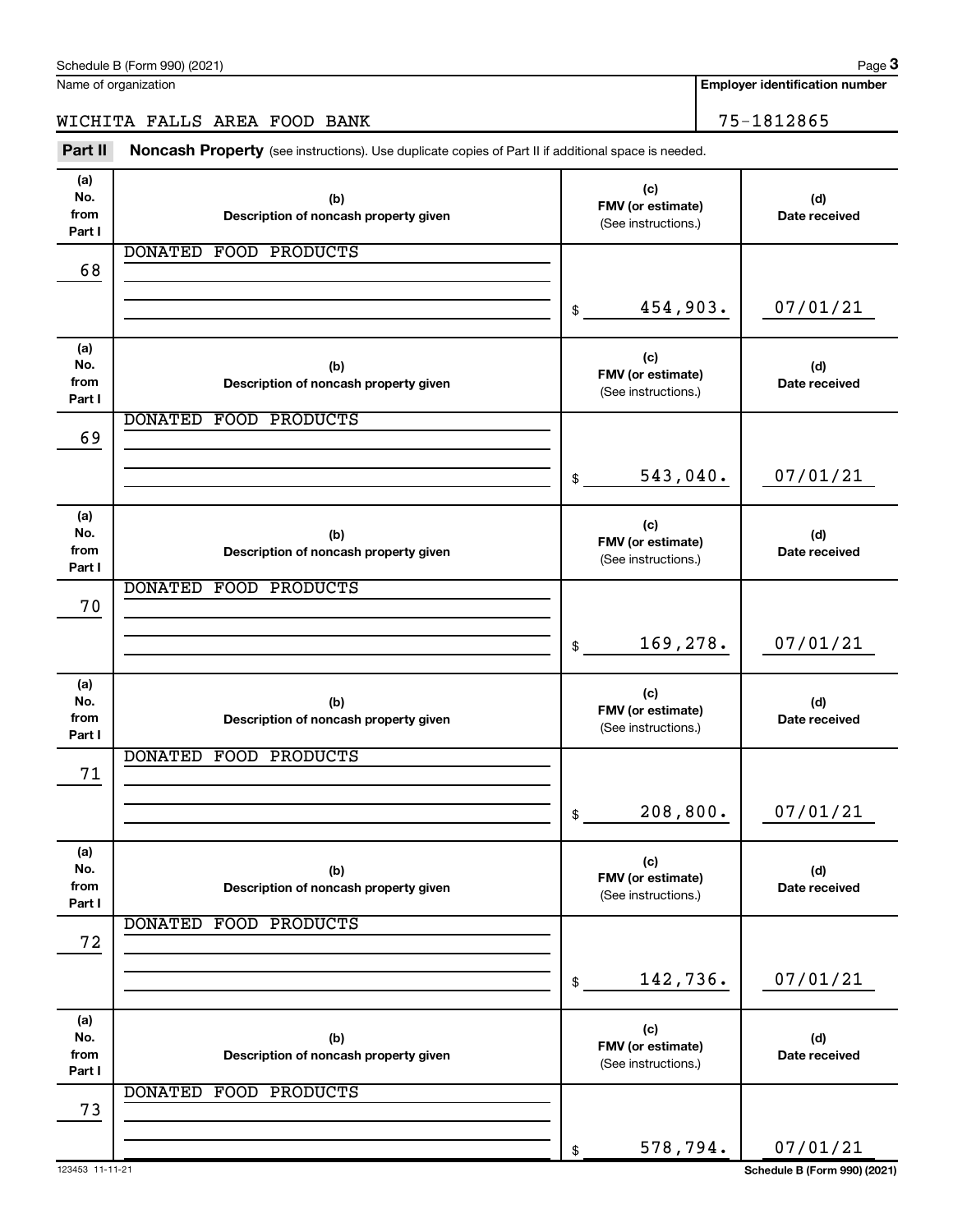Name of organization

# WICHITA FALLS AREA FOOD BANK 75-1812865

(see instructions). Use duplicate copies of Part II if additional space is needed. **Part II Noncash Property**

| Part II                      | <b>Noncash Property</b> (see instructions). Use duplicate copies of Part II if additional space is needed. |                                                 |                      |
|------------------------------|------------------------------------------------------------------------------------------------------------|-------------------------------------------------|----------------------|
| (a)<br>No.<br>from<br>Part I | (b)<br>Description of noncash property given                                                               | (c)<br>FMV (or estimate)<br>(See instructions.) | (d)<br>Date received |
| 74                           | DONATED FOOD PRODUCTS                                                                                      |                                                 |                      |
|                              |                                                                                                            | 509,489.<br>\$                                  | 07/01/21             |
| (a)<br>No.<br>from<br>Part I | (b)<br>Description of noncash property given                                                               | (c)<br>FMV (or estimate)<br>(See instructions.) | (d)<br>Date received |
| 75                           | DONATED FOOD PRODUCTS                                                                                      |                                                 |                      |
|                              |                                                                                                            | 2,321,974.<br>$$\mathbb{S}$$                    | 07/01/21             |
| (a)<br>No.<br>from<br>Part I | (b)<br>Description of noncash property given                                                               | (c)<br>FMV (or estimate)<br>(See instructions.) | (d)<br>Date received |
| 76                           | DONATED FOOD PRODUCTS                                                                                      |                                                 |                      |
|                              |                                                                                                            | 190, 403.<br>\$                                 | 07/01/21             |
| (a)<br>No.<br>from<br>Part I | (b)<br>Description of noncash property given                                                               | (c)<br>FMV (or estimate)<br>(See instructions.) | (d)<br>Date received |
|                              |                                                                                                            |                                                 |                      |
|                              |                                                                                                            | \$                                              |                      |
| (a)<br>No.<br>from<br>Part I | (b)<br>Description of noncash property given                                                               | (c)<br>FMV (or estimate)<br>(See instructions.) | (d)<br>Date received |
|                              |                                                                                                            |                                                 |                      |
|                              |                                                                                                            | \$                                              |                      |
| (a)<br>No.<br>from<br>Part I | (b)<br>Description of noncash property given                                                               | (c)<br>FMV (or estimate)<br>(See instructions.) | (d)<br>Date received |
|                              |                                                                                                            |                                                 |                      |
|                              |                                                                                                            | \$                                              |                      |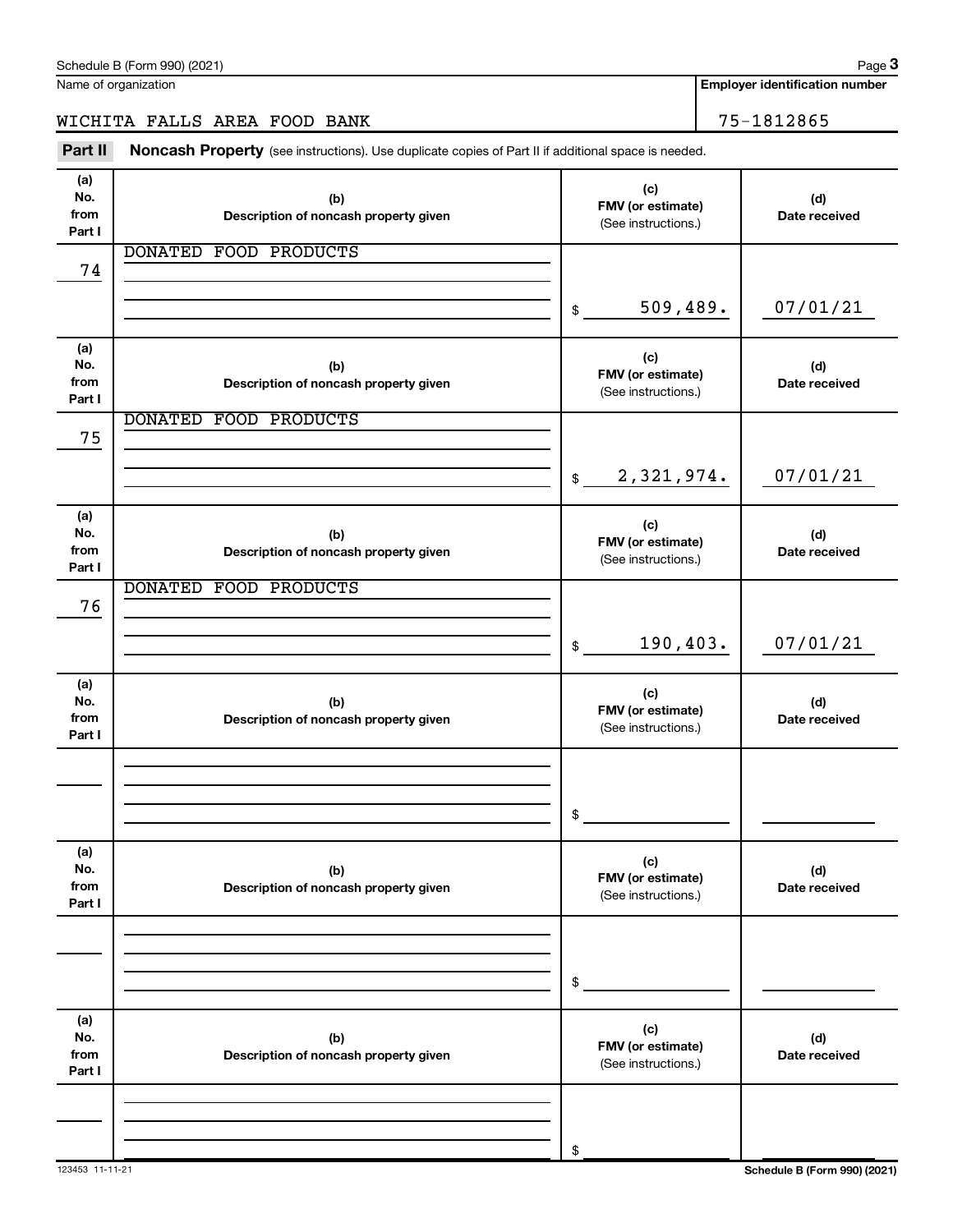|                             | Schedule B (Form 990) (2021)                                                                                                                                                                                                                                                                                                                                                                                                                                                                                |                      |  |  | Page 4                                   |  |  |  |  |  |
|-----------------------------|-------------------------------------------------------------------------------------------------------------------------------------------------------------------------------------------------------------------------------------------------------------------------------------------------------------------------------------------------------------------------------------------------------------------------------------------------------------------------------------------------------------|----------------------|--|--|------------------------------------------|--|--|--|--|--|
|                             | Name of organization                                                                                                                                                                                                                                                                                                                                                                                                                                                                                        |                      |  |  | <b>Employer identification number</b>    |  |  |  |  |  |
|                             | WICHITA FALLS AREA FOOD BANK                                                                                                                                                                                                                                                                                                                                                                                                                                                                                |                      |  |  | 75-1812865                               |  |  |  |  |  |
| Part III                    | Exclusively religious, charitable, etc., contributions to organizations described in section 501(c)(7), (8), or (10) that total more than \$1,000 for the year<br>from any one contributor. Complete columns (a) through (e) and the following line entry. For organizations<br>completing Part III, enter the total of exclusively religious, charitable, etc., contributions of \$1,000 or less for the year. (Enter this info. once.)<br>Use duplicate copies of Part III if additional space is needed. |                      |  |  |                                          |  |  |  |  |  |
| (a) No.<br>from<br>Part I   | (b) Purpose of gift                                                                                                                                                                                                                                                                                                                                                                                                                                                                                         | (c) Use of gift      |  |  | (d) Description of how gift is held      |  |  |  |  |  |
|                             |                                                                                                                                                                                                                                                                                                                                                                                                                                                                                                             |                      |  |  |                                          |  |  |  |  |  |
|                             |                                                                                                                                                                                                                                                                                                                                                                                                                                                                                                             | (e) Transfer of gift |  |  |                                          |  |  |  |  |  |
|                             | Transferee's name, address, and $ZIP + 4$                                                                                                                                                                                                                                                                                                                                                                                                                                                                   |                      |  |  | Relationship of transferor to transferee |  |  |  |  |  |
| $(a)$ No.                   |                                                                                                                                                                                                                                                                                                                                                                                                                                                                                                             |                      |  |  |                                          |  |  |  |  |  |
| from<br>Part I              | (b) Purpose of gift                                                                                                                                                                                                                                                                                                                                                                                                                                                                                         | (c) Use of gift      |  |  | (d) Description of how gift is held      |  |  |  |  |  |
|                             |                                                                                                                                                                                                                                                                                                                                                                                                                                                                                                             |                      |  |  |                                          |  |  |  |  |  |
|                             |                                                                                                                                                                                                                                                                                                                                                                                                                                                                                                             | (e) Transfer of gift |  |  |                                          |  |  |  |  |  |
|                             | Transferee's name, address, and $ZIP + 4$                                                                                                                                                                                                                                                                                                                                                                                                                                                                   |                      |  |  | Relationship of transferor to transferee |  |  |  |  |  |
|                             |                                                                                                                                                                                                                                                                                                                                                                                                                                                                                                             |                      |  |  |                                          |  |  |  |  |  |
| $(a)$ No.<br>from<br>Part I | (b) Purpose of gift                                                                                                                                                                                                                                                                                                                                                                                                                                                                                         | (c) Use of gift      |  |  | (d) Description of how gift is held      |  |  |  |  |  |
|                             |                                                                                                                                                                                                                                                                                                                                                                                                                                                                                                             |                      |  |  |                                          |  |  |  |  |  |
|                             |                                                                                                                                                                                                                                                                                                                                                                                                                                                                                                             | (e) Transfer of gift |  |  |                                          |  |  |  |  |  |
|                             | Transferee's name, address, and ZIP + 4                                                                                                                                                                                                                                                                                                                                                                                                                                                                     |                      |  |  | Relationship of transferor to transferee |  |  |  |  |  |
|                             |                                                                                                                                                                                                                                                                                                                                                                                                                                                                                                             |                      |  |  |                                          |  |  |  |  |  |
| (a) No.<br>from<br>Part I   | (b) Purpose of gift                                                                                                                                                                                                                                                                                                                                                                                                                                                                                         | (c) Use of gift      |  |  | (d) Description of how gift is held      |  |  |  |  |  |
|                             |                                                                                                                                                                                                                                                                                                                                                                                                                                                                                                             |                      |  |  |                                          |  |  |  |  |  |
|                             | (e) Transfer of gift                                                                                                                                                                                                                                                                                                                                                                                                                                                                                        |                      |  |  |                                          |  |  |  |  |  |
|                             | Transferee's name, address, and ZIP + 4                                                                                                                                                                                                                                                                                                                                                                                                                                                                     |                      |  |  | Relationship of transferor to transferee |  |  |  |  |  |
|                             |                                                                                                                                                                                                                                                                                                                                                                                                                                                                                                             |                      |  |  |                                          |  |  |  |  |  |
|                             |                                                                                                                                                                                                                                                                                                                                                                                                                                                                                                             |                      |  |  |                                          |  |  |  |  |  |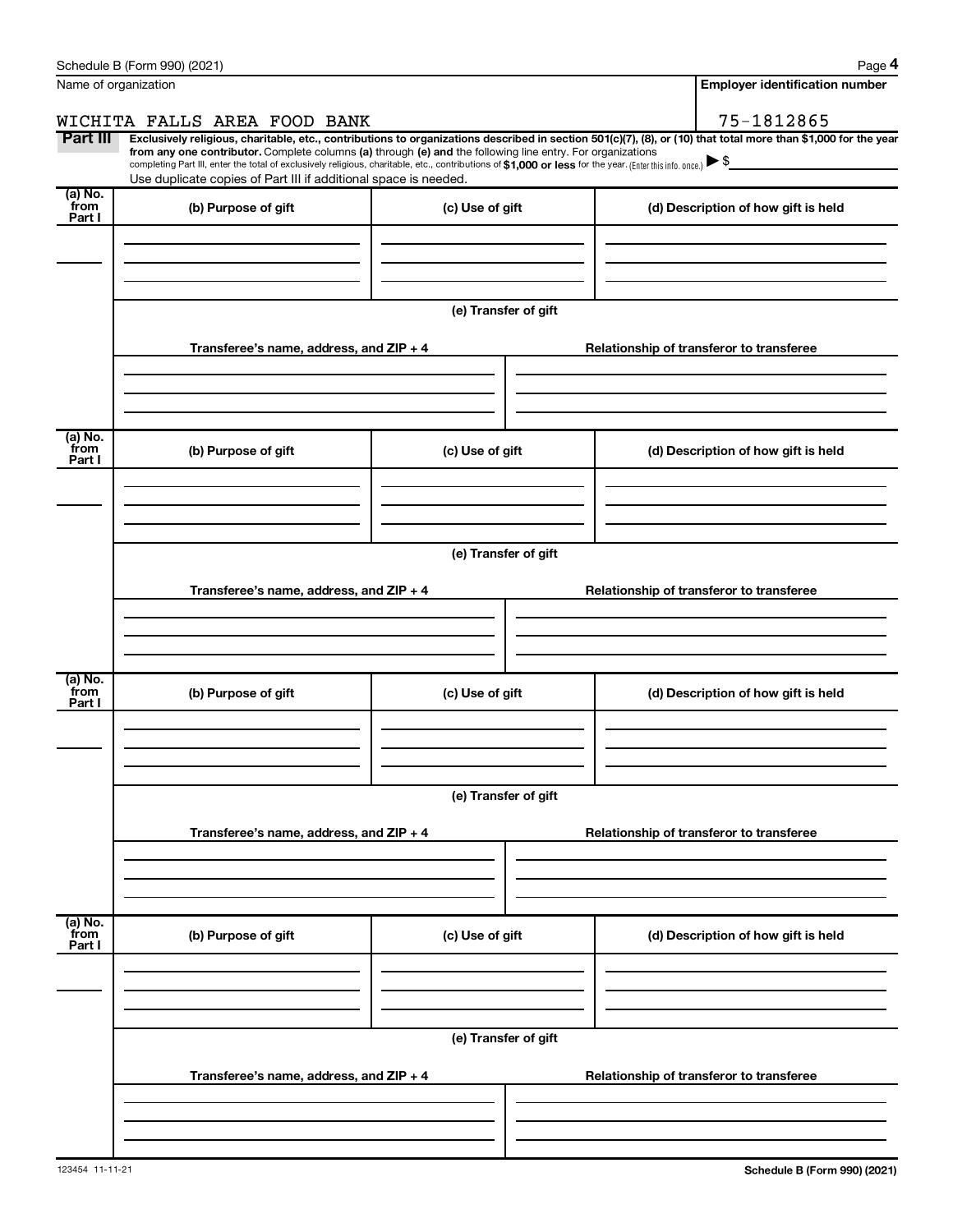| (Form 990) |  |
|------------|--|
|------------|--|

**| Complete if the organization answered "Yes" on Form 990, Part IV, line 6, 7, 8, 9, 10, 11a, 11b, 11c, 11d, 11e, 11f, 12a, or 12b. SCHEDULE D Supplemental Financial Statements**<br> **Form 990 Example 5 2021**<br>
Part IV. line 6, 7, 8, 9, 10, 11a, 11b, 11c, 11d, 11e, 11f, 12a, or 12b.

**| Attach to Form 990. |Go to www.irs.gov/Form990 for instructions and the latest information.** OMB No. 1545-0047 **Open to Public Inspection**

Department of the Treasury Internal Revenue Service

### Name of the organization<br>**WICHITA FALLS AREA FOOD BANK Employer identification number**<br>75-1812865 WICHITA FALLS AREA FOOD BANK

| Part I  | Organizations Maintaining Donor Advised Funds or Other Similar Funds or Accounts. Complete if the<br>organization answered "Yes" on Form 990, Part IV, line 6. |                         |                                                    |
|---------|----------------------------------------------------------------------------------------------------------------------------------------------------------------|-------------------------|----------------------------------------------------|
|         |                                                                                                                                                                | (a) Donor advised funds | (b) Funds and other accounts                       |
| 1.      |                                                                                                                                                                |                         |                                                    |
| 2       | Aggregate value of contributions to (during year)                                                                                                              |                         |                                                    |
| З       | Aggregate value of grants from (during year)                                                                                                                   |                         |                                                    |
| 4       |                                                                                                                                                                |                         |                                                    |
| 5       | Did the organization inform all donors and donor advisors in writing that the assets held in donor advised funds                                               |                         |                                                    |
|         |                                                                                                                                                                |                         | Yes<br>No                                          |
| 6       | Did the organization inform all grantees, donors, and donor advisors in writing that grant funds can be used only                                              |                         |                                                    |
|         | for charitable purposes and not for the benefit of the donor or donor advisor, or for any other purpose conferring                                             |                         |                                                    |
|         |                                                                                                                                                                |                         | Yes<br>No                                          |
| Part II | Conservation Easements. Complete if the organization answered "Yes" on Form 990, Part IV, line 7.                                                              |                         |                                                    |
| 1.      | Purpose(s) of conservation easements held by the organization (check all that apply).                                                                          |                         |                                                    |
|         | Preservation of land for public use (for example, recreation or education)                                                                                     |                         | Preservation of a historically important land area |
|         | Protection of natural habitat                                                                                                                                  |                         | Preservation of a certified historic structure     |
|         | Preservation of open space                                                                                                                                     |                         |                                                    |
| 2       | Complete lines 2a through 2d if the organization held a qualified conservation contribution in the form of a conservation easement on the last                 |                         |                                                    |
|         | day of the tax year.                                                                                                                                           |                         | Held at the End of the Tax Year                    |
| а       |                                                                                                                                                                |                         | 2a                                                 |
| b       |                                                                                                                                                                |                         | 2 <sub>b</sub>                                     |
| с       |                                                                                                                                                                |                         | 2c                                                 |
| d       | Number of conservation easements included in (c) acquired after 7/25/06, and not on a historic structure                                                       |                         |                                                    |
|         | listed in the National Register [111] Martin March 1999 (120) 12: 12: 13: 14: 14: 15: 15: 15: 15: 15: 15: 15: 1                                                |                         | 2d                                                 |
| 3       | Number of conservation easements modified, transferred, released, extinguished, or terminated by the organization during the tax                               |                         |                                                    |
|         | year                                                                                                                                                           |                         |                                                    |
| 4       | Number of states where property subject to conservation easement is located >                                                                                  |                         |                                                    |
| 5       | Does the organization have a written policy regarding the periodic monitoring, inspection, handling of                                                         |                         |                                                    |
|         | violations, and enforcement of the conservation easements it holds?                                                                                            |                         | Yes<br>No                                          |
| 6       | Staff and volunteer hours devoted to monitoring, inspecting, handling of violations, and enforcing conservation easements during the year                      |                         |                                                    |
|         |                                                                                                                                                                |                         |                                                    |
| 7       | Amount of expenses incurred in monitoring, inspecting, handling of violations, and enforcing conservation easements during the year<br>$\blacktriangleright$ s |                         |                                                    |
| 8       | Does each conservation easement reported on line 2(d) above satisfy the requirements of section 170(h)(4)(B)(i)                                                |                         |                                                    |
|         |                                                                                                                                                                |                         | Yes<br>No                                          |
| 9       | In Part XIII, describe how the organization reports conservation easements in its revenue and expense statement and                                            |                         |                                                    |
|         | balance sheet, and include, if applicable, the text of the footnote to the organization's financial statements that describes the                              |                         |                                                    |
|         | organization's accounting for conservation easements.                                                                                                          |                         |                                                    |
|         | Organizations Maintaining Collections of Art, Historical Treasures, or Other Similar Assets.<br>Part III                                                       |                         |                                                    |
|         | Complete if the organization answered "Yes" on Form 990, Part IV, line 8.                                                                                      |                         |                                                    |
|         | 1a If the organization elected, as permitted under FASB ASC 958, not to report in its revenue statement and balance sheet works                                |                         |                                                    |
|         | of art, historical treasures, or other similar assets held for public exhibition, education, or research in furtherance of public                              |                         |                                                    |
|         | service, provide in Part XIII the text of the footnote to its financial statements that describes these items.                                                 |                         |                                                    |
| b       | If the organization elected, as permitted under FASB ASC 958, to report in its revenue statement and balance sheet works of                                    |                         |                                                    |
|         | art, historical treasures, or other similar assets held for public exhibition, education, or research in furtherance of public service,                        |                         |                                                    |
|         | provide the following amounts relating to these items:                                                                                                         |                         |                                                    |
|         |                                                                                                                                                                |                         | $\frac{1}{2}$                                      |
|         | (ii) Assets included in Form 990, Part X                                                                                                                       |                         | $\blacktriangleright$ \$                           |
| 2       | If the organization received or held works of art, historical treasures, or other similar assets for financial gain, provide                                   |                         |                                                    |
|         | the following amounts required to be reported under FASB ASC 958 relating to these items:                                                                      |                         |                                                    |
|         |                                                                                                                                                                |                         | -\$                                                |
|         |                                                                                                                                                                |                         | $\blacktriangleright$ s                            |
|         | LHA For Paperwork Reduction Act Notice, see the Instructions for Form 990.                                                                                     |                         | Schedule D (Form 990) 2021                         |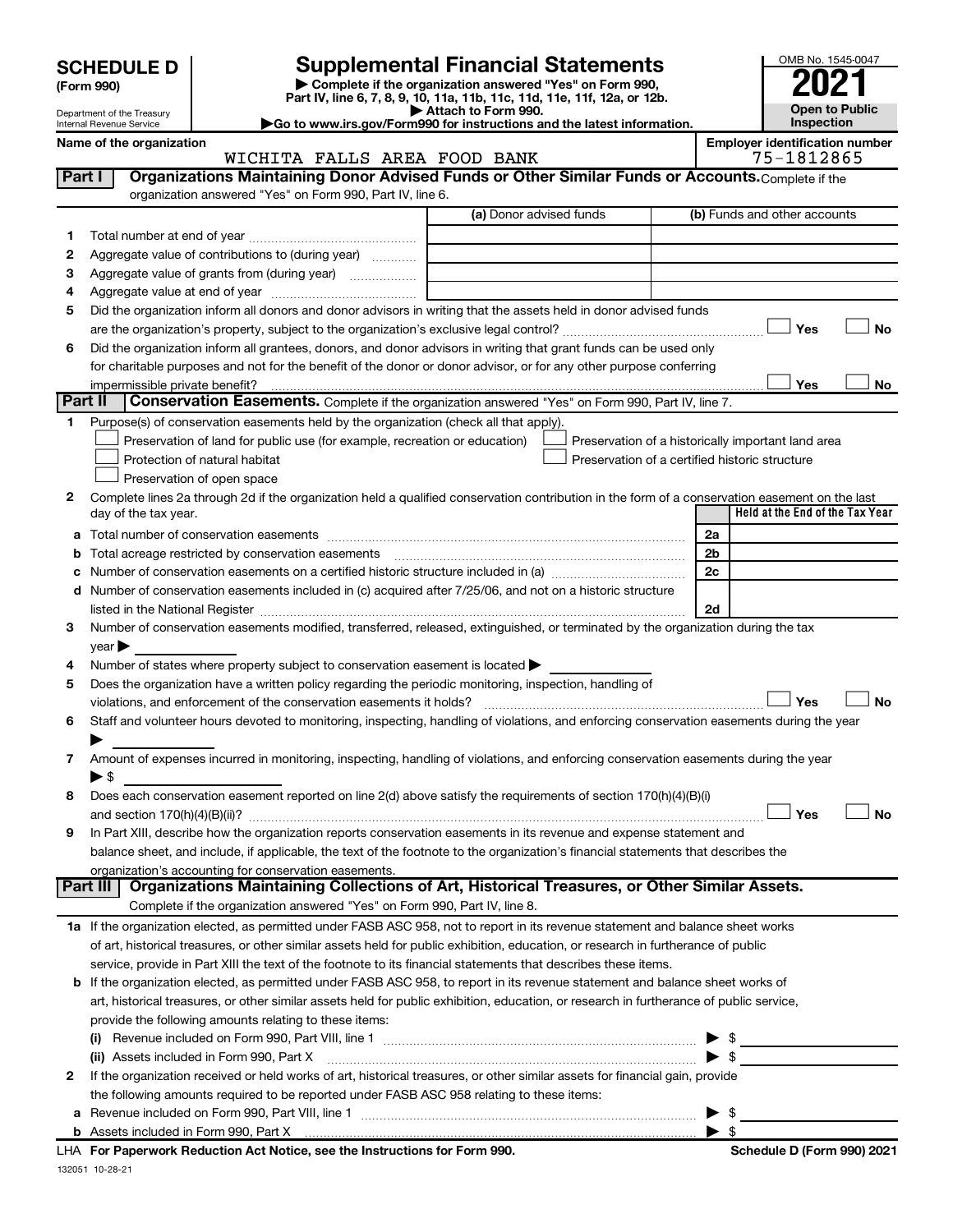|               | Schedule D (Form 990) 2021                                                                                                                                                                                                     | WICHITA FALLS AREA FOOD BANK |   |                |                                                                                                                                                                                                                                |                 |   |                | 75-1812865 Page 2 |
|---------------|--------------------------------------------------------------------------------------------------------------------------------------------------------------------------------------------------------------------------------|------------------------------|---|----------------|--------------------------------------------------------------------------------------------------------------------------------------------------------------------------------------------------------------------------------|-----------------|---|----------------|-------------------|
|               | Part III   Organizations Maintaining Collections of Art, Historical Treasures, or Other Similar Assets(continued)                                                                                                              |                              |   |                |                                                                                                                                                                                                                                |                 |   |                |                   |
| 3             | Using the organization's acquisition, accession, and other records, check any of the following that make significant use of its<br>collection items (check all that apply):                                                    |                              |   |                |                                                                                                                                                                                                                                |                 |   |                |                   |
| a             | Public exhibition                                                                                                                                                                                                              | d                            |   |                | Loan or exchange program                                                                                                                                                                                                       |                 |   |                |                   |
| b             | Scholarly research                                                                                                                                                                                                             | e                            |   |                | Other and the control of the control of the control of the control of the control of the control of the control of the control of the control of the control of the control of the control of the control of the control of th |                 |   |                |                   |
| c             | Preservation for future generations                                                                                                                                                                                            |                              |   |                |                                                                                                                                                                                                                                |                 |   |                |                   |
| 4             | Provide a description of the organization's collections and explain how they further the organization's exempt purpose in Part XIII.                                                                                           |                              |   |                |                                                                                                                                                                                                                                |                 |   |                |                   |
| 5             | During the year, did the organization solicit or receive donations of art, historical treasures, or other similar assets                                                                                                       |                              |   |                |                                                                                                                                                                                                                                |                 |   |                |                   |
|               |                                                                                                                                                                                                                                |                              |   |                |                                                                                                                                                                                                                                |                 |   | Yes            | No                |
|               | Part IV<br><b>Escrow and Custodial Arrangements.</b> Complete if the organization answered "Yes" on Form 990, Part IV, line 9, or                                                                                              |                              |   |                |                                                                                                                                                                                                                                |                 |   |                |                   |
|               | reported an amount on Form 990, Part X, line 21.                                                                                                                                                                               |                              |   |                |                                                                                                                                                                                                                                |                 |   |                |                   |
|               | 1a Is the organization an agent, trustee, custodian or other intermediary for contributions or other assets not included                                                                                                       |                              |   |                |                                                                                                                                                                                                                                |                 |   |                |                   |
|               |                                                                                                                                                                                                                                |                              |   |                |                                                                                                                                                                                                                                |                 |   | Yes            | <b>No</b>         |
|               | b If "Yes," explain the arrangement in Part XIII and complete the following table:                                                                                                                                             |                              |   |                |                                                                                                                                                                                                                                |                 |   |                |                   |
|               |                                                                                                                                                                                                                                |                              |   |                |                                                                                                                                                                                                                                |                 |   | Amount         |                   |
|               | c Beginning balance measurements and the state of the state of the state of the state of the state of the state of the state of the state of the state of the state of the state of the state of the state of the state of the |                              |   |                |                                                                                                                                                                                                                                | 1c              |   |                |                   |
|               |                                                                                                                                                                                                                                |                              |   |                |                                                                                                                                                                                                                                | 1d              |   |                |                   |
|               | e Distributions during the year manufactured and continuum control of the control of the control of the state of the control of the control of the control of the control of the control of the control of the control of the  |                              |   |                |                                                                                                                                                                                                                                | 1e              |   |                |                   |
| Ť.            |                                                                                                                                                                                                                                |                              |   |                |                                                                                                                                                                                                                                | 1f              |   |                |                   |
|               | 2a Did the organization include an amount on Form 990, Part X, line 21, for escrow or custodial account liability?                                                                                                             |                              |   |                |                                                                                                                                                                                                                                |                 |   | Yes            | No                |
| <b>Part V</b> | <b>b</b> If "Yes," explain the arrangement in Part XIII. Check here if the explanation has been provided on Part XIII<br><b>Endowment Funds.</b> Complete if the organization answered "Yes" on Form 990, Part IV, line 10.    |                              |   |                |                                                                                                                                                                                                                                |                 |   |                |                   |
|               |                                                                                                                                                                                                                                | (a) Current year             |   | (b) Prior year | (c) Two years back   (d) Three years back   (e) Four years back                                                                                                                                                                |                 |   |                |                   |
|               |                                                                                                                                                                                                                                |                              |   |                |                                                                                                                                                                                                                                |                 |   |                |                   |
|               | 1a Beginning of year balance                                                                                                                                                                                                   |                              |   |                |                                                                                                                                                                                                                                |                 |   |                |                   |
|               | c Net investment earnings, gains, and losses                                                                                                                                                                                   |                              |   |                |                                                                                                                                                                                                                                |                 |   |                |                   |
|               |                                                                                                                                                                                                                                |                              |   |                |                                                                                                                                                                                                                                |                 |   |                |                   |
|               | e Other expenditures for facilities                                                                                                                                                                                            |                              |   |                |                                                                                                                                                                                                                                |                 |   |                |                   |
|               | and programs                                                                                                                                                                                                                   |                              |   |                |                                                                                                                                                                                                                                |                 |   |                |                   |
|               | f Administrative expenses                                                                                                                                                                                                      |                              |   |                |                                                                                                                                                                                                                                |                 |   |                |                   |
| g             |                                                                                                                                                                                                                                |                              |   |                |                                                                                                                                                                                                                                |                 |   |                |                   |
| 2             | Provide the estimated percentage of the current year end balance (line 1g, column (a)) held as:                                                                                                                                |                              |   |                |                                                                                                                                                                                                                                |                 |   |                |                   |
|               | a Board designated or quasi-endowment >                                                                                                                                                                                        |                              | % |                |                                                                                                                                                                                                                                |                 |   |                |                   |
|               | <b>b</b> Permanent endowment $\blacktriangleright$                                                                                                                                                                             | $\%$                         |   |                |                                                                                                                                                                                                                                |                 |   |                |                   |
|               | $\mathbf c$ Term endowment $\blacktriangleright$                                                                                                                                                                               | %                            |   |                |                                                                                                                                                                                                                                |                 |   |                |                   |
|               | The percentages on lines 2a, 2b, and 2c should equal 100%.                                                                                                                                                                     |                              |   |                |                                                                                                                                                                                                                                |                 |   |                |                   |
|               | 3a Are there endowment funds not in the possession of the organization that are held and administered for the organization                                                                                                     |                              |   |                |                                                                                                                                                                                                                                |                 |   |                |                   |
|               | by:                                                                                                                                                                                                                            |                              |   |                |                                                                                                                                                                                                                                |                 |   |                | Yes<br>No         |
|               | (i)                                                                                                                                                                                                                            |                              |   |                |                                                                                                                                                                                                                                |                 |   | 3a(i)          |                   |
|               |                                                                                                                                                                                                                                |                              |   |                |                                                                                                                                                                                                                                |                 |   | 3a(ii)         |                   |
|               |                                                                                                                                                                                                                                |                              |   |                |                                                                                                                                                                                                                                |                 |   | 3b             |                   |
| 4             | Describe in Part XIII the intended uses of the organization's endowment funds.                                                                                                                                                 |                              |   |                |                                                                                                                                                                                                                                |                 |   |                |                   |
|               | Land, Buildings, and Equipment.<br><b>Part VI</b>                                                                                                                                                                              |                              |   |                |                                                                                                                                                                                                                                |                 |   |                |                   |
|               | Complete if the organization answered "Yes" on Form 990, Part IV, line 11a. See Form 990, Part X, line 10.                                                                                                                     |                              |   |                |                                                                                                                                                                                                                                |                 |   |                |                   |
|               | Description of property                                                                                                                                                                                                        | (a) Cost or other            |   |                | (b) Cost or other                                                                                                                                                                                                              | (c) Accumulated |   | (d) Book value |                   |
|               |                                                                                                                                                                                                                                | basis (investment)           |   |                | basis (other)                                                                                                                                                                                                                  | depreciation    |   |                |                   |
|               |                                                                                                                                                                                                                                |                              |   |                | 189, 168.                                                                                                                                                                                                                      |                 |   |                | 189, 168.         |
|               |                                                                                                                                                                                                                                |                              |   |                | 1,579,994.                                                                                                                                                                                                                     | 596,564.        |   |                | 983,430.          |
|               |                                                                                                                                                                                                                                |                              |   |                |                                                                                                                                                                                                                                |                 |   |                |                   |
|               |                                                                                                                                                                                                                                |                              |   |                | 1,301,185.                                                                                                                                                                                                                     | 692,978.        |   |                | 608, 207.         |
|               |                                                                                                                                                                                                                                |                              |   |                |                                                                                                                                                                                                                                |                 |   |                |                   |
|               | Total. Add lines 1a through 1e. (Column (d) must equal Form 990, Part X, column (B), line 10c.)                                                                                                                                |                              |   |                |                                                                                                                                                                                                                                |                 | ▶ |                | 1,780,805.        |

**Schedule D (Form 990) 2021**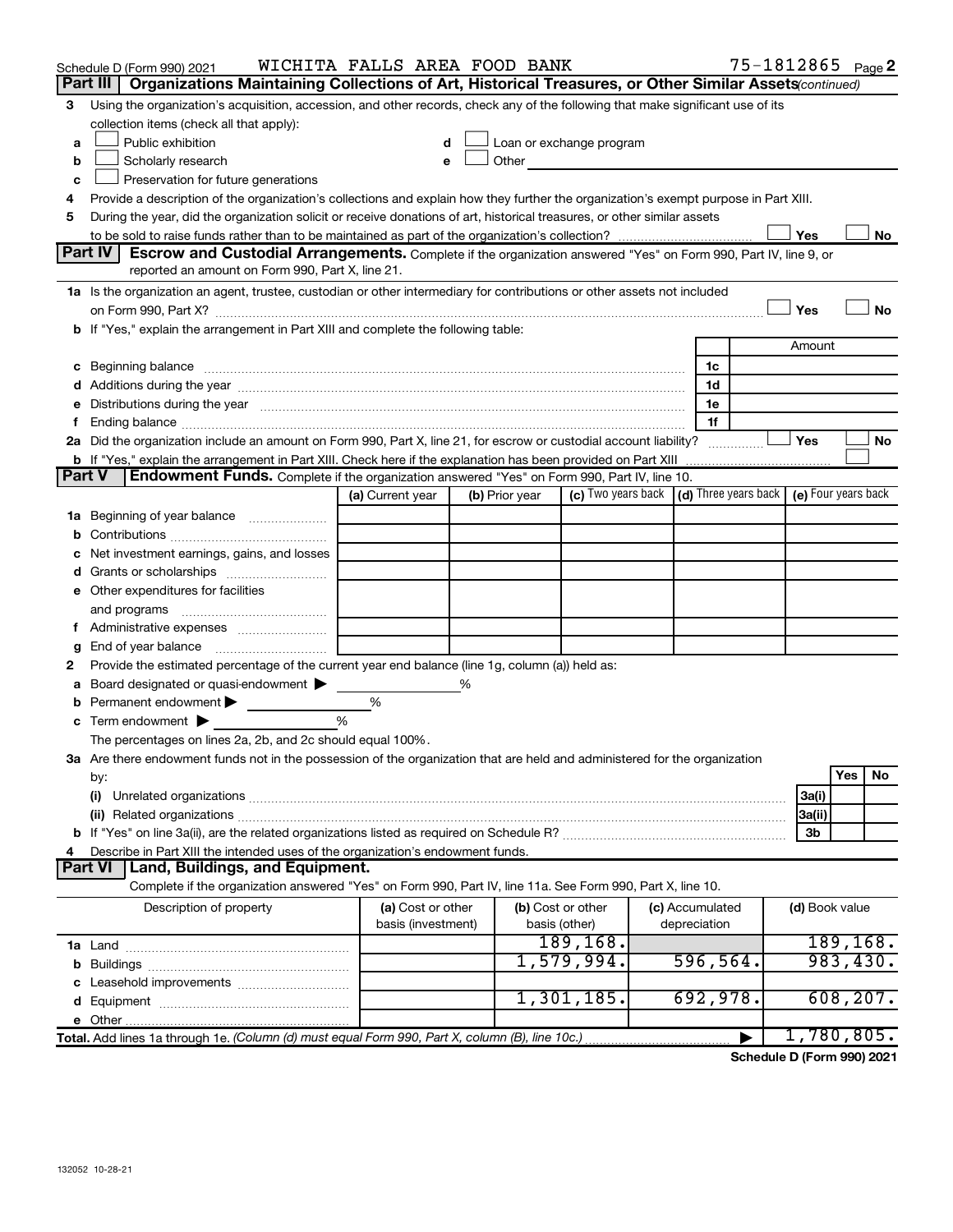| Complete if the organization answered "Yes" on Form 990, Part IV, line 11b. See Form 990, Part X, line 12.<br>(a) Description of security or category (including name of security)<br>(c) Method of valuation: Cost or end-of-year market value<br>(b) Book value<br>(1) Financial derivatives<br>(A)<br>(B)<br>(C)<br>(D)<br>(E)<br>(F)<br>(G)<br>(H)<br>Total. (Col. (b) must equal Form 990, Part X, col. (B) line 12.) $\blacktriangleright$<br>Part VIII Investments - Program Related.<br>Complete if the organization answered "Yes" on Form 990, Part IV, line 11c. See Form 990, Part X, line 13.<br>(a) Description of investment<br>(b) Book value<br>(c) Method of valuation: Cost or end-of-year market value<br>(1)<br>(2)<br>(3)<br>(4)<br>(5)<br>(6)<br>(7)<br>(8)<br>(9)<br>Total. (Col. (b) must equal Form 990, Part X, col. (B) line 13.)<br>Part IX<br><b>Other Assets.</b><br>Complete if the organization answered "Yes" on Form 990, Part IV, line 11d. See Form 990, Part X, line 15.<br>(a) Description<br>(b) Book value<br>(1)<br>(2)<br>(3)<br>(4)<br>(5)<br>(6)<br>(7)<br>(8)<br>(9)<br>Total. (Column (b) must equal Form 990, Part X, col. (B) line 15.)<br><b>Other Liabilities.</b><br>Part X<br>Complete if the organization answered "Yes" on Form 990, Part IV, line 11e or 11f. See Form 990, Part X, line 25.<br>(a) Description of liability<br>(b) Book value<br>(1)<br>Federal income taxes<br>(2)<br>(3)<br>(4)<br>(5)<br>(6)<br>(7)<br>(8)<br>(9)<br>2. Liability for uncertain tax positions. In Part XIII, provide the text of the footnote to the organization's financial statements that reports the | Part VII Investments - Other Securities. |  |  |
|-------------------------------------------------------------------------------------------------------------------------------------------------------------------------------------------------------------------------------------------------------------------------------------------------------------------------------------------------------------------------------------------------------------------------------------------------------------------------------------------------------------------------------------------------------------------------------------------------------------------------------------------------------------------------------------------------------------------------------------------------------------------------------------------------------------------------------------------------------------------------------------------------------------------------------------------------------------------------------------------------------------------------------------------------------------------------------------------------------------------------------------------------------------------------------------------------------------------------------------------------------------------------------------------------------------------------------------------------------------------------------------------------------------------------------------------------------------------------------------------------------------------------------------------------------------------------------------------------------------------------------------------------------|------------------------------------------|--|--|
|                                                                                                                                                                                                                                                                                                                                                                                                                                                                                                                                                                                                                                                                                                                                                                                                                                                                                                                                                                                                                                                                                                                                                                                                                                                                                                                                                                                                                                                                                                                                                                                                                                                       |                                          |  |  |
|                                                                                                                                                                                                                                                                                                                                                                                                                                                                                                                                                                                                                                                                                                                                                                                                                                                                                                                                                                                                                                                                                                                                                                                                                                                                                                                                                                                                                                                                                                                                                                                                                                                       |                                          |  |  |
|                                                                                                                                                                                                                                                                                                                                                                                                                                                                                                                                                                                                                                                                                                                                                                                                                                                                                                                                                                                                                                                                                                                                                                                                                                                                                                                                                                                                                                                                                                                                                                                                                                                       |                                          |  |  |
|                                                                                                                                                                                                                                                                                                                                                                                                                                                                                                                                                                                                                                                                                                                                                                                                                                                                                                                                                                                                                                                                                                                                                                                                                                                                                                                                                                                                                                                                                                                                                                                                                                                       | $(3)$ Other                              |  |  |
|                                                                                                                                                                                                                                                                                                                                                                                                                                                                                                                                                                                                                                                                                                                                                                                                                                                                                                                                                                                                                                                                                                                                                                                                                                                                                                                                                                                                                                                                                                                                                                                                                                                       |                                          |  |  |
|                                                                                                                                                                                                                                                                                                                                                                                                                                                                                                                                                                                                                                                                                                                                                                                                                                                                                                                                                                                                                                                                                                                                                                                                                                                                                                                                                                                                                                                                                                                                                                                                                                                       |                                          |  |  |
|                                                                                                                                                                                                                                                                                                                                                                                                                                                                                                                                                                                                                                                                                                                                                                                                                                                                                                                                                                                                                                                                                                                                                                                                                                                                                                                                                                                                                                                                                                                                                                                                                                                       |                                          |  |  |
|                                                                                                                                                                                                                                                                                                                                                                                                                                                                                                                                                                                                                                                                                                                                                                                                                                                                                                                                                                                                                                                                                                                                                                                                                                                                                                                                                                                                                                                                                                                                                                                                                                                       |                                          |  |  |
|                                                                                                                                                                                                                                                                                                                                                                                                                                                                                                                                                                                                                                                                                                                                                                                                                                                                                                                                                                                                                                                                                                                                                                                                                                                                                                                                                                                                                                                                                                                                                                                                                                                       |                                          |  |  |
|                                                                                                                                                                                                                                                                                                                                                                                                                                                                                                                                                                                                                                                                                                                                                                                                                                                                                                                                                                                                                                                                                                                                                                                                                                                                                                                                                                                                                                                                                                                                                                                                                                                       |                                          |  |  |
|                                                                                                                                                                                                                                                                                                                                                                                                                                                                                                                                                                                                                                                                                                                                                                                                                                                                                                                                                                                                                                                                                                                                                                                                                                                                                                                                                                                                                                                                                                                                                                                                                                                       |                                          |  |  |
|                                                                                                                                                                                                                                                                                                                                                                                                                                                                                                                                                                                                                                                                                                                                                                                                                                                                                                                                                                                                                                                                                                                                                                                                                                                                                                                                                                                                                                                                                                                                                                                                                                                       |                                          |  |  |
|                                                                                                                                                                                                                                                                                                                                                                                                                                                                                                                                                                                                                                                                                                                                                                                                                                                                                                                                                                                                                                                                                                                                                                                                                                                                                                                                                                                                                                                                                                                                                                                                                                                       |                                          |  |  |
|                                                                                                                                                                                                                                                                                                                                                                                                                                                                                                                                                                                                                                                                                                                                                                                                                                                                                                                                                                                                                                                                                                                                                                                                                                                                                                                                                                                                                                                                                                                                                                                                                                                       |                                          |  |  |
|                                                                                                                                                                                                                                                                                                                                                                                                                                                                                                                                                                                                                                                                                                                                                                                                                                                                                                                                                                                                                                                                                                                                                                                                                                                                                                                                                                                                                                                                                                                                                                                                                                                       |                                          |  |  |
|                                                                                                                                                                                                                                                                                                                                                                                                                                                                                                                                                                                                                                                                                                                                                                                                                                                                                                                                                                                                                                                                                                                                                                                                                                                                                                                                                                                                                                                                                                                                                                                                                                                       |                                          |  |  |
|                                                                                                                                                                                                                                                                                                                                                                                                                                                                                                                                                                                                                                                                                                                                                                                                                                                                                                                                                                                                                                                                                                                                                                                                                                                                                                                                                                                                                                                                                                                                                                                                                                                       |                                          |  |  |
|                                                                                                                                                                                                                                                                                                                                                                                                                                                                                                                                                                                                                                                                                                                                                                                                                                                                                                                                                                                                                                                                                                                                                                                                                                                                                                                                                                                                                                                                                                                                                                                                                                                       |                                          |  |  |
|                                                                                                                                                                                                                                                                                                                                                                                                                                                                                                                                                                                                                                                                                                                                                                                                                                                                                                                                                                                                                                                                                                                                                                                                                                                                                                                                                                                                                                                                                                                                                                                                                                                       |                                          |  |  |
|                                                                                                                                                                                                                                                                                                                                                                                                                                                                                                                                                                                                                                                                                                                                                                                                                                                                                                                                                                                                                                                                                                                                                                                                                                                                                                                                                                                                                                                                                                                                                                                                                                                       |                                          |  |  |
|                                                                                                                                                                                                                                                                                                                                                                                                                                                                                                                                                                                                                                                                                                                                                                                                                                                                                                                                                                                                                                                                                                                                                                                                                                                                                                                                                                                                                                                                                                                                                                                                                                                       |                                          |  |  |
|                                                                                                                                                                                                                                                                                                                                                                                                                                                                                                                                                                                                                                                                                                                                                                                                                                                                                                                                                                                                                                                                                                                                                                                                                                                                                                                                                                                                                                                                                                                                                                                                                                                       |                                          |  |  |
|                                                                                                                                                                                                                                                                                                                                                                                                                                                                                                                                                                                                                                                                                                                                                                                                                                                                                                                                                                                                                                                                                                                                                                                                                                                                                                                                                                                                                                                                                                                                                                                                                                                       |                                          |  |  |
|                                                                                                                                                                                                                                                                                                                                                                                                                                                                                                                                                                                                                                                                                                                                                                                                                                                                                                                                                                                                                                                                                                                                                                                                                                                                                                                                                                                                                                                                                                                                                                                                                                                       |                                          |  |  |
|                                                                                                                                                                                                                                                                                                                                                                                                                                                                                                                                                                                                                                                                                                                                                                                                                                                                                                                                                                                                                                                                                                                                                                                                                                                                                                                                                                                                                                                                                                                                                                                                                                                       |                                          |  |  |
|                                                                                                                                                                                                                                                                                                                                                                                                                                                                                                                                                                                                                                                                                                                                                                                                                                                                                                                                                                                                                                                                                                                                                                                                                                                                                                                                                                                                                                                                                                                                                                                                                                                       |                                          |  |  |
|                                                                                                                                                                                                                                                                                                                                                                                                                                                                                                                                                                                                                                                                                                                                                                                                                                                                                                                                                                                                                                                                                                                                                                                                                                                                                                                                                                                                                                                                                                                                                                                                                                                       |                                          |  |  |
|                                                                                                                                                                                                                                                                                                                                                                                                                                                                                                                                                                                                                                                                                                                                                                                                                                                                                                                                                                                                                                                                                                                                                                                                                                                                                                                                                                                                                                                                                                                                                                                                                                                       |                                          |  |  |
|                                                                                                                                                                                                                                                                                                                                                                                                                                                                                                                                                                                                                                                                                                                                                                                                                                                                                                                                                                                                                                                                                                                                                                                                                                                                                                                                                                                                                                                                                                                                                                                                                                                       |                                          |  |  |
|                                                                                                                                                                                                                                                                                                                                                                                                                                                                                                                                                                                                                                                                                                                                                                                                                                                                                                                                                                                                                                                                                                                                                                                                                                                                                                                                                                                                                                                                                                                                                                                                                                                       |                                          |  |  |
|                                                                                                                                                                                                                                                                                                                                                                                                                                                                                                                                                                                                                                                                                                                                                                                                                                                                                                                                                                                                                                                                                                                                                                                                                                                                                                                                                                                                                                                                                                                                                                                                                                                       |                                          |  |  |
|                                                                                                                                                                                                                                                                                                                                                                                                                                                                                                                                                                                                                                                                                                                                                                                                                                                                                                                                                                                                                                                                                                                                                                                                                                                                                                                                                                                                                                                                                                                                                                                                                                                       |                                          |  |  |
|                                                                                                                                                                                                                                                                                                                                                                                                                                                                                                                                                                                                                                                                                                                                                                                                                                                                                                                                                                                                                                                                                                                                                                                                                                                                                                                                                                                                                                                                                                                                                                                                                                                       |                                          |  |  |
|                                                                                                                                                                                                                                                                                                                                                                                                                                                                                                                                                                                                                                                                                                                                                                                                                                                                                                                                                                                                                                                                                                                                                                                                                                                                                                                                                                                                                                                                                                                                                                                                                                                       |                                          |  |  |
|                                                                                                                                                                                                                                                                                                                                                                                                                                                                                                                                                                                                                                                                                                                                                                                                                                                                                                                                                                                                                                                                                                                                                                                                                                                                                                                                                                                                                                                                                                                                                                                                                                                       |                                          |  |  |
|                                                                                                                                                                                                                                                                                                                                                                                                                                                                                                                                                                                                                                                                                                                                                                                                                                                                                                                                                                                                                                                                                                                                                                                                                                                                                                                                                                                                                                                                                                                                                                                                                                                       |                                          |  |  |
|                                                                                                                                                                                                                                                                                                                                                                                                                                                                                                                                                                                                                                                                                                                                                                                                                                                                                                                                                                                                                                                                                                                                                                                                                                                                                                                                                                                                                                                                                                                                                                                                                                                       |                                          |  |  |
|                                                                                                                                                                                                                                                                                                                                                                                                                                                                                                                                                                                                                                                                                                                                                                                                                                                                                                                                                                                                                                                                                                                                                                                                                                                                                                                                                                                                                                                                                                                                                                                                                                                       |                                          |  |  |
|                                                                                                                                                                                                                                                                                                                                                                                                                                                                                                                                                                                                                                                                                                                                                                                                                                                                                                                                                                                                                                                                                                                                                                                                                                                                                                                                                                                                                                                                                                                                                                                                                                                       |                                          |  |  |
|                                                                                                                                                                                                                                                                                                                                                                                                                                                                                                                                                                                                                                                                                                                                                                                                                                                                                                                                                                                                                                                                                                                                                                                                                                                                                                                                                                                                                                                                                                                                                                                                                                                       |                                          |  |  |
|                                                                                                                                                                                                                                                                                                                                                                                                                                                                                                                                                                                                                                                                                                                                                                                                                                                                                                                                                                                                                                                                                                                                                                                                                                                                                                                                                                                                                                                                                                                                                                                                                                                       | 1.                                       |  |  |
|                                                                                                                                                                                                                                                                                                                                                                                                                                                                                                                                                                                                                                                                                                                                                                                                                                                                                                                                                                                                                                                                                                                                                                                                                                                                                                                                                                                                                                                                                                                                                                                                                                                       |                                          |  |  |
|                                                                                                                                                                                                                                                                                                                                                                                                                                                                                                                                                                                                                                                                                                                                                                                                                                                                                                                                                                                                                                                                                                                                                                                                                                                                                                                                                                                                                                                                                                                                                                                                                                                       |                                          |  |  |
|                                                                                                                                                                                                                                                                                                                                                                                                                                                                                                                                                                                                                                                                                                                                                                                                                                                                                                                                                                                                                                                                                                                                                                                                                                                                                                                                                                                                                                                                                                                                                                                                                                                       |                                          |  |  |
|                                                                                                                                                                                                                                                                                                                                                                                                                                                                                                                                                                                                                                                                                                                                                                                                                                                                                                                                                                                                                                                                                                                                                                                                                                                                                                                                                                                                                                                                                                                                                                                                                                                       |                                          |  |  |
|                                                                                                                                                                                                                                                                                                                                                                                                                                                                                                                                                                                                                                                                                                                                                                                                                                                                                                                                                                                                                                                                                                                                                                                                                                                                                                                                                                                                                                                                                                                                                                                                                                                       |                                          |  |  |
|                                                                                                                                                                                                                                                                                                                                                                                                                                                                                                                                                                                                                                                                                                                                                                                                                                                                                                                                                                                                                                                                                                                                                                                                                                                                                                                                                                                                                                                                                                                                                                                                                                                       |                                          |  |  |
|                                                                                                                                                                                                                                                                                                                                                                                                                                                                                                                                                                                                                                                                                                                                                                                                                                                                                                                                                                                                                                                                                                                                                                                                                                                                                                                                                                                                                                                                                                                                                                                                                                                       |                                          |  |  |
|                                                                                                                                                                                                                                                                                                                                                                                                                                                                                                                                                                                                                                                                                                                                                                                                                                                                                                                                                                                                                                                                                                                                                                                                                                                                                                                                                                                                                                                                                                                                                                                                                                                       |                                          |  |  |
|                                                                                                                                                                                                                                                                                                                                                                                                                                                                                                                                                                                                                                                                                                                                                                                                                                                                                                                                                                                                                                                                                                                                                                                                                                                                                                                                                                                                                                                                                                                                                                                                                                                       |                                          |  |  |
|                                                                                                                                                                                                                                                                                                                                                                                                                                                                                                                                                                                                                                                                                                                                                                                                                                                                                                                                                                                                                                                                                                                                                                                                                                                                                                                                                                                                                                                                                                                                                                                                                                                       |                                          |  |  |

Schedule D (Form 990) 2021  $\;$  <code>WICHITA FALLS</code> AREA FOOD BANK  $\;$  75-1812865  $\;$  Page

organization's liability for uncertain tax positions under FASB ASC 740. Check here if the text of the footnote has been provided in Part XIII...

75-1812865 Page 3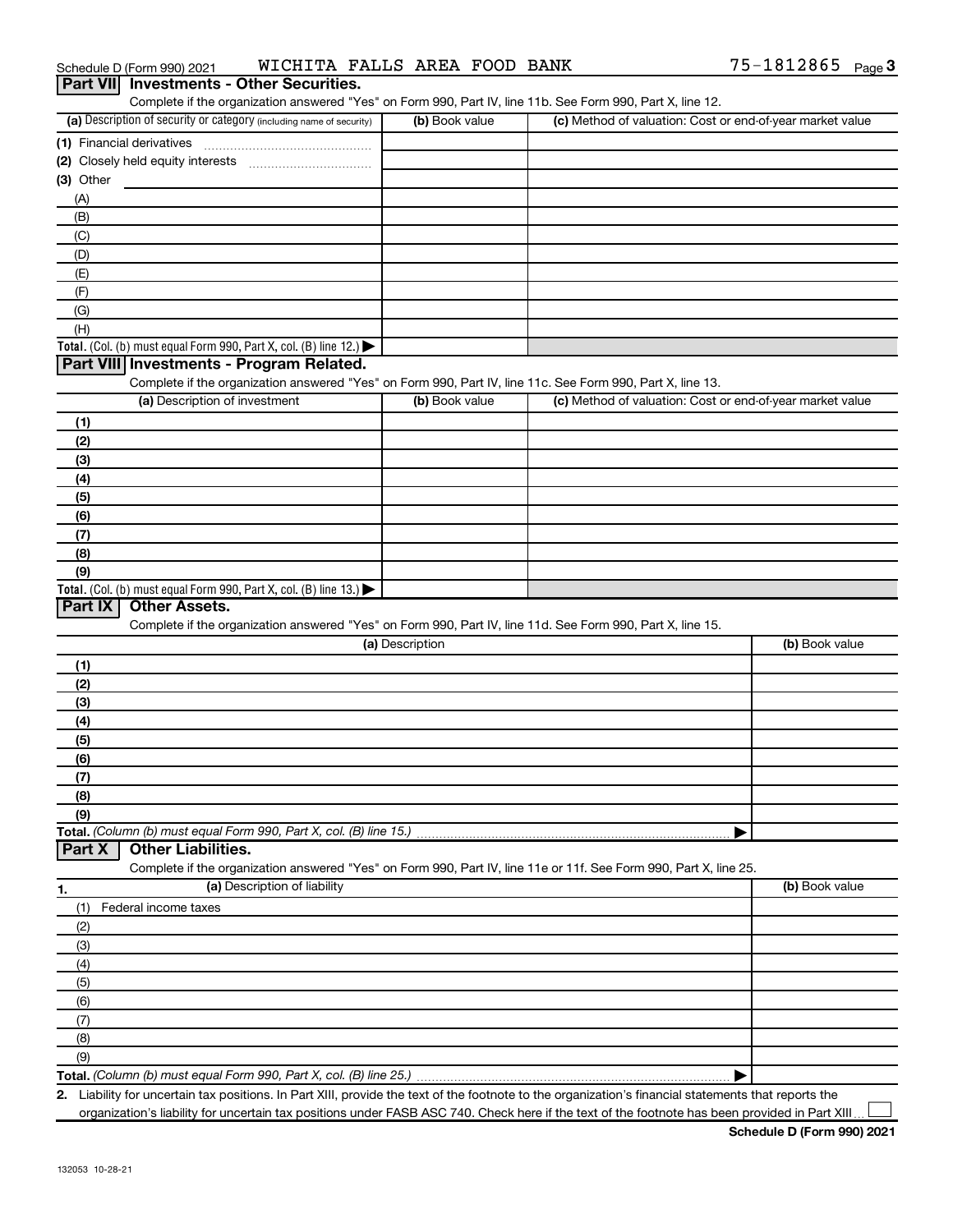|   | <b>a</b> Investment expenses not included on Form 990, Part VIII, line 7b                                                                                      | 4a |            |    |    |
|---|----------------------------------------------------------------------------------------------------------------------------------------------------------------|----|------------|----|----|
|   |                                                                                                                                                                | 4b |            |    |    |
|   | c Add lines 4a and 4b                                                                                                                                          |    |            | 4c | 0. |
| 5 | Total expenses. Add lines 3 and 4c. (This must equal Form 990, Part I, line 18.) <i>manumanon</i> manumanon.                                                   | 5  | 8,732,886. |    |    |
|   | <b>Part XIII Supplemental Information.</b>                                                                                                                     |    |            |    |    |
|   | Provide the descriptions required for Part II, lines 3, 5, and 9; Part III, lines 1a and 4; Part IV, lines 1b and 2b; Part V, line 4; Part X, line 2; Part XI, |    |            |    |    |
|   | lines 2d and 4b; and Part XII, lines 2d and 4b. Also complete this part to provide any additional information.                                                 |    |            |    |    |
|   |                                                                                                                                                                |    |            |    |    |
|   |                                                                                                                                                                |    |            |    |    |
|   |                                                                                                                                                                |    |            |    |    |
|   |                                                                                                                                                                |    |            |    |    |
|   |                                                                                                                                                                |    |            |    |    |
|   |                                                                                                                                                                |    |            |    |    |
|   |                                                                                                                                                                |    |            |    |    |
|   |                                                                                                                                                                |    |            |    |    |

|    | a Net unrealized gains (losses) on investments [111] [12] Net unrealized gains (losses) on investments [11] $\cdot$                                                                                                                 | 2a             | 28,652. |                |            |
|----|-------------------------------------------------------------------------------------------------------------------------------------------------------------------------------------------------------------------------------------|----------------|---------|----------------|------------|
| b  |                                                                                                                                                                                                                                     | 2 <sub>b</sub> |         |                |            |
| с  |                                                                                                                                                                                                                                     | 2 <sub>c</sub> |         |                |            |
| d  |                                                                                                                                                                                                                                     | 2d             |         |                |            |
| е  | Add lines 2a through 2d <b>contract and contract and contract and contract and contract and contract and contract a</b>                                                                                                             |                |         | 2е             | 28,652.    |
| 3  |                                                                                                                                                                                                                                     |                |         | 3              | 9,862,172. |
| 4  | Amounts included on Form 990, Part VIII, line 12, but not on line 1:                                                                                                                                                                |                |         |                |            |
| a  |                                                                                                                                                                                                                                     | 4a l           |         |                |            |
|    |                                                                                                                                                                                                                                     | 4 <sub>b</sub> |         |                |            |
| c. | Add lines 4a and 4b                                                                                                                                                                                                                 |                |         | 4c             | 0.         |
| 5  |                                                                                                                                                                                                                                     |                |         | $5\phantom{1}$ | 9,862,172. |
|    | Part XII   Reconciliation of Expenses per Audited Financial Statements With Expenses per Return.                                                                                                                                    |                |         |                |            |
|    | Complete if the organization answered "Yes" on Form 990, Part IV, line 12a.                                                                                                                                                         |                |         |                |            |
|    |                                                                                                                                                                                                                                     |                |         | 1.             | 8,732,886. |
| 2  | Amounts included on line 1 but not on Form 990, Part IX, line 25:                                                                                                                                                                   |                |         |                |            |
| a  | Donated services and use of facilities [111] contains an interview of the services and use of facilities [11] contains an interview of the services and use of facilities [11] and the services and use of the services and us      | 2a             |         |                |            |
|    | Prior year adjustments [11,111] Prior year adjustments [11,111] All material contracts and the contracts and t                                                                                                                      | 2 <sub>b</sub> |         |                |            |
|    |                                                                                                                                                                                                                                     | 2c             |         |                |            |
| d  |                                                                                                                                                                                                                                     | 2d             |         |                |            |
| е  | Add lines 2a through 2d <b>contained a contained a contained a contained a</b> contained a contained a contained a contained a contained a contained a contained a contained a contained a contained a contained a contained a cont |                |         | <b>2e</b>      | О.         |
| 3  |                                                                                                                                                                                                                                     |                |         | 3              | 8,732,886. |
|    | Amounts included on Form 990, Part IX, line 25, but not on line 1:                                                                                                                                                                  |                |         |                |            |
| a  |                                                                                                                                                                                                                                     | 4a l           |         |                |            |
| b  |                                                                                                                                                                                                                                     | 4b             |         |                |            |
|    | c Add lines 4a and 4b                                                                                                                                                                                                               |                | 4с      | 0.             |            |
| 5. |                                                                                                                                                                                                                                     |                |         | 5              | 8,732,886. |

**1**

Complete if the organization answered "Yes" on Form 990, Part IV, line 12a. **Part XI Reconciliation of Revenue per Audited Financial Statements With Revenue per Return.**

Total revenue, gains, and other support per audited financial statements ~~~~~~~~~~~~~~~~~~~

**2** Amounts included on line 1 but not on Form 990, Part VIII, line 12:

9,890,824.

**1**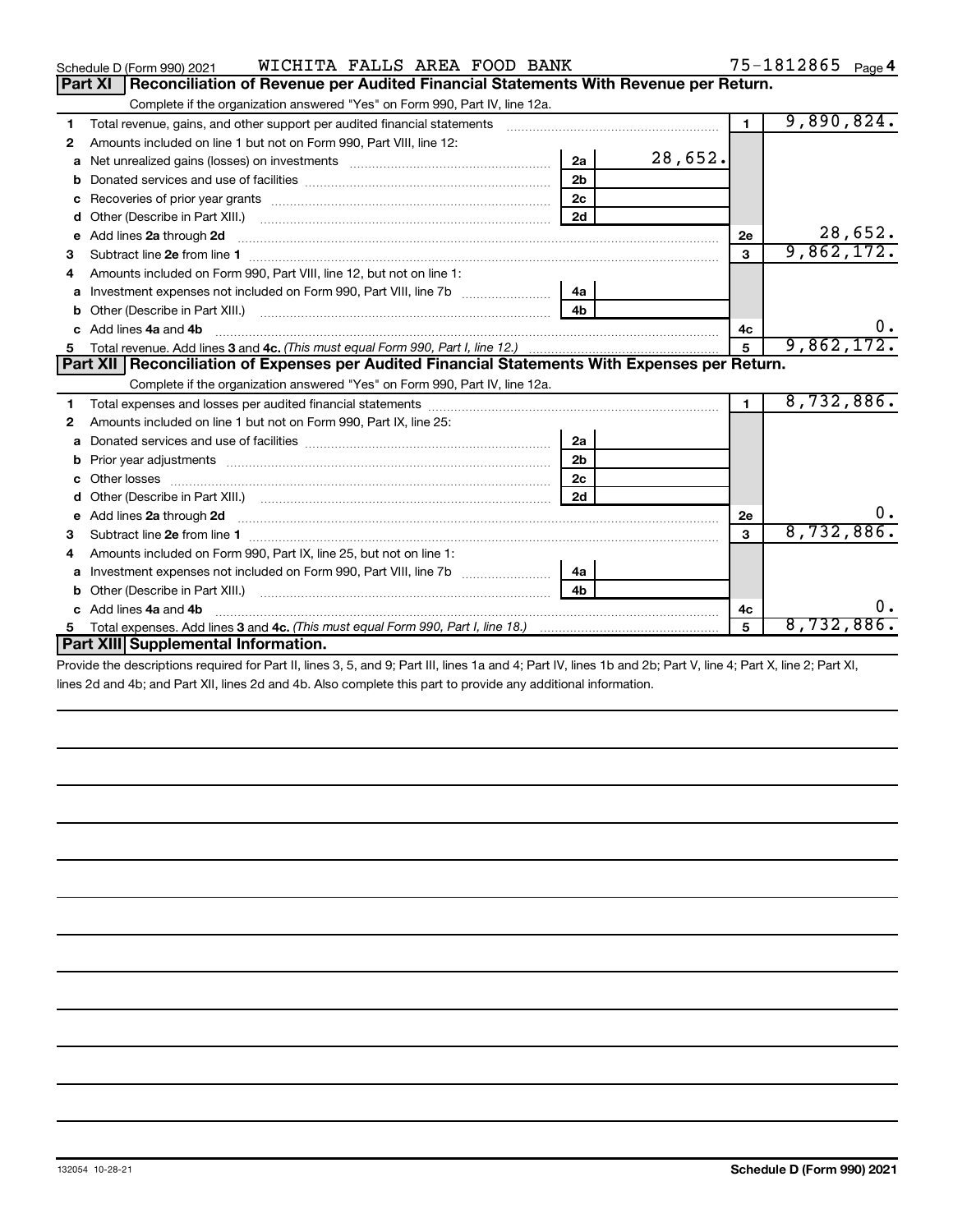| <b>SCHEDULE G</b>                                                                 |                                                                                                                                                                                                           | <b>Supplemental Information Regarding Fundraising or Gaming Activities</b>                                                                         |                         |                |                                                              |  |                                   | OMB No. 1545-0047                     |  |  |  |  |  |  |  |
|-----------------------------------------------------------------------------------|-----------------------------------------------------------------------------------------------------------------------------------------------------------------------------------------------------------|----------------------------------------------------------------------------------------------------------------------------------------------------|-------------------------|----------------|--------------------------------------------------------------|--|-----------------------------------|---------------------------------------|--|--|--|--|--|--|--|
| (Form 990)                                                                        | Complete if the organization answered "Yes" on Form 990, Part IV, line 17, 18, or 19, or if the<br>organization entered more than \$15,000 on Form 990-EZ, line 6a.<br>Attach to Form 990 or Form 990-EZ. |                                                                                                                                                    |                         |                |                                                              |  |                                   |                                       |  |  |  |  |  |  |  |
| Department of the Treasury                                                        |                                                                                                                                                                                                           |                                                                                                                                                    |                         |                |                                                              |  |                                   | <b>Open to Public</b>                 |  |  |  |  |  |  |  |
| Internal Revenue Service                                                          |                                                                                                                                                                                                           | ► Go to www.irs.gov/Form990 for instructions and the latest information.                                                                           |                         |                |                                                              |  |                                   | Inspection                            |  |  |  |  |  |  |  |
| Name of the organization                                                          |                                                                                                                                                                                                           |                                                                                                                                                    |                         |                |                                                              |  |                                   | <b>Employer identification number</b> |  |  |  |  |  |  |  |
|                                                                                   |                                                                                                                                                                                                           | WICHITA FALLS AREA FOOD BANK                                                                                                                       |                         |                |                                                              |  | 75-1812865                        |                                       |  |  |  |  |  |  |  |
| Part I                                                                            | required to complete this part.                                                                                                                                                                           | Fundraising Activities. Complete if the organization answered "Yes" on Form 990, Part IV, line 17. Form 990-EZ filers are not                      |                         |                |                                                              |  |                                   |                                       |  |  |  |  |  |  |  |
|                                                                                   |                                                                                                                                                                                                           | 1 Indicate whether the organization raised funds through any of the following activities. Check all that apply.                                    |                         |                |                                                              |  |                                   |                                       |  |  |  |  |  |  |  |
| $\lfloor X \rfloor$ Mail solicitations<br>a                                       |                                                                                                                                                                                                           |                                                                                                                                                    |                         |                | $e$ $\boxed{\text{X}}$ Solicitation of non-government grants |  |                                   |                                       |  |  |  |  |  |  |  |
| b                                                                                 | $\boxed{\text{X}}$ Internet and email solicitations                                                                                                                                                       | f                                                                                                                                                  |                         |                | $ \mathbf{X} $ Solicitation of government grants             |  |                                   |                                       |  |  |  |  |  |  |  |
| $ \mathbf{X} $ Special fundraising events<br>Phone solicitations<br>C<br>$q \mid$ |                                                                                                                                                                                                           |                                                                                                                                                    |                         |                |                                                              |  |                                   |                                       |  |  |  |  |  |  |  |
| $\boxed{\mathbf{X}}$ In-person solicitations<br>d                                 |                                                                                                                                                                                                           |                                                                                                                                                    |                         |                |                                                              |  |                                   |                                       |  |  |  |  |  |  |  |
|                                                                                   |                                                                                                                                                                                                           | 2 a Did the organization have a written or oral agreement with any individual (including officers, directors, trustees, or                         |                         |                |                                                              |  |                                   |                                       |  |  |  |  |  |  |  |
|                                                                                   |                                                                                                                                                                                                           | key employees listed in Form 990, Part VII) or entity in connection with professional fundraising services?                                        |                         |                |                                                              |  | $\boxed{\text{X}}$ Yes            | No                                    |  |  |  |  |  |  |  |
|                                                                                   |                                                                                                                                                                                                           | b If "Yes," list the 10 highest paid individuals or entities (fundraisers) pursuant to agreements under which the fundraiser is to be              |                         |                |                                                              |  |                                   |                                       |  |  |  |  |  |  |  |
| compensated at least \$5,000 by the organization.                                 |                                                                                                                                                                                                           |                                                                                                                                                    |                         |                |                                                              |  |                                   |                                       |  |  |  |  |  |  |  |
|                                                                                   |                                                                                                                                                                                                           |                                                                                                                                                    | (iii) Did<br>fundraiser |                |                                                              |  | (v) Amount paid                   | (vi) Amount paid                      |  |  |  |  |  |  |  |
| (i) Name and address of individual                                                |                                                                                                                                                                                                           | (ii) Activity                                                                                                                                      | have custody            |                | (iv) Gross receipts                                          |  | to (or retained by)<br>fundraiser | to (or retained by)                   |  |  |  |  |  |  |  |
| or entity (fundraiser)                                                            |                                                                                                                                                                                                           |                                                                                                                                                    | or control of           | contributions? | from activity                                                |  | listed in col. (i)                | organization                          |  |  |  |  |  |  |  |
| BRAD CECIL & ASSOCIATES, INC                                                      |                                                                                                                                                                                                           |                                                                                                                                                    | Yes                     | No             |                                                              |  |                                   |                                       |  |  |  |  |  |  |  |
| 2115 ARLINGTON DOWNS RD,                                                          |                                                                                                                                                                                                           | DIRECT MAIL SOLICITATIONS                                                                                                                          |                         | x              | 402,631.                                                     |  | 102,518                           | 291,713.                              |  |  |  |  |  |  |  |
|                                                                                   |                                                                                                                                                                                                           |                                                                                                                                                    |                         |                |                                                              |  |                                   |                                       |  |  |  |  |  |  |  |
|                                                                                   |                                                                                                                                                                                                           |                                                                                                                                                    |                         |                |                                                              |  |                                   |                                       |  |  |  |  |  |  |  |
|                                                                                   |                                                                                                                                                                                                           |                                                                                                                                                    |                         |                |                                                              |  |                                   |                                       |  |  |  |  |  |  |  |
|                                                                                   |                                                                                                                                                                                                           |                                                                                                                                                    |                         |                |                                                              |  |                                   |                                       |  |  |  |  |  |  |  |
|                                                                                   |                                                                                                                                                                                                           |                                                                                                                                                    |                         |                |                                                              |  |                                   |                                       |  |  |  |  |  |  |  |
|                                                                                   |                                                                                                                                                                                                           |                                                                                                                                                    |                         |                |                                                              |  |                                   |                                       |  |  |  |  |  |  |  |
|                                                                                   |                                                                                                                                                                                                           |                                                                                                                                                    |                         |                |                                                              |  |                                   |                                       |  |  |  |  |  |  |  |
|                                                                                   |                                                                                                                                                                                                           |                                                                                                                                                    |                         |                |                                                              |  |                                   |                                       |  |  |  |  |  |  |  |
|                                                                                   |                                                                                                                                                                                                           |                                                                                                                                                    |                         |                |                                                              |  |                                   |                                       |  |  |  |  |  |  |  |
|                                                                                   |                                                                                                                                                                                                           |                                                                                                                                                    |                         |                |                                                              |  |                                   |                                       |  |  |  |  |  |  |  |
|                                                                                   |                                                                                                                                                                                                           |                                                                                                                                                    |                         |                |                                                              |  |                                   |                                       |  |  |  |  |  |  |  |
|                                                                                   |                                                                                                                                                                                                           |                                                                                                                                                    |                         |                |                                                              |  |                                   |                                       |  |  |  |  |  |  |  |
|                                                                                   |                                                                                                                                                                                                           |                                                                                                                                                    |                         |                |                                                              |  |                                   |                                       |  |  |  |  |  |  |  |
|                                                                                   |                                                                                                                                                                                                           |                                                                                                                                                    |                         |                |                                                              |  |                                   |                                       |  |  |  |  |  |  |  |
|                                                                                   |                                                                                                                                                                                                           |                                                                                                                                                    |                         |                |                                                              |  |                                   |                                       |  |  |  |  |  |  |  |
|                                                                                   |                                                                                                                                                                                                           |                                                                                                                                                    |                         |                |                                                              |  |                                   |                                       |  |  |  |  |  |  |  |
|                                                                                   |                                                                                                                                                                                                           |                                                                                                                                                    |                         |                |                                                              |  |                                   |                                       |  |  |  |  |  |  |  |
|                                                                                   |                                                                                                                                                                                                           |                                                                                                                                                    |                         |                |                                                              |  |                                   |                                       |  |  |  |  |  |  |  |
| Total                                                                             |                                                                                                                                                                                                           |                                                                                                                                                    |                         |                | 402,631                                                      |  | 102,518                           | 291,713.                              |  |  |  |  |  |  |  |
| or licensing.                                                                     |                                                                                                                                                                                                           | 3 List all states in which the organization is registered or licensed to solicit contributions or has been notified it is exempt from registration |                         |                |                                                              |  |                                   |                                       |  |  |  |  |  |  |  |

|  | AL, AK, AZ, AR, CA, CO, CT, DE, FL, GA, HI, ID, IL, IN, IA, KS, KY, LA, ME, MD, MA, MI, MN, MS, MO                         |  |  |  |  |  |  |  |  |  |  |  |
|--|----------------------------------------------------------------------------------------------------------------------------|--|--|--|--|--|--|--|--|--|--|--|
|  | MT , NE , NV , NH , NJ , NM , NY , NC , ND , OH , OK , OR , PA , RI , SC , SD , TN , TX , UT , VT , VA , WA , WV , WI , WY |  |  |  |  |  |  |  |  |  |  |  |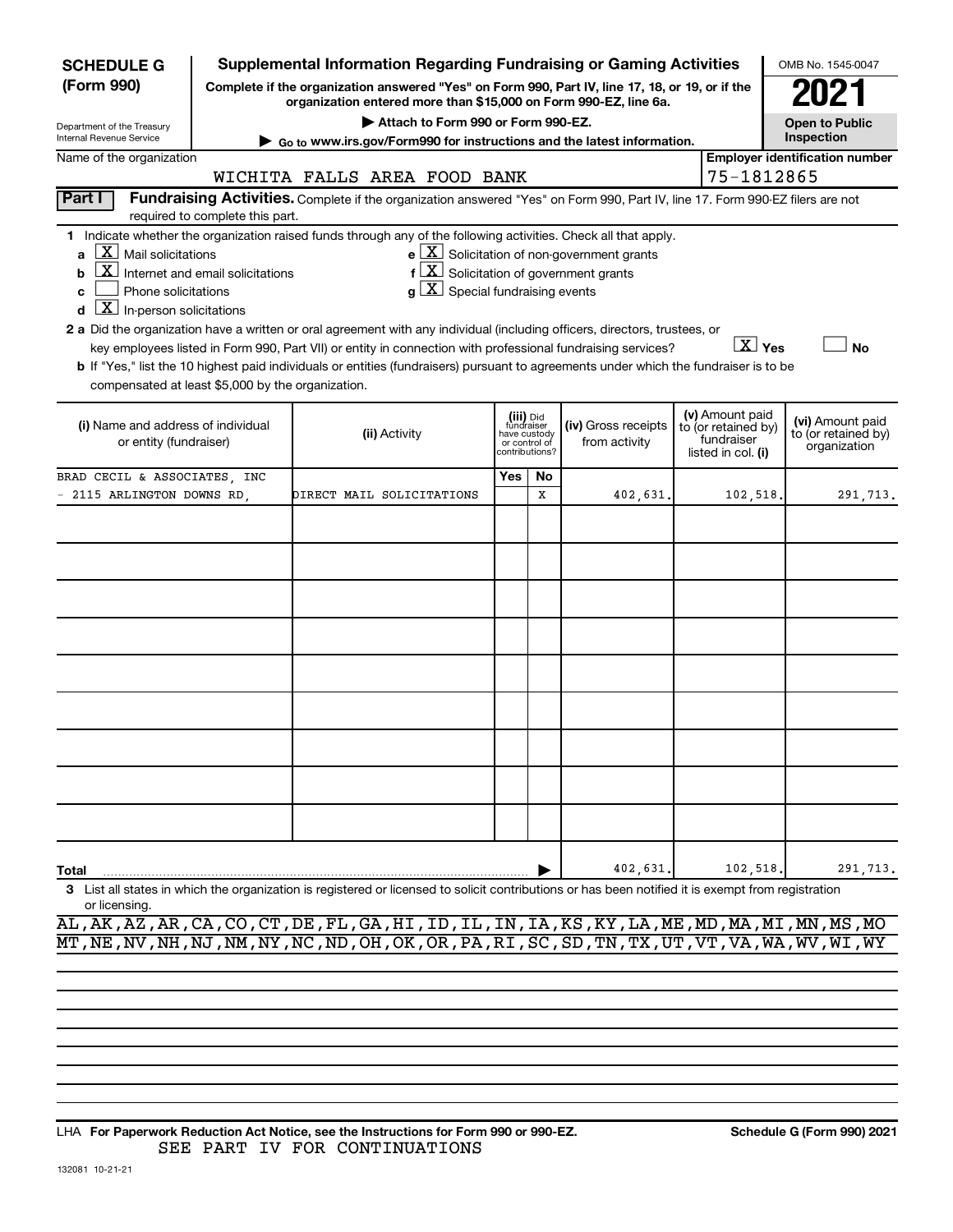Schedule G (Form 990) 2021 Page WICHITA FALLS AREA FOOD BANK 75-1812865

Part II | Fundraising Events. Complete if the organization answered "Yes" on Form 990, Part IV, line 18, or reported more than \$15,000 of fundraising event contributions and gross income on Form 990-EZ, lines 1 and 6b. List events with gross receipts greater than \$5,000.

|                                                                                                                                                                                                                                                  |    | or fundraising event contributions and gross income on Form 990-EZ, lines T and 6D. List events with gross receipts greater than \$5,000. |                |                         |                                 |                                                     |  |
|--------------------------------------------------------------------------------------------------------------------------------------------------------------------------------------------------------------------------------------------------|----|-------------------------------------------------------------------------------------------------------------------------------------------|----------------|-------------------------|---------------------------------|-----------------------------------------------------|--|
|                                                                                                                                                                                                                                                  |    |                                                                                                                                           | (a) Event $#1$ | $(b)$ Event #2          | (c) Other events<br><b>NONE</b> | (d) Total events                                    |  |
|                                                                                                                                                                                                                                                  |    |                                                                                                                                           | EMPTY BOWLS    | <b>MARDI GRAS</b>       |                                 | (add col. (a) through                               |  |
|                                                                                                                                                                                                                                                  |    |                                                                                                                                           | (event type)   | (event type)            | (total number)                  | col. (c)                                            |  |
| Revenue                                                                                                                                                                                                                                          | 1. |                                                                                                                                           | 51,727.        | 10,500.                 |                                 | 62,227.                                             |  |
|                                                                                                                                                                                                                                                  |    |                                                                                                                                           | 51,727.        | 10,500.                 |                                 | 62,227.                                             |  |
|                                                                                                                                                                                                                                                  | 3  | Gross income (line 1 minus line 2)                                                                                                        |                |                         |                                 |                                                     |  |
|                                                                                                                                                                                                                                                  |    |                                                                                                                                           |                |                         |                                 |                                                     |  |
|                                                                                                                                                                                                                                                  | 5  |                                                                                                                                           |                |                         |                                 |                                                     |  |
|                                                                                                                                                                                                                                                  | 6  |                                                                                                                                           |                | 1,250.                  |                                 | 1,250.                                              |  |
| Direct Expenses                                                                                                                                                                                                                                  |    |                                                                                                                                           |                | 250.                    |                                 | 250.                                                |  |
|                                                                                                                                                                                                                                                  | 8  |                                                                                                                                           |                |                         |                                 |                                                     |  |
|                                                                                                                                                                                                                                                  | 9  |                                                                                                                                           | 5,693.         | 53.                     |                                 | 5,746.                                              |  |
|                                                                                                                                                                                                                                                  | 10 | Direct expense summary. Add lines 4 through 9 in column (d)                                                                               |                |                         |                                 | 7,246.                                              |  |
|                                                                                                                                                                                                                                                  |    |                                                                                                                                           |                |                         |                                 | $-7, 246$ .                                         |  |
| Part III                                                                                                                                                                                                                                         |    | Gaming. Complete if the organization answered "Yes" on Form 990, Part IV, line 19, or reported more than                                  |                |                         |                                 |                                                     |  |
|                                                                                                                                                                                                                                                  |    | \$15,000 on Form 990-EZ, line 6a.                                                                                                         |                | (b) Pull tabs/instant   |                                 |                                                     |  |
| Revenue                                                                                                                                                                                                                                          |    |                                                                                                                                           | (a) Bingo      | bingo/progressive bingo | (c) Other gaming                | (d) Total gaming (add<br>col. (a) through col. (c)) |  |
|                                                                                                                                                                                                                                                  |    |                                                                                                                                           |                |                         |                                 |                                                     |  |
|                                                                                                                                                                                                                                                  | 1. |                                                                                                                                           |                |                         |                                 |                                                     |  |
|                                                                                                                                                                                                                                                  |    |                                                                                                                                           |                |                         |                                 |                                                     |  |
| <b>Direct Expenses</b>                                                                                                                                                                                                                           | 3  |                                                                                                                                           |                |                         |                                 |                                                     |  |
|                                                                                                                                                                                                                                                  | 4  |                                                                                                                                           |                |                         |                                 |                                                     |  |
|                                                                                                                                                                                                                                                  |    |                                                                                                                                           |                |                         |                                 |                                                     |  |
|                                                                                                                                                                                                                                                  |    |                                                                                                                                           | Yes<br>%       | Yes<br>%                | Yes<br>%                        |                                                     |  |
|                                                                                                                                                                                                                                                  | 6  | Volunteer labor                                                                                                                           | No             | No                      | No                              |                                                     |  |
| Direct expense summary. Add lines 2 through 5 in column (d)<br>7                                                                                                                                                                                 |    |                                                                                                                                           |                |                         |                                 |                                                     |  |
|                                                                                                                                                                                                                                                  | 8  |                                                                                                                                           |                |                         |                                 |                                                     |  |
|                                                                                                                                                                                                                                                  |    |                                                                                                                                           |                |                         |                                 |                                                     |  |
| Enter the state(s) in which the organization conducts gaming activities:<br>9<br>Yes<br>No                                                                                                                                                       |    |                                                                                                                                           |                |                         |                                 |                                                     |  |
|                                                                                                                                                                                                                                                  |    | <b>b</b> If "No," explain:                                                                                                                |                |                         |                                 |                                                     |  |
| Yes<br><b>b</b> If "Yes," explain: <u>All and the set of the set of the set of the set of the set of the set of the set of the set of the set of the set of the set of the set of the set of the set of the set of the set of the set of the</u> |    |                                                                                                                                           |                |                         |                                 | No                                                  |  |
|                                                                                                                                                                                                                                                  |    |                                                                                                                                           |                |                         |                                 |                                                     |  |

132082 10-21-21

**Schedule G (Form 990) 2021**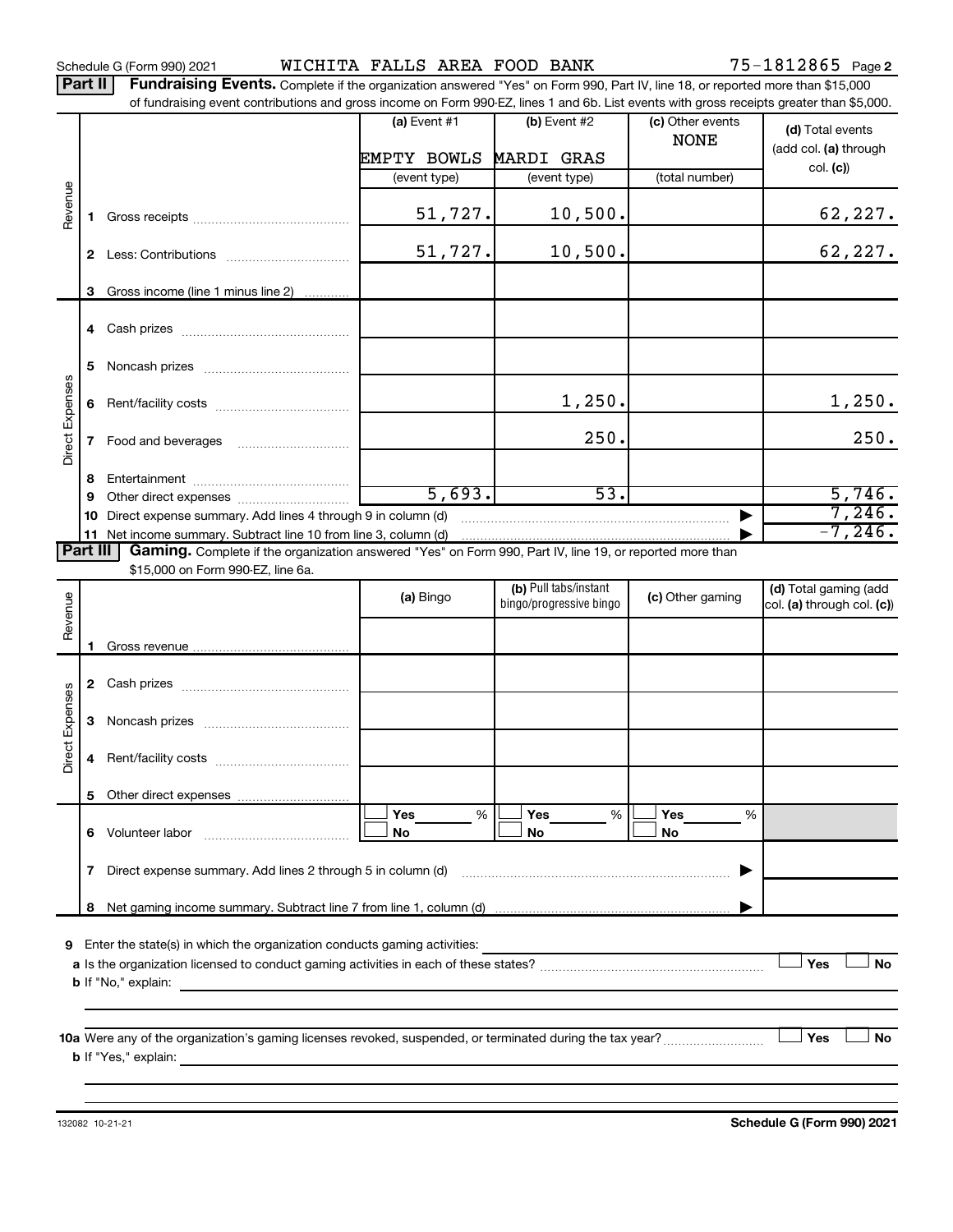|       | WICHITA FALLS AREA FOOD BANK<br>Schedule G (Form 990) 2021                                                                                                                                                                                                   |                        |       | 75-1812865 Page 3    |
|-------|--------------------------------------------------------------------------------------------------------------------------------------------------------------------------------------------------------------------------------------------------------------|------------------------|-------|----------------------|
|       |                                                                                                                                                                                                                                                              | $\Box$ Yes             |       | No                   |
|       | 12 Is the organization a grantor, beneficiary or trustee of a trust, or a member of a partnership or other entity formed                                                                                                                                     |                        |       |                      |
|       |                                                                                                                                                                                                                                                              |                        | Yes   | No                   |
|       | 13 Indicate the percentage of gaming activity conducted in:                                                                                                                                                                                                  |                        |       |                      |
|       | <b>b</b> An outside facility <i>www.communicality www.communicality.communicality www.communicality www.communicality www.communicality www.communicality www.communicality.com</i>                                                                          | 13a<br>13 <sub>b</sub> |       | %<br>$\%$            |
|       | 14 Enter the name and address of the person who prepares the organization's gaming/special events books and records:                                                                                                                                         |                        |       |                      |
|       | Name > 2008 - 2008 - 2009 - 2009 - 2009 - 2009 - 2010 - 2010 - 2010 - 2010 - 2010 - 2010 - 2010 - 2010 - 2010                                                                                                                                                |                        |       |                      |
|       |                                                                                                                                                                                                                                                              |                        |       |                      |
|       | 15a Does the organization have a contract with a third party from whom the organization receives gaming revenue?                                                                                                                                             |                        | Yes   | No                   |
|       | of gaming revenue retained by the third party $\triangleright$ \$                                                                                                                                                                                            |                        |       |                      |
|       | c If "Yes," enter name and address of the third party:                                                                                                                                                                                                       |                        |       |                      |
|       | Name <b>Decision of the Community of the Community of the Community of the Community of the Community of the Community of the Community of the Community of the Community of the Community of the Community of the Community of </b>                         |                        |       |                      |
|       |                                                                                                                                                                                                                                                              |                        |       |                      |
|       | <b>16</b> Gaming manager information:                                                                                                                                                                                                                        |                        |       |                      |
|       | Name $\blacktriangleright$<br><u> 1980 - Jan Samuel Barbara, margaret eta politikaria (h. 1980).</u>                                                                                                                                                         |                        |       |                      |
|       | Gaming manager compensation > \$                                                                                                                                                                                                                             |                        |       |                      |
|       | Description of services provided states and the contract of the contract of the contract of the contract of the contract of the contract of the contract of the contract of the contract of the contract of the contract of th                               |                        |       |                      |
|       |                                                                                                                                                                                                                                                              |                        |       |                      |
|       | Director/officer<br>Employee<br>Independent contractor                                                                                                                                                                                                       |                        |       |                      |
|       | <b>17</b> Mandatory distributions:                                                                                                                                                                                                                           |                        |       |                      |
|       | a Is the organization required under state law to make charitable distributions from the gaming proceeds to                                                                                                                                                  |                        |       |                      |
|       | <b>b</b> Enter the amount of distributions required under state law to be distributed to other exempt organizations or spent in the                                                                                                                          |                        |       | $\Box$ Yes $\Box$ No |
|       | organization's own exempt activities during the tax year $\triangleright$ \$                                                                                                                                                                                 |                        |       |                      |
|       | <b>Part IV</b><br>Supplemental Information. Provide the explanations required by Part I, line 2b, columns (iii) and (v); and Part III, lines 9, 9b, 10b,<br>15b, 15c, 16, and 17b, as applicable. Also provide any additional information. See instructions. |                        |       |                      |
|       | SCHEDULE G, PART I, LINE 2B, LIST OF TEN HIGHEST PAID FUNDRAISERS:                                                                                                                                                                                           |                        |       |                      |
|       |                                                                                                                                                                                                                                                              |                        |       |                      |
| ( I ) | NAME OF FUNDRAISER: BRAD CECIL & ASSOCIATES, INC                                                                                                                                                                                                             |                        |       |                      |
| (I)   | ADDRESS OF FUNDRAISER: 2115 ARLINGTON DOWNS RD, ARLINGTON, TX                                                                                                                                                                                                |                        | 76011 |                      |
|       |                                                                                                                                                                                                                                                              |                        |       |                      |
|       | PART I, LINE 2B, COLUMN (V):                                                                                                                                                                                                                                 |                        |       |                      |
|       | PAYMENTS TO THE FUNDRAISER ARE FOR COSTS ASSOCIATED WITH DIRECT MAIL                                                                                                                                                                                         |                        |       |                      |

CAMPAIGNS.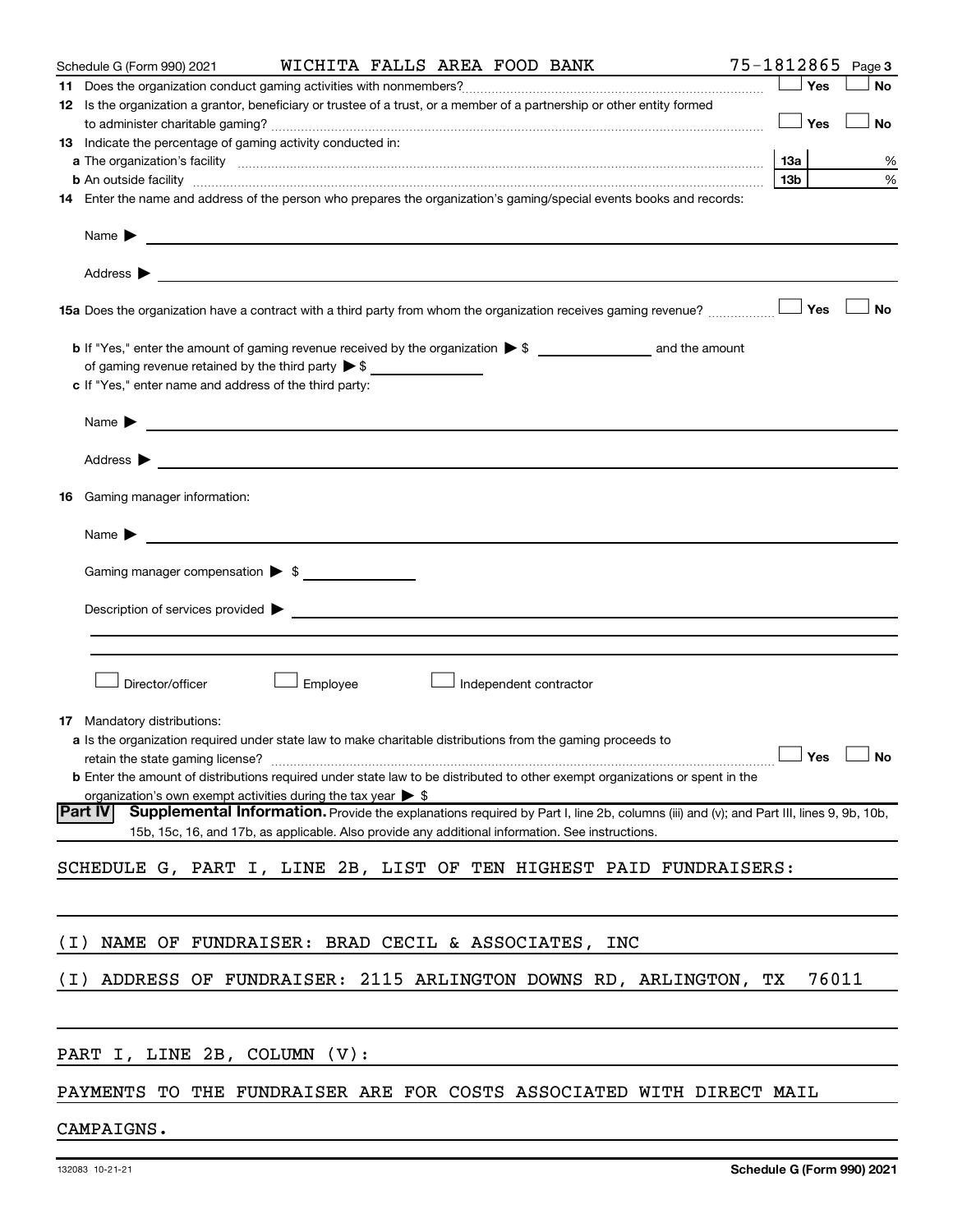| <b>Part IV   Supplemental Information (continued)</b> |
|-------------------------------------------------------|
|                                                       |
|                                                       |
|                                                       |
|                                                       |
|                                                       |
|                                                       |
|                                                       |
|                                                       |
|                                                       |
|                                                       |
|                                                       |
|                                                       |
|                                                       |
|                                                       |
|                                                       |
|                                                       |
|                                                       |
|                                                       |
|                                                       |
|                                                       |
|                                                       |
|                                                       |
|                                                       |
|                                                       |
|                                                       |
|                                                       |
|                                                       |
|                                                       |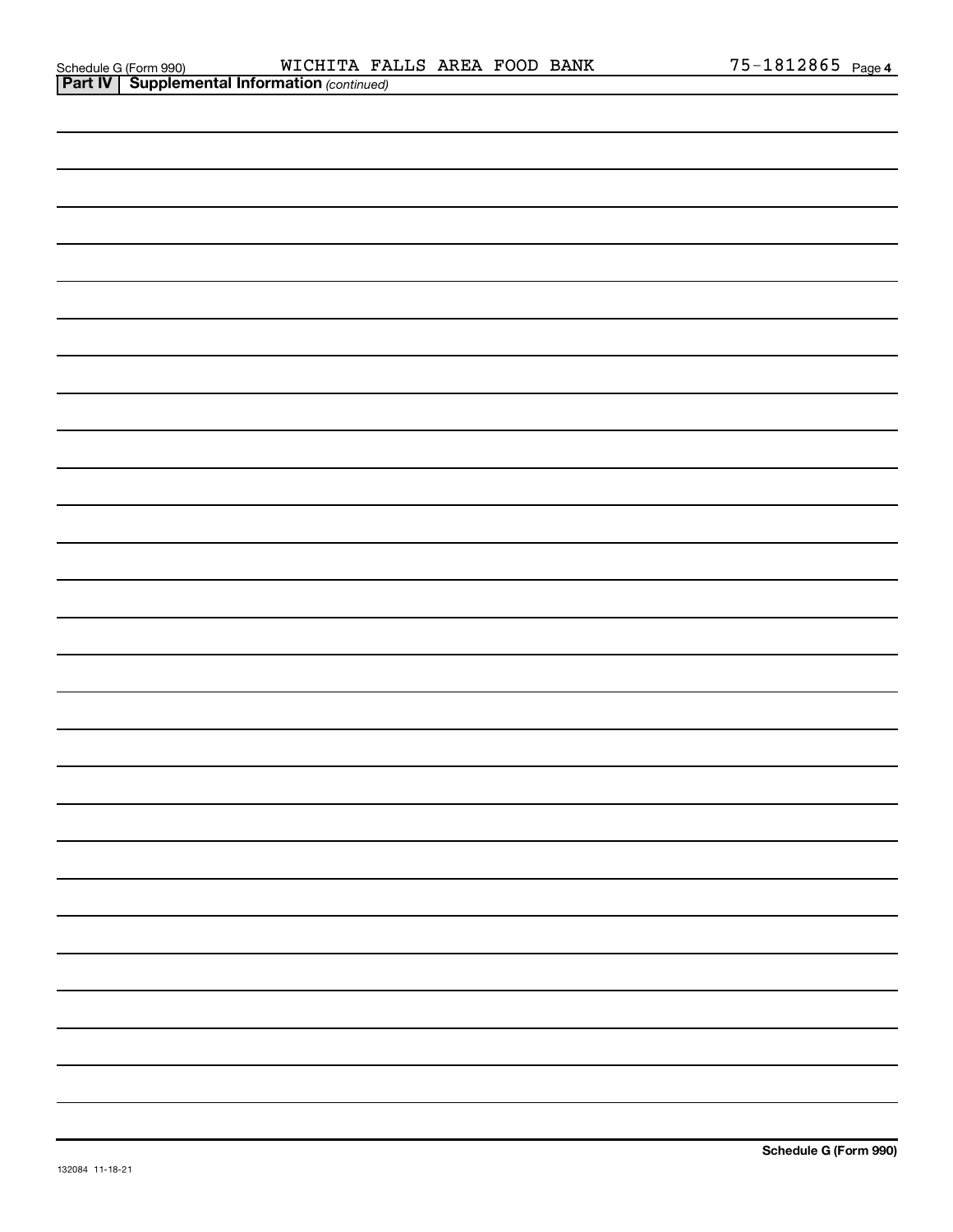### **SCHEDULE M (Form 990)**

# **Noncash Contributions**

OMB No. 1545-0047

**Employer identification number**

**Open to Public Inspection**

| Department of the Treasury |  |  |  |
|----------------------------|--|--|--|
|                            |  |  |  |
| Internal Revenue Service   |  |  |  |

◆ Complete if the organizations answered "Yes" on Form 990, Part IV, lines 29 or 30.<br>▶ Complete if the organizations answered "Yes" on Form 990, Part IV, lines 29 or 30. **Attach to Form 990.**  $\blacktriangleright$ 

 **Go to www.irs.gov/Form990 for instructions and the latest information.** J

Name of the organization

### WICHITA FALLS AREA FOOD BANK THE RESERVED SET ON 1812865

| Part I | <b>Types of Property</b>                                                                                                                                                  |                        |                               |                                               |                                                       |            |     |    |
|--------|---------------------------------------------------------------------------------------------------------------------------------------------------------------------------|------------------------|-------------------------------|-----------------------------------------------|-------------------------------------------------------|------------|-----|----|
|        |                                                                                                                                                                           | (a)                    | (b)                           | (c)                                           |                                                       | (d)        |     |    |
|        |                                                                                                                                                                           | Check if<br>applicable | Number of<br>contributions or | Noncash contribution<br>amounts reported on   | Method of determining<br>noncash contribution amounts |            |     |    |
|        |                                                                                                                                                                           |                        |                               | tems contributed Form 990, Part VIII, line 1q |                                                       |            |     |    |
| 1      |                                                                                                                                                                           |                        |                               |                                               |                                                       |            |     |    |
| 2      |                                                                                                                                                                           |                        |                               |                                               |                                                       |            |     |    |
| З      | Art - Fractional interests                                                                                                                                                |                        |                               |                                               |                                                       |            |     |    |
| 4      | Books and publications                                                                                                                                                    |                        |                               |                                               |                                                       |            |     |    |
| 5      | Clothing and household goods                                                                                                                                              |                        |                               |                                               |                                                       |            |     |    |
| 6      |                                                                                                                                                                           |                        |                               |                                               |                                                       |            |     |    |
| 7      |                                                                                                                                                                           |                        |                               |                                               |                                                       |            |     |    |
| 8      |                                                                                                                                                                           |                        |                               |                                               |                                                       |            |     |    |
| 9      |                                                                                                                                                                           |                        |                               |                                               |                                                       |            |     |    |
| 10     | Securities - Closely held stock                                                                                                                                           |                        |                               |                                               |                                                       |            |     |    |
| 11     | Securities - Partnership, LLC, or                                                                                                                                         |                        |                               |                                               |                                                       |            |     |    |
|        | trust interests                                                                                                                                                           |                        |                               |                                               |                                                       |            |     |    |
| 12     | Securities Miscellaneous                                                                                                                                                  |                        |                               |                                               |                                                       |            |     |    |
| 13     | Qualified conservation contribution -                                                                                                                                     |                        |                               |                                               |                                                       |            |     |    |
|        |                                                                                                                                                                           |                        |                               |                                               |                                                       |            |     |    |
| 14     | Qualified conservation contribution - Other                                                                                                                               |                        |                               |                                               |                                                       |            |     |    |
| 15     |                                                                                                                                                                           |                        |                               |                                               |                                                       |            |     |    |
| 16     | Real estate - Commercial                                                                                                                                                  |                        |                               |                                               |                                                       |            |     |    |
| 17     |                                                                                                                                                                           |                        |                               |                                               |                                                       |            |     |    |
| 18     |                                                                                                                                                                           |                        |                               |                                               |                                                       |            |     |    |
| 19     |                                                                                                                                                                           | $\overline{\text{x}}$  | 2,807                         | 5,319,343. FMV AT TIME OF RECEI               |                                                       |            |     |    |
| 20     |                                                                                                                                                                           |                        |                               |                                               |                                                       |            |     |    |
| 21     |                                                                                                                                                                           |                        |                               |                                               |                                                       |            |     |    |
| 22     |                                                                                                                                                                           |                        |                               |                                               |                                                       |            |     |    |
| 23     |                                                                                                                                                                           |                        |                               |                                               |                                                       |            |     |    |
| 24     |                                                                                                                                                                           |                        |                               |                                               |                                                       |            |     |    |
| 25     | Other<br>▶                                                                                                                                                                |                        |                               |                                               |                                                       |            |     |    |
| 26     | Other<br>$\left(\begin{array}{ccc}\n\end{array}\right)$<br>▶                                                                                                              |                        |                               |                                               |                                                       |            |     |    |
| 27     | Other $\blacktriangleright$                                                                                                                                               |                        |                               |                                               |                                                       |            |     |    |
| 28     | Other                                                                                                                                                                     |                        |                               |                                               |                                                       |            |     |    |
| 29     | Number of Forms 8283 received by the organization during the tax year for contributions                                                                                   |                        |                               |                                               |                                                       |            |     |    |
|        | for which the organization completed Form 8283, Part V, Donee Acknowledgement                                                                                             |                        |                               | 29                                            |                                                       |            |     |    |
|        |                                                                                                                                                                           |                        |                               |                                               |                                                       |            | Yes | No |
|        | 30a During the year, did the organization receive by contribution any property reported in Part I, lines 1 through 28, that it                                            |                        |                               |                                               |                                                       |            |     |    |
|        | must hold for at least three years from the date of the initial contribution, and which isn't required to be used for                                                     |                        |                               |                                               |                                                       |            |     | x  |
|        |                                                                                                                                                                           |                        |                               |                                               |                                                       | <b>30a</b> |     |    |
|        | <b>b</b> If "Yes," describe the arrangement in Part II.<br>Does the organization have a gift acceptance policy that requires the review of any nonstandard contributions? |                        |                               |                                               |                                                       | 31         |     | х  |
| 31     |                                                                                                                                                                           |                        |                               |                                               |                                                       |            |     |    |

**31** Does the organization have a gift acceptance policy that requires the review of any nonstandard contributions?  $\ldots$  $\ldots$  $\ldots$ **32 a** Does the organization hire or use third parties or related organizations to solicit, process, or sell noncash **33 b** If "Yes," describe in Part II. contributions? ~~~~~~~~~~~~~~~~~~~~~~~~~~~~~~~~~~~~~~~~~~~~~~~~~~~~~~ If the organization didn't report an amount in column (c) for a type of property for which column (a) is checked,

describe in Part II.

**For Paperwork Reduction Act Notice, see the Instructions for Form 990. Schedule M (Form 990) 2021** LHA

**32a**

X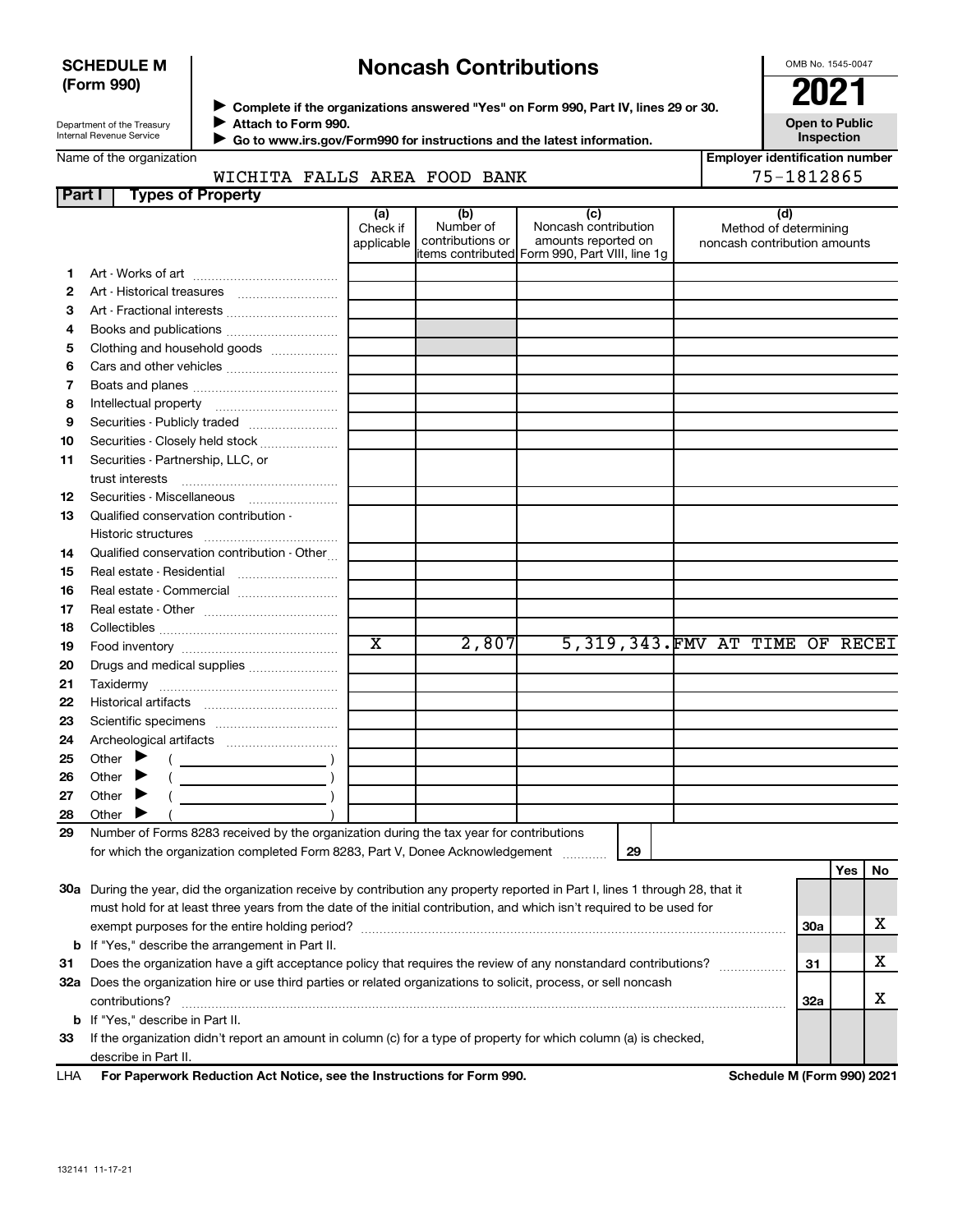**2**

Provide the information required by Part I, lines 30b, 32b, and 33, and whether the organization is reporting in Part I, column (b), the number of contributions, the number of items received, or a combination of both. Also complete this part for any additional information. **Part II Supplemental Information.**